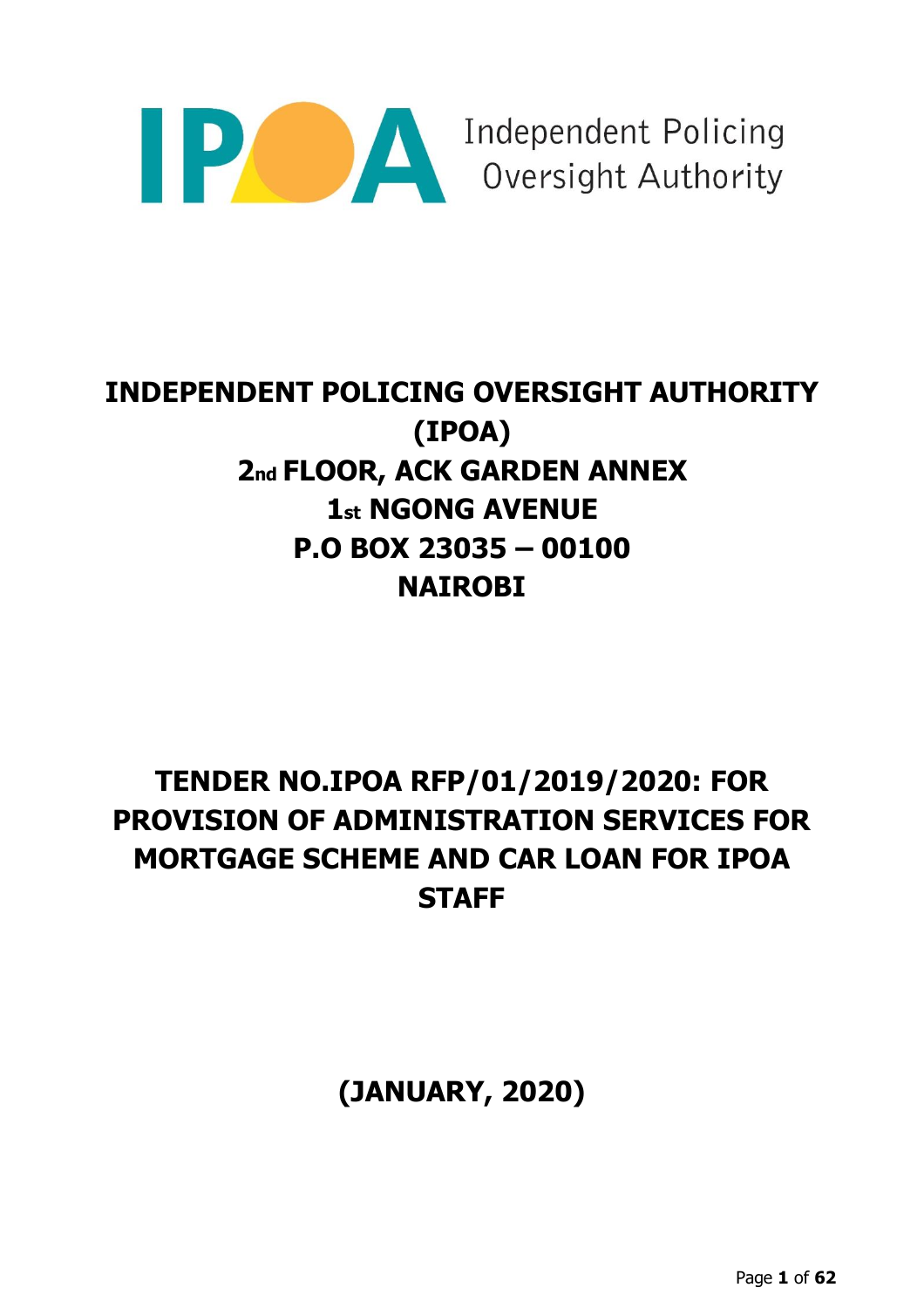## <span id="page-1-0"></span>**SECTION I – LETTER OF INVITATION (TENDER NOTICE)**

**DATE: January, 2020**

## **TENDER NO.IPOA RFP/01/2019/2020: FOR PROVISION OF ADMINISTRATION SERVICES FOR MORTGAGE SCHEME AND CAR LOAN FOR IPOA STAFF**

Independent Policing Oversight Authority is seeking services of a Financial Institution for provision of mortgage scheme and car loan for **IPOA** staff.

Interested eligible Bidders may inspect the tender documents at the **Procurement Office, Independent Policing Oversight Authority, 1st Ngong Avenue, ACK Garden Annex, 3rd floor, P.O.BOX 23035 - 00100, Nairobi,** during normal working hours (8.00 A.M – 5.00 P.M.) at no cost or collect the tender document upon payment of a nonrefundable fee of (**Kes.1000.00**) in cash or bankers cheque payable to **Independent Policing Oversight Authority or download the tender document from IPOA Website [www.ipoa.go.ke](http://www.ipoa.go.ke/) or from treasury tender portal www.Supplier.treasury.go.ke,** respectively at no cost. Bidders who download the tender document from the websites must visit the Authority's office to register the tender before the submission date or send an e-mail to **info@ipoa.go.ke** confirming participation. This is to allow for communication in case of a clarification or addendum.

Prices quoted should be inclusive of all taxes, and levies, must be in Kenya Shillings and shall remain valid for **120** days from the closing date of the tender. The request for proposals (RFP) includes the following documents: Section I - Letter of invitation; Section II – Instruction to bidders- - and Section III- Technical Proposal; Section IV – Financial proposals; Section V - Terms of Reference; Section VI - Standard Contract Form.

The Bidder shall seal the original technical proposal & original financial proposal in one envelope and mark it "Original" and a copy of technical & a copy of financial proposal in one envelope and mark it "Copy". The envelopes (Original and Copy) shall be placed in one sealed outer envelope clearly marked **TENDER NO. IPOA RFP/01/2019-2020: FOR PROVISION OF ADMINISTRATION SERVICES FOR MORTGAGE SCHEME AND CAR LOAN FOR IPOA STAFF** and shall be opened on the same day. The outer envelope shall bear, the words: "DO NOT OPEN BEFORE **Thursday 20th February, 2020** at **11.30 a.m.** The complete tender document shall be deposited in the tender box at Independent Policing Oversight Authority, 1st Ngong Avenue, ACK Garden Annex, 3rd floor, Nairobi or be addressed and posted to:

> **The Director/ Chief Executive Officer, Independent Policing Oversight Authority, P.O. BOX 23035 – 00100, Nairobi.**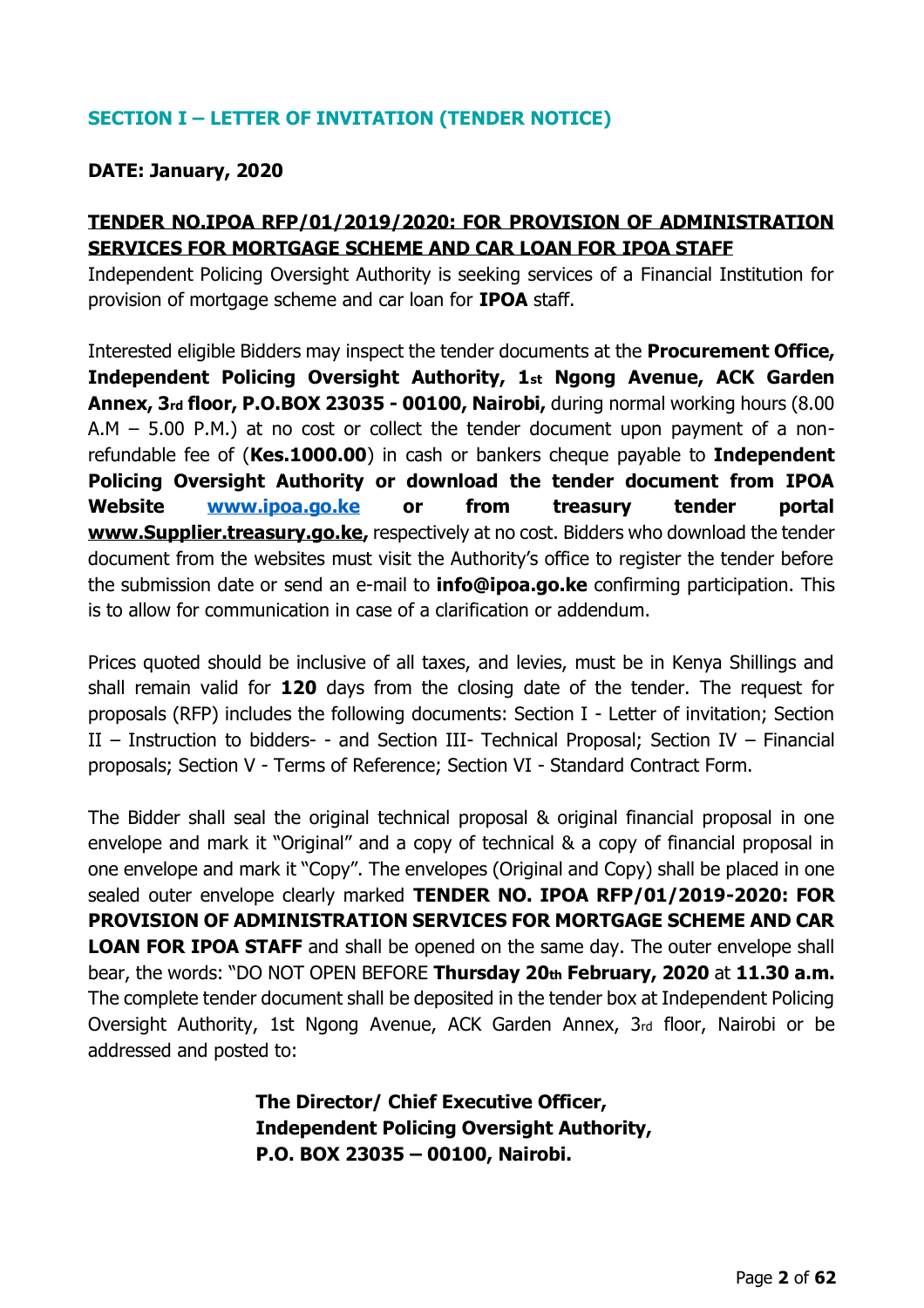To be received on or before **Thursday 20th February, 2020,** at **11.30 a.m**. Bids received after **11.30.a.m** shall be rejected.

Tenders will be opened immediately thereafter in the presence of the Candidates or their representatives who choose to attend at the IPOA's Boardroom.

Bidders MUST submit a serialized or paginated bid document. Bidders are also encouraged to prepare a table of content for easy of reference.

**MAINA NJOROGE THE DIRECTOR/ CHIEF EXECUTIVE OFFICE**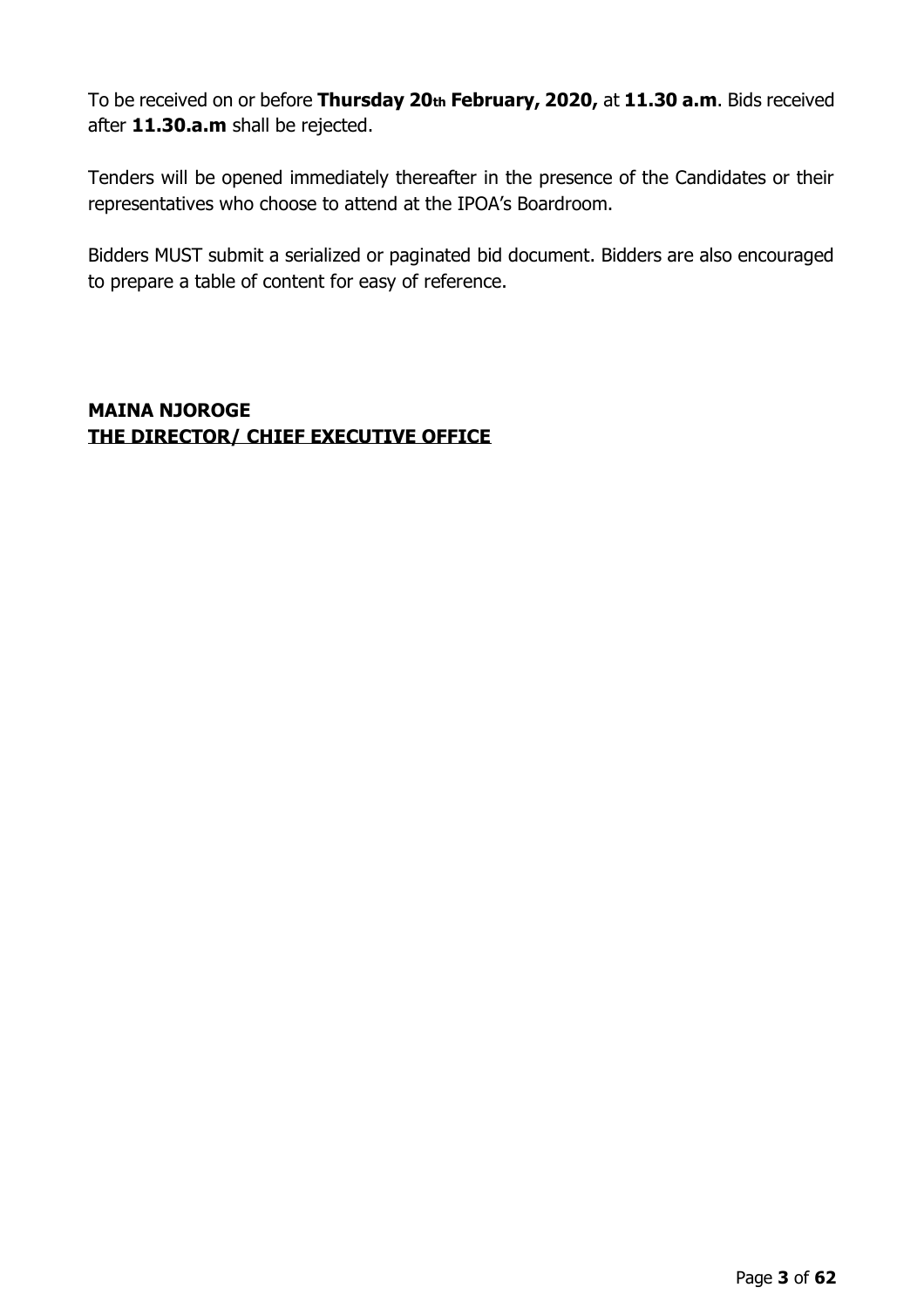## **Table of Contents**

| 2.1  |                                                                                     |
|------|-------------------------------------------------------------------------------------|
| 2.2  |                                                                                     |
| 2.3  |                                                                                     |
| 2.4  |                                                                                     |
| 2.5  |                                                                                     |
| 2.6  |                                                                                     |
| 2.7  |                                                                                     |
| 2.8  |                                                                                     |
| 2.9  |                                                                                     |
| 2.10 |                                                                                     |
| 2.11 |                                                                                     |
| 2.12 |                                                                                     |
|      |                                                                                     |
|      |                                                                                     |
| 1.   |                                                                                     |
| 2.   |                                                                                     |
| 3.   | Comments and Suggestions of Bidders on the Terms of Reference and on data, services |
| 4.   | Description of the methodology and work plan for performing the assignment  23      |
| 5.   |                                                                                     |
| 6.   |                                                                                     |
|      | 26                                                                                  |
|      |                                                                                     |
|      |                                                                                     |
|      |                                                                                     |
|      |                                                                                     |
|      |                                                                                     |
| 1.   |                                                                                     |
| II.  |                                                                                     |
| 3.   |                                                                                     |
| 4.   |                                                                                     |
| 5.   |                                                                                     |
| 6.   |                                                                                     |
| 7.   |                                                                                     |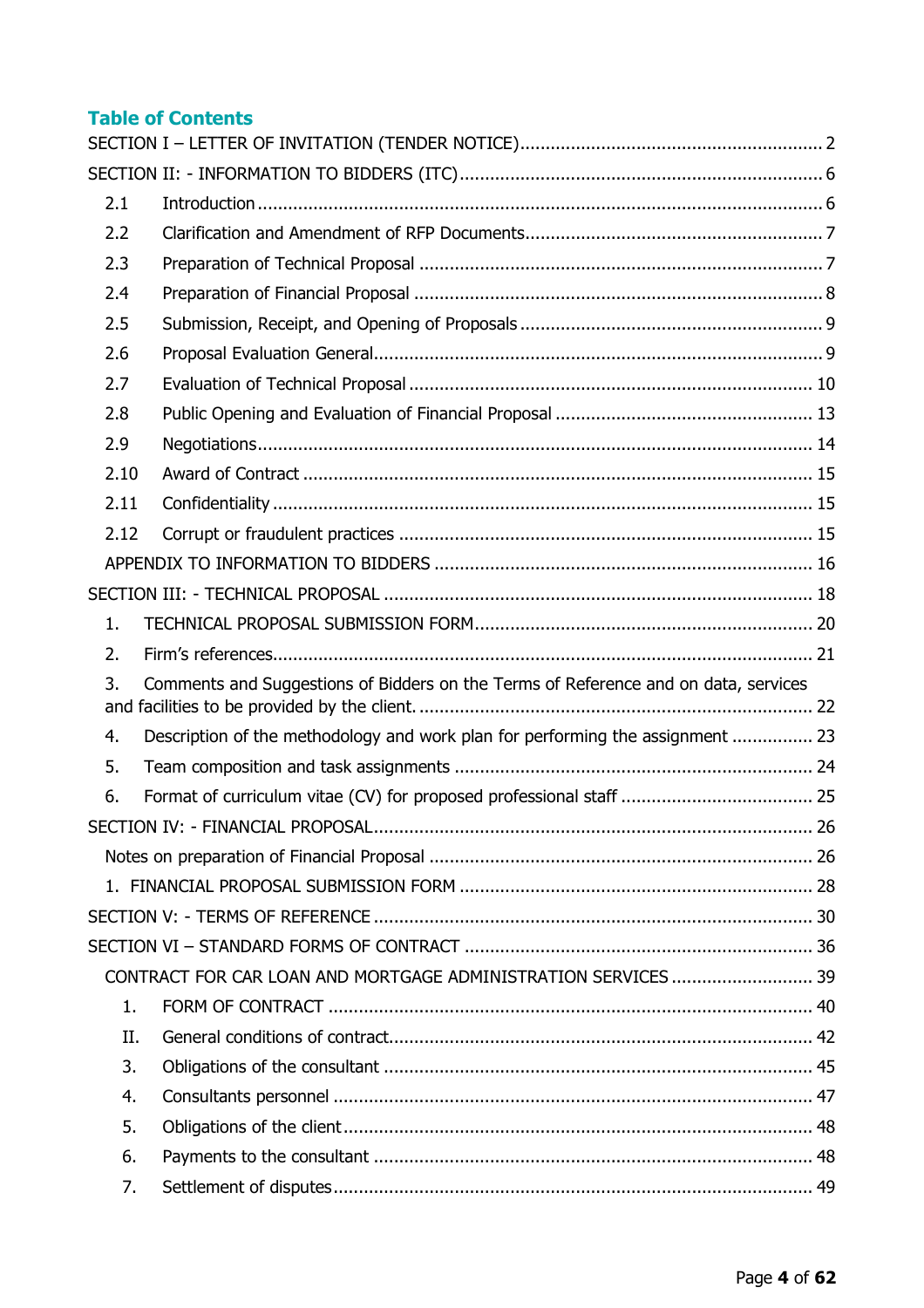| SAMPLE CONTRACT FOR CONSULTING SERVICES SMALL ASSIGNMENTS  54 |  |
|---------------------------------------------------------------|--|
|                                                               |  |
|                                                               |  |
|                                                               |  |
|                                                               |  |
|                                                               |  |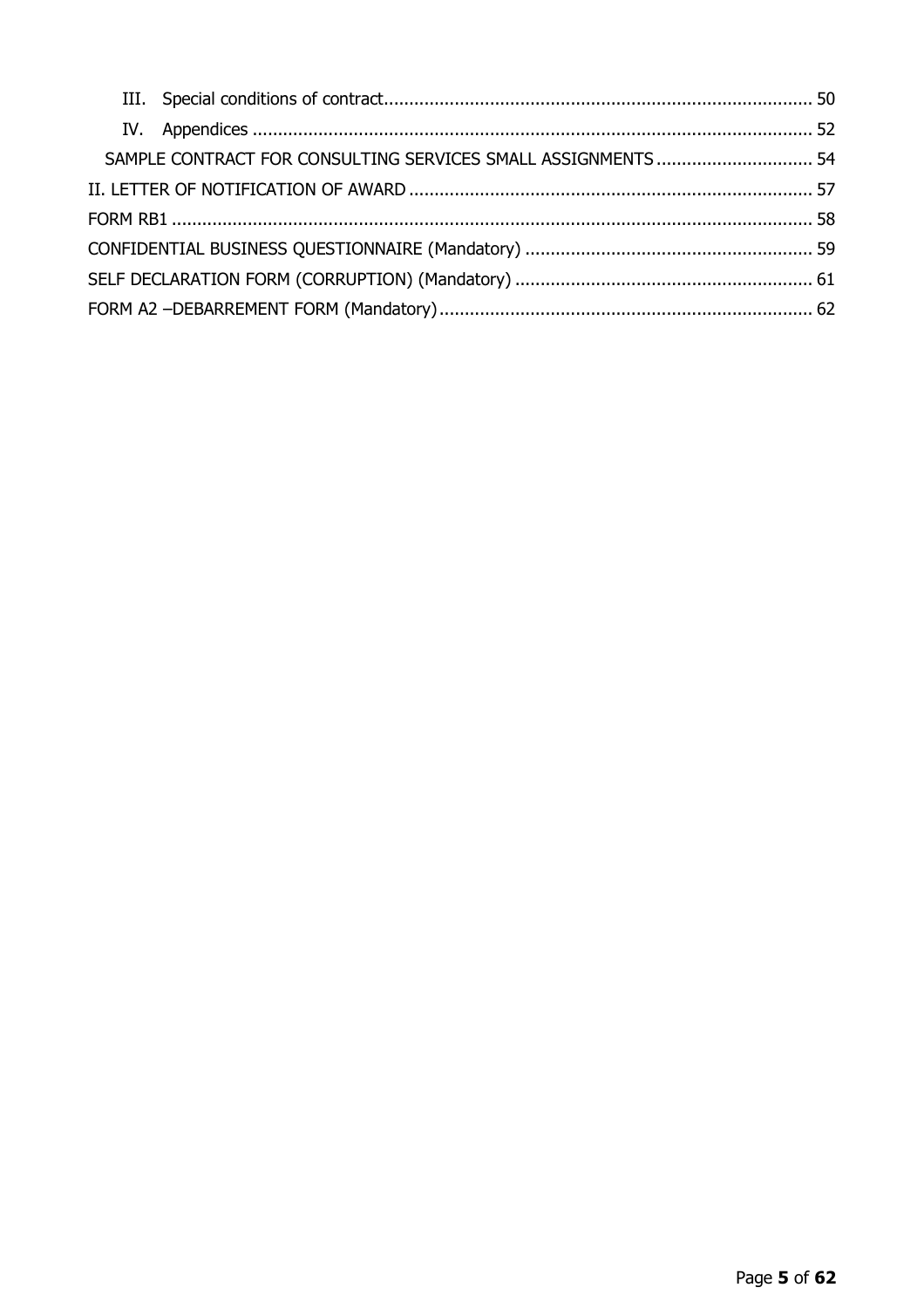## <span id="page-5-0"></span>**SECTION II: - INFORMATION TO BIDDERS (ITC)**

## <span id="page-5-1"></span>**2.1 Introduction**

- 2.1.1 The Client named in the Appendix to "ITC" will select a firm among those invited to submit a proposal, in accordance with the method of selection detailed in the appendix. The method of selection shall be as indicated by the procuring entity in the Appendix.
- 2.1.2 The bidders are invited to submit a Technical Proposal and a Financial Proposal, or a Technical Proposal only, as specified in the Appendix "ITC" for consulting services required for the assignment named in the said Appendix. A Technical Proposal only may be submitted in assignments where the Client intends to apply standard conditions of engagement and scales of fees for professional services which are regulated as is the case with Building and Civil Engineering Consulting services. In such a case the highest ranked firm of the technical proposal shall be invited to negotiate a contract on the basis of scale fees. The proposal will be the basis for Contract negotiations and ultimately for a signed Contract with the selected firm.
- 2.1.3 The Bidders must familiarize themselves with local conditions and take them into account in preparing their proposals. To obtain first-hand information on the assignment and on the local conditions, service providers are encouraged to liaise with the Client regarding any information that they may require before submitting a proposal and to attend a pre-proposal conference where applicable. Bidders should contact the officials named in the Appendix "ITC" to arrange for any visit or to obtain additional information on the pre-proposal conference. Bidders should ensure that these officials are advised of the visit in adequate time to allow them to make appropriate arrangements.
- 2.1.4 The Procuring entity will provide the inputs specified in the Appendix "ITC", assist the firm in obtaining licenses and permits needed to carry out the services and make available relevant project data and reports.
- 2.1.5 Please note that (i) the costs of preparing the proposal and of negotiating the Contract, including any visit to the Client are not reimbursable as a direct cost of the assignment; and (ii) the Client is not bound to accept any of the proposals submitted.
- 2.1.6 The procuring entity's employees, committee members, board members and their relative (spouse and children) are not eligible to participate.
- 2.1.7 The price to be changed for the tender document shall not exceed **Kshs.1, 000/-**
- 2.1.8 The procuring entity shall allow the Bidders to review the tender document free of charge before purchase.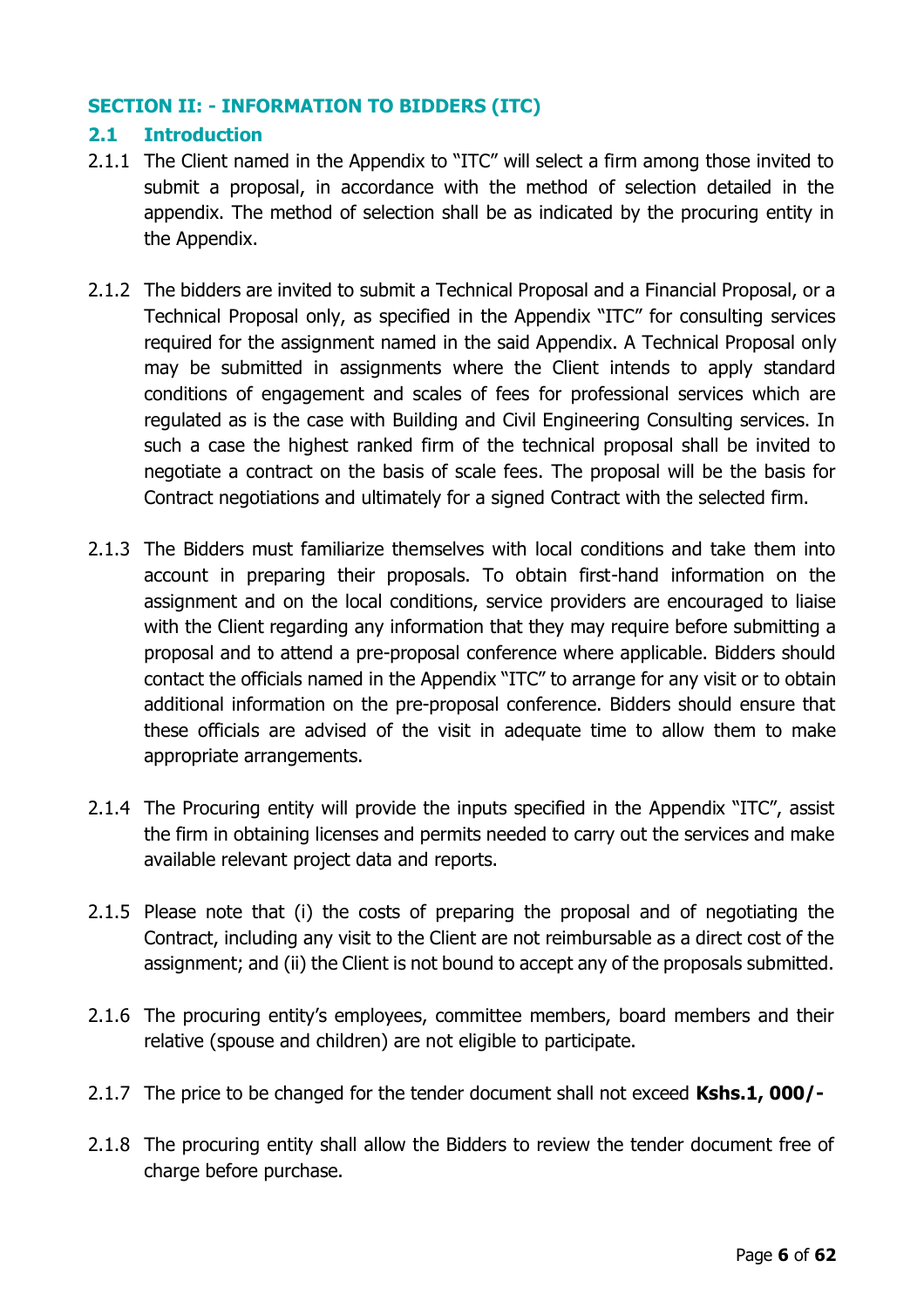## <span id="page-6-0"></span>**2.2 Clarification and Amendment of RFP Documents**

- 2.2.1 Bidders may request a clarification of any of the RFP documents only up to seven [7] days before the proposal submission date. Any request for clarification must be sent in writing by paper mail, cable, telex, facsimile or electronic mail to the Client's address indicated in the Appendix "ITC". The Client will respond by cable, telex, facsimile or electronic mail to such requests and will send written copies of the response (including an explanation of the query but without identifying the source of inquiry) to all invited bidders who intend to submit proposals.
- 2.2.2 At any time before the submission of proposals, the Client may for any reason, whether at his own initiative or in response to a clarification requested by an invited firm, amend the RFP. Any amendment shall be issued in writing through addenda. Addenda shall be sent by mail, cable, telex or facsimile to all invited bidders and will be binding on them. The Client may at his discretion extend the deadline for the submission of proposals.

#### <span id="page-6-1"></span>**2.3 Preparation of Technical Proposal**

- 2.3.1 The Bidders proposal shall be written in English language
- 2.3.2 In preparing the Technical Proposal, bidders are expected to examine the documents constituting this RFP in detail. Material deficiencies in providing the information requested may result in rejection of a proposal.
- 2.3.3 While preparing the **Technical Proposal**, bidders must give particular attention to the following:
	- (i) If a firm considers that it does not have all the expertise for the assignment, it may obtain a full range of expertise by associating with individual tender(s) and/or other firms or entities in a joint venture or sub-consultancy as appropriate. Bidders shall not associate with the other bidders invited for this assignment. Any firms associating in contravention of this requirement shall automatically be disqualified.
	- (ii) It is desirable that the majority of the key professional staff proposed be permanent employees of the firm or have an extended and stable working relationship with it.
	- (iii) Proposed professional staff must as a minimum, have the experience indicated in Appendix, preferably working under conditions similar to those prevailing in Kenya.
	- (iv) Alternative professional staff shall not be proposed and only one Curriculum Vitae (CV) may be submitted for each position.
- 2.3.4 **The Technical Proposal** shall provide the following information using the attached Standard Forms;
	- (i) A brief description of the firm's organization and an outline of recent experience on assignments of a similar nature. For each assignment the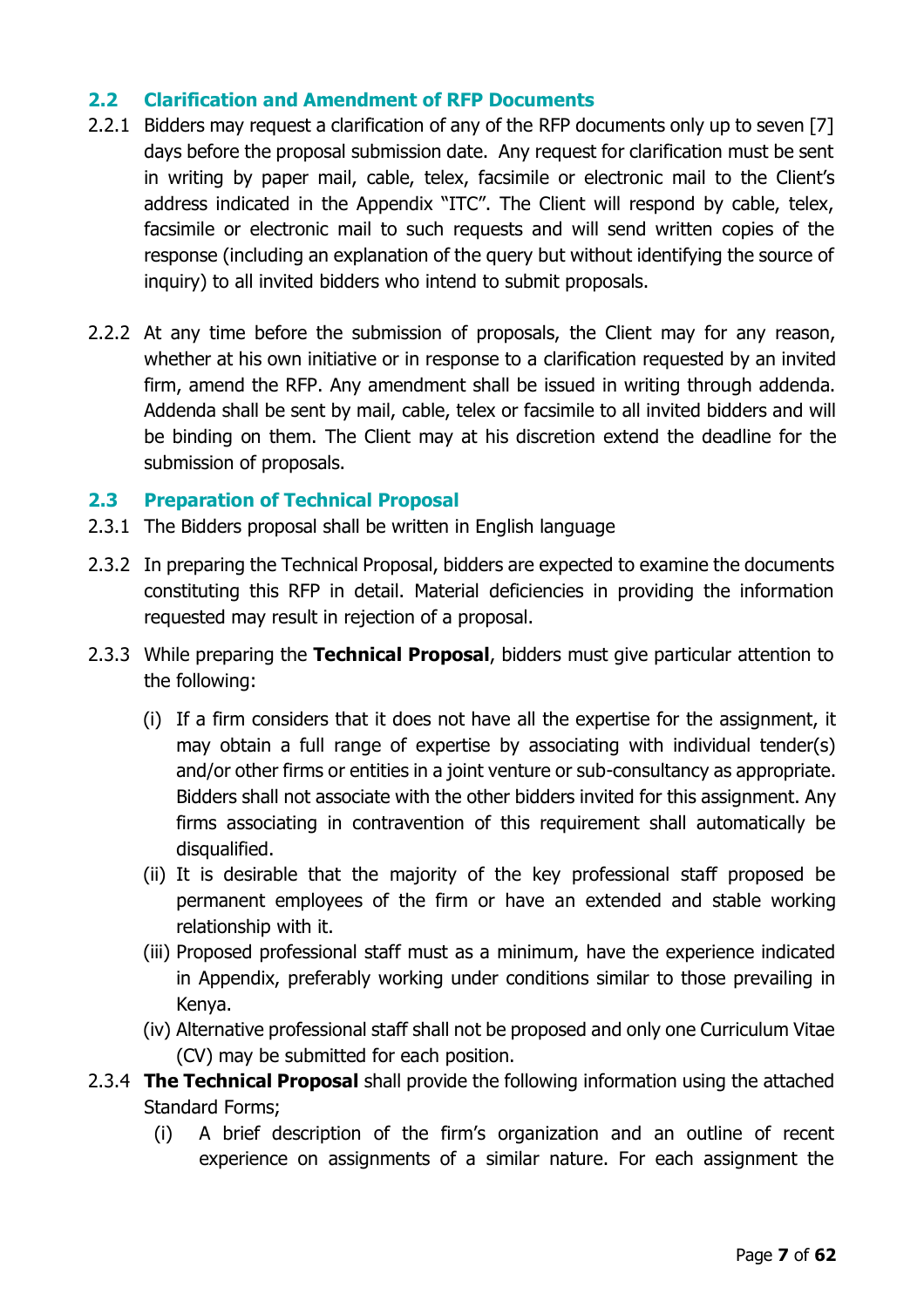outline should indicate *inter alia*, the profiles of the staff proposed, duration of the assignment, contract amount and firm's involvement.

- (ii) Any comments or suggestions on the **Terms of Reference**, a list of services and facilities to be provided by the Client.
- (iii) A description of the methodology and work plan for performing the assignment.
- (iv) The list of the proposed staff team by specialty, the tasks that would be assigned to each staff team member and their timing.
- (v) CVs recently signed by the proposed professional staff and the authorized representative submitting the proposal. Key information should include number of years working for the firm/entity and degree of responsibility held in various assignments during the **last five (5) years**.
- (vi) Estimates of the total staff input (**professional and support staff staff**time) needed to carry out the assignment supported by bar chart diagrams showing the time proposed for each professional staff team member.
- (vii) A detailed description of the proposed methodology, staffing and monitoring of training, if Appendix "A" specifies training as a major component of the assignment.
- (viii) Any additional information requested in Appendix "A".

## 2.3.5 The Technical Proposal **shall not include any financial information.**

## <span id="page-7-0"></span>**2.4 Preparation of Financial Proposal**

- 2.4.1 In preparing the **Financial Proposal**, bidders are expected to take into account the requirements and conditions outlined in the RFP documents. The Financial Proposal should follow Standard Forms (Section **IV**). It lists all costs associated with the assignment including; (a) remuneration for staff (in the field and at headquarters), and; (b) reimbursable expenses such as subsistence (per diem, housing), transportation (international and local, for mobilization and demobilization), services and equipment (vehicles, office equipment, furniture, and supplies), office rent, insurance, printing of documents, surveys, and training, if it is a major component of the assignment. If appropriate these costs should be broken down by activity.
- 2.4.2 The Financial Proposal should clearly identify as a separate amount, the local taxes, duties, fees, levies and other charges imposed under the law on the Administrators, the sub-Administrators and their personnel, unless Appendix "A" specifies otherwise.
- 2.4.3 Bidders shall express the price of their services in **percentage of loan interest.**
- 2.4.4 Commissions and gratuities, if any, paid or to be paid by bidders and related to the assignment will be listed in the Financial Proposal submission Form.
- 2.4.5 The Proposal must remain valid for 120 days after the submission date. During this period, the bidder is expected to keep available, at his own cost, the professional staff proposed for the assignment. The Client will make his best effort to complete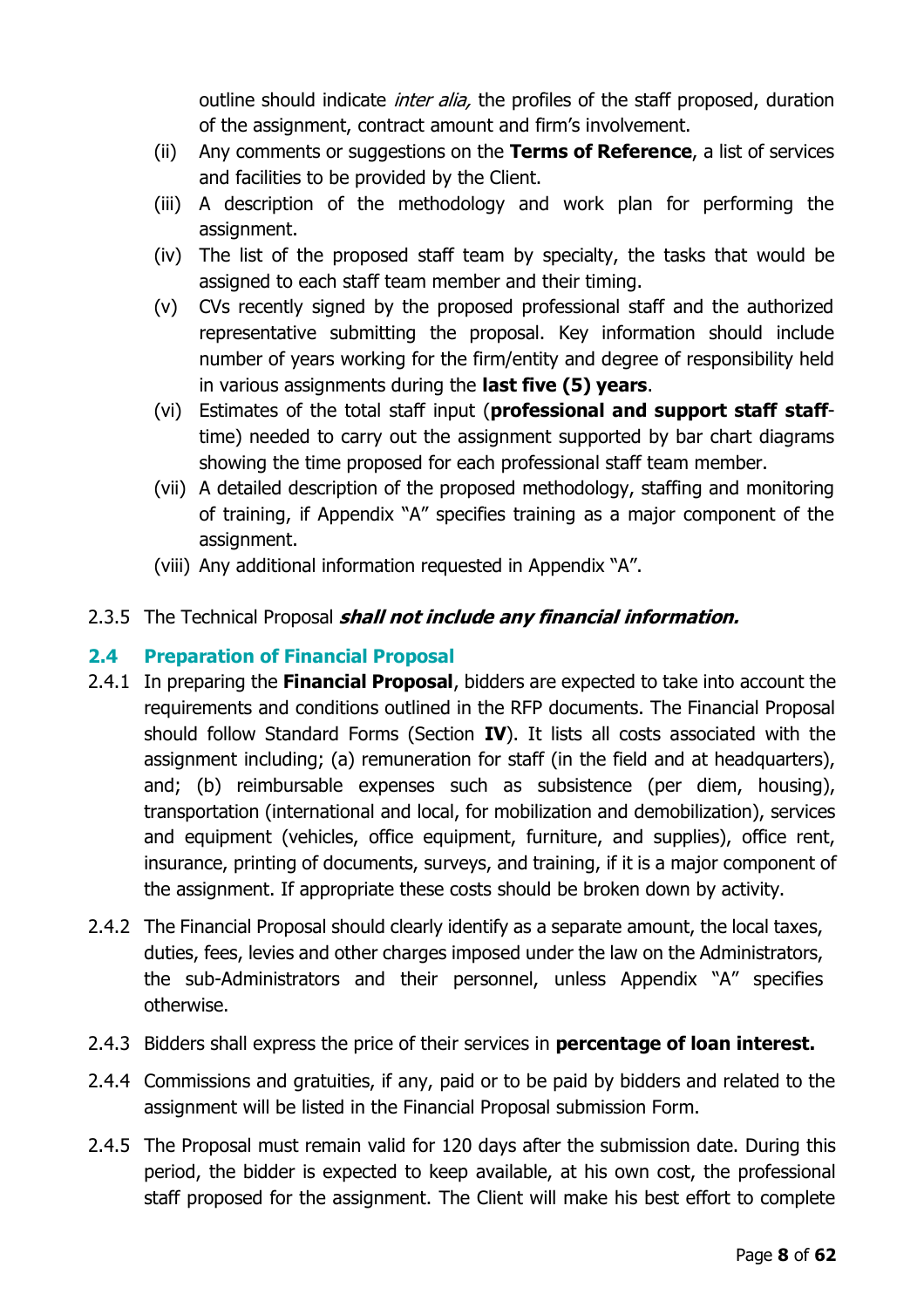negotiations within this period. If the Client wishes to extend the validity period of the proposals, the service providers shall agree to the extension.

## <span id="page-8-0"></span>**2.5 Submission, Receipt, and Opening of Proposals**

- 2.5.1 The original proposal (Technical Proposal and Financial Proposal shall be prepared in indelible ink. It shall contain no interlineation or overwriting, except as necessary to correct errors made by the firm itself. Any such corrections must be initialed by the persons or person authorized to sign the proposals.
- 2.5.2 For each proposal, the bidders shall prepare the number of copies indicated in the **Tender Notice**. Each Technical Proposal and Financial Proposal shall be marked **"ORIGINAL"** or **"COPY"** as appropriate. If there are any discrepancies between the original and the copies of the proposal, the original shall govern.
- 2.5.3 The original technical and financial proposal shall be placed in a sealed envelope clearly marked "**ORIGINAL**," and the copy of the technical and financial proposal in a sealed envelope clearly marked **"COPY".** Both envelopes shall be placed one sealed envelope clearly marked **TENDER NO.IPOA RFP/01/2019-2020: FOR PROVISION OF ADMINISTRATION SERVICES FOR MORTGAGE SCHEME AND CAR LOANFOR IPOA STAFF and** shall be opened on the same day. This outer envelope shall bear the submission address and other information indicated in the Appendix "ITC" and be clearly marked, **"DO NOT OPEN, EXCEPT IN PRESENCE OF THE OPENING COMMITTEE."**
- 2.5.4 The completed Technical and Financial Proposals must be delivered at the submission address on or before the time and date stated in the Appendix "ITC". Any proposal received after the closing time for submission of proposals shall be returned to the respective service providers unopened.
- 2.5.5 **After the deadline for submission of proposals, the Technical Proposal shall be opened immediately by the opening committee. The Financial Proposal shall remain sealed and deposited with a responsible officer of the client department up to the time for opening of financial proposals.**

## <span id="page-8-1"></span>**2.6 Proposal Evaluation General**

- 2.6.1 From the time the bids are opened to the time the Contract is awarded, if any bidder wishes to contact the Client on any matter related to his proposal, he should do so in writing at the address indicated in the Appendix "ITC". Any effort by the firm to influence the Client in the proposal evaluation, proposal comparison or Contract award decisions may result in the rejection of the service providers' proposal.
- 2.6.2 Evaluators of Technical Proposals shall have no access to the Financial Proposals until the technical evaluation is concluded.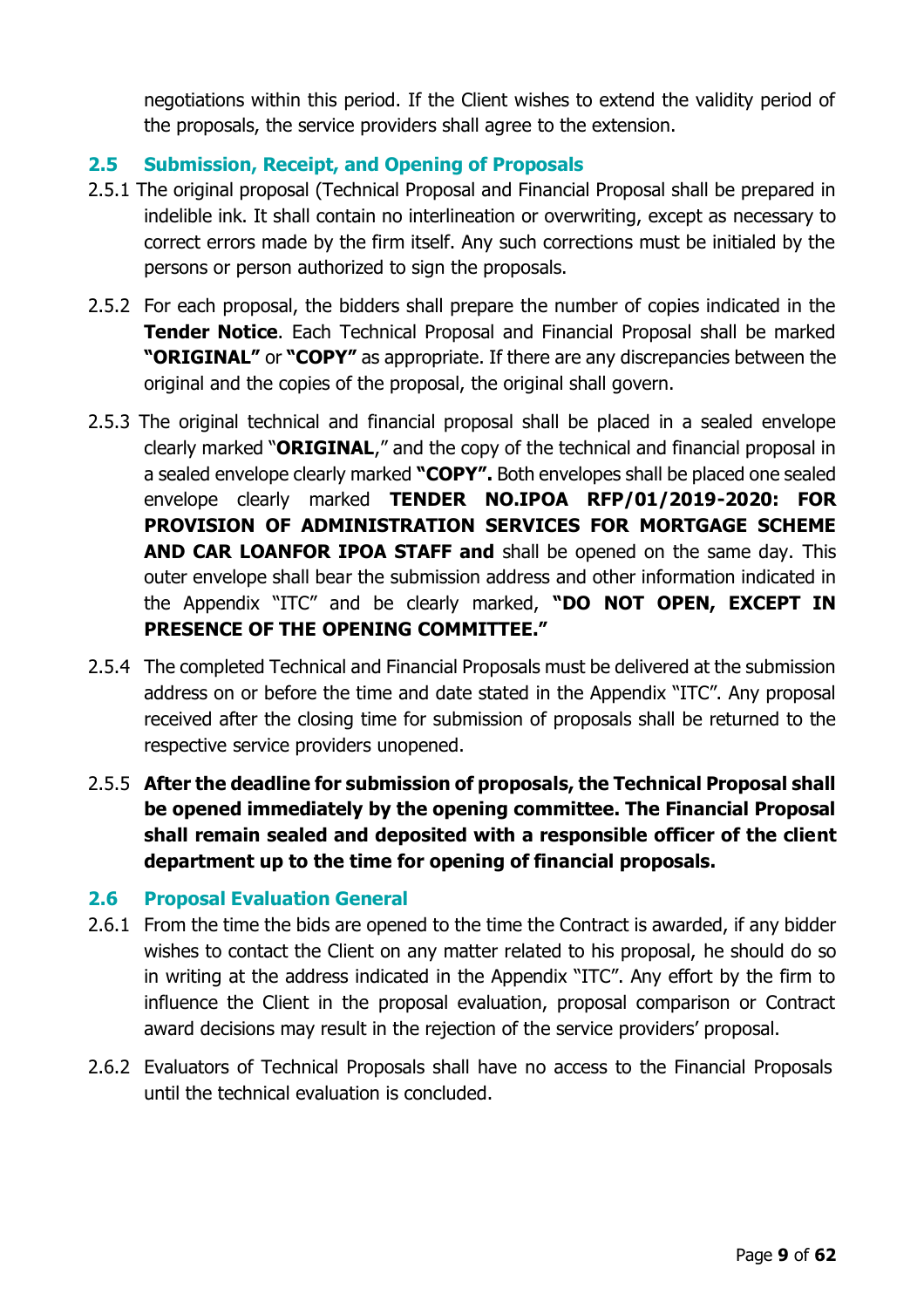## 2.6.3 Mandatory requirements

| <b>Mandatory requirements</b>                                                                                                   | Yes / No |
|---------------------------------------------------------------------------------------------------------------------------------|----------|
| Attach copy of valid Tax Compliance Certificate                                                                                 |          |
| Attach copy of Certificate of Registration/ Incorporation                                                                       |          |
| The tender price must be valid for a period of 120 days from the date the<br>tender is opened. Indicate                         |          |
| Complete form to indicate that the firm has not been debarred from<br>participating in public procurement (signed and stamped). |          |
| Complete the Self Declaration form on Corruption (signed and stamped)                                                           |          |
| Sequential serialization on both sides of the                                                                                   |          |
| bid document including the attachments                                                                                          |          |
| Submit two bid documents (Original and Copy) of the Technical Proposal.                                                         |          |
| Fully filled, signed and stamped Business Questionnaire                                                                         |          |
| Company must have experience in mortgage and Car Loans for a period of<br>five $(5)$ years – provide proof                      |          |
| Must be licensed by Central Bank of Kenya (CBK)- Attach valid Registration                                                      |          |
| Must be a member of Kenya Bankers                                                                                               |          |
| Association- Attach valid certificate                                                                                           |          |
| Audited accounts for the past three (3) years - 2016, 2017 and 2018 -<br>Current Ratio 2:1; Liquidity Ratio 1:1                 |          |

Only financial institutions meeting the above Mandatory Requirements (Score YES) in all the above items will be subjected to financial evaluation.

## <span id="page-9-0"></span>**2.7 Evaluation of Technical Proposal**

2.7.1 The evaluation committee appointed by the Client shall evaluate the proposals on the basis of their responsiveness to the Terms of Reference, applying the evaluation criteria as follows:

| No. | <b>Item Description</b>                  | <b>Parameter</b>                                                              | <b>Maximum</b><br><b>Score</b> |
|-----|------------------------------------------|-------------------------------------------------------------------------------|--------------------------------|
|     | Specific experience<br>service providers | 5 Years' experience in Mortgage / Car<br>Loan Scheme Administration - 2 Marks | <b>40 Marks</b>                |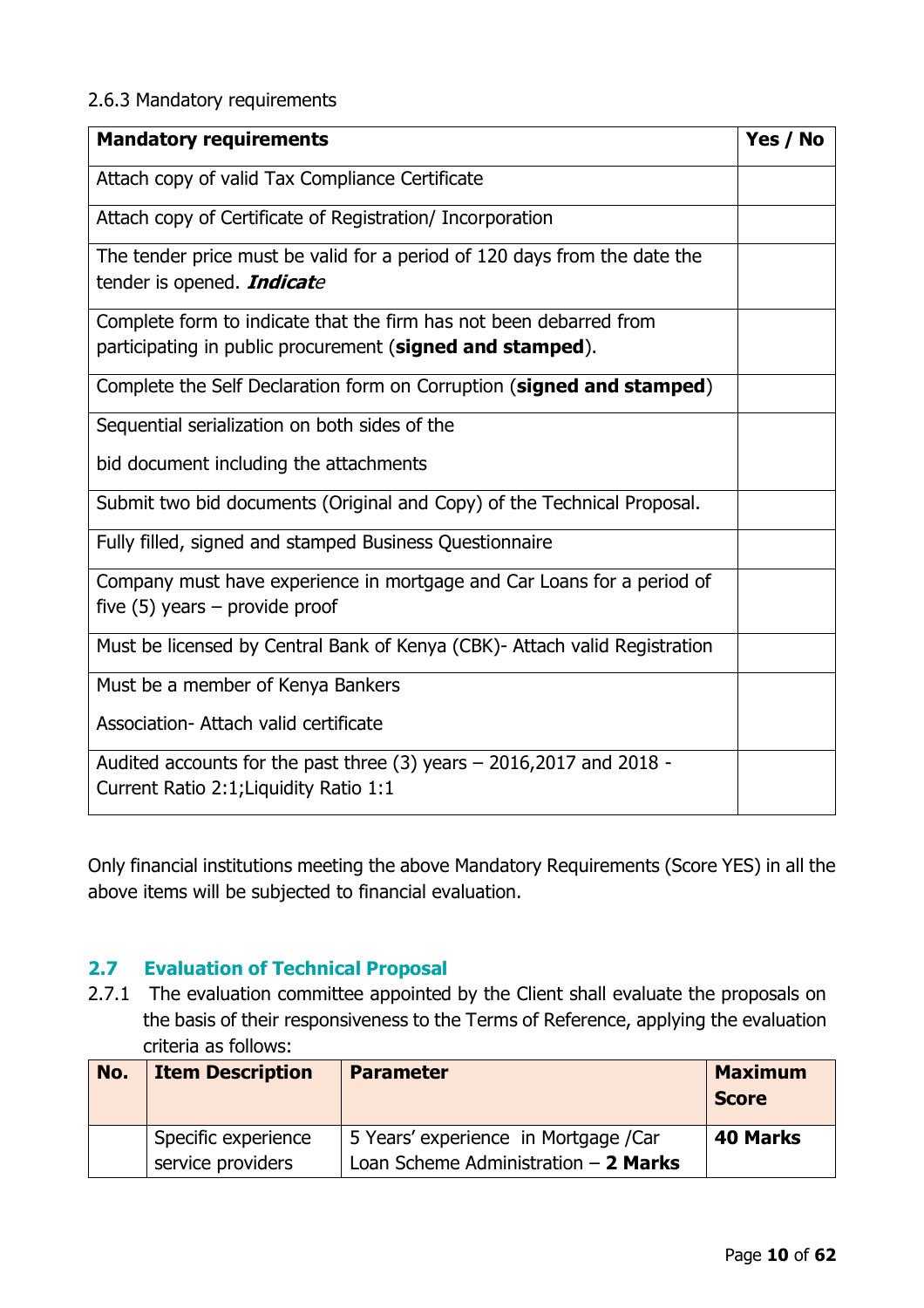| No.                                           | <b>Item Description</b>           | <b>Parameter</b>                                                                                                                                                                                                           | <b>Maximum</b><br><b>Score</b> |
|-----------------------------------------------|-----------------------------------|----------------------------------------------------------------------------------------------------------------------------------------------------------------------------------------------------------------------------|--------------------------------|
|                                               | related to the<br>assignment      | for each year a maximum of 10<br><b>Marks</b>                                                                                                                                                                              |                                |
|                                               |                                   | Attach letters of recommendations and<br>contracts for similar assignment from<br>four reputable clients, indicate their<br>contacts, name and title of the contact<br>person-2.5 Marks for each to<br>maximum of 10 Marks |                                |
|                                               |                                   | Average value of accounts managed<br>Value of Housing accounts in the last<br>three $(3)$ years:                                                                                                                           |                                |
|                                               |                                   | Above Kes.1 Billion -10 Marks                                                                                                                                                                                              |                                |
|                                               |                                   | Kes.500 Million $-5$ Marks                                                                                                                                                                                                 |                                |
|                                               |                                   | Below Kes.500 Million - 3 Marks                                                                                                                                                                                            |                                |
|                                               |                                   | Value of Car Loan accounts in the past<br>three $(3)$ years:                                                                                                                                                               |                                |
|                                               |                                   | Above Kes.100Million -10 Marks                                                                                                                                                                                             |                                |
|                                               |                                   | Kes.50 Million - 5 Marks                                                                                                                                                                                                   |                                |
|                                               |                                   | Below Kes.50 Million - 3 Marks                                                                                                                                                                                             |                                |
|                                               | Adequacy of<br>proposed work plan | Conformity of the proposal to the TORS<br>(requirements), suitability                                                                                                                                                      | <b>50 Marks</b>                |
| responding to<br>Terms of Reference<br>(TORs) | and methodology                   | /appropriateness of the proposed<br>technical proposal and methodology<br>including the work plan for performing<br>the assignment                                                                                         |                                |
|                                               | Car Loan - 5 Marks                |                                                                                                                                                                                                                            |                                |
|                                               |                                   | Purchase of Residential Home/House -<br><b>10 Marks</b>                                                                                                                                                                    |                                |
|                                               |                                   | Purchase of Plot and Construction of<br>residential house - 10 Marks                                                                                                                                                       |                                |
|                                               |                                   | Takeover and Equity Release $-5$ Marks                                                                                                                                                                                     |                                |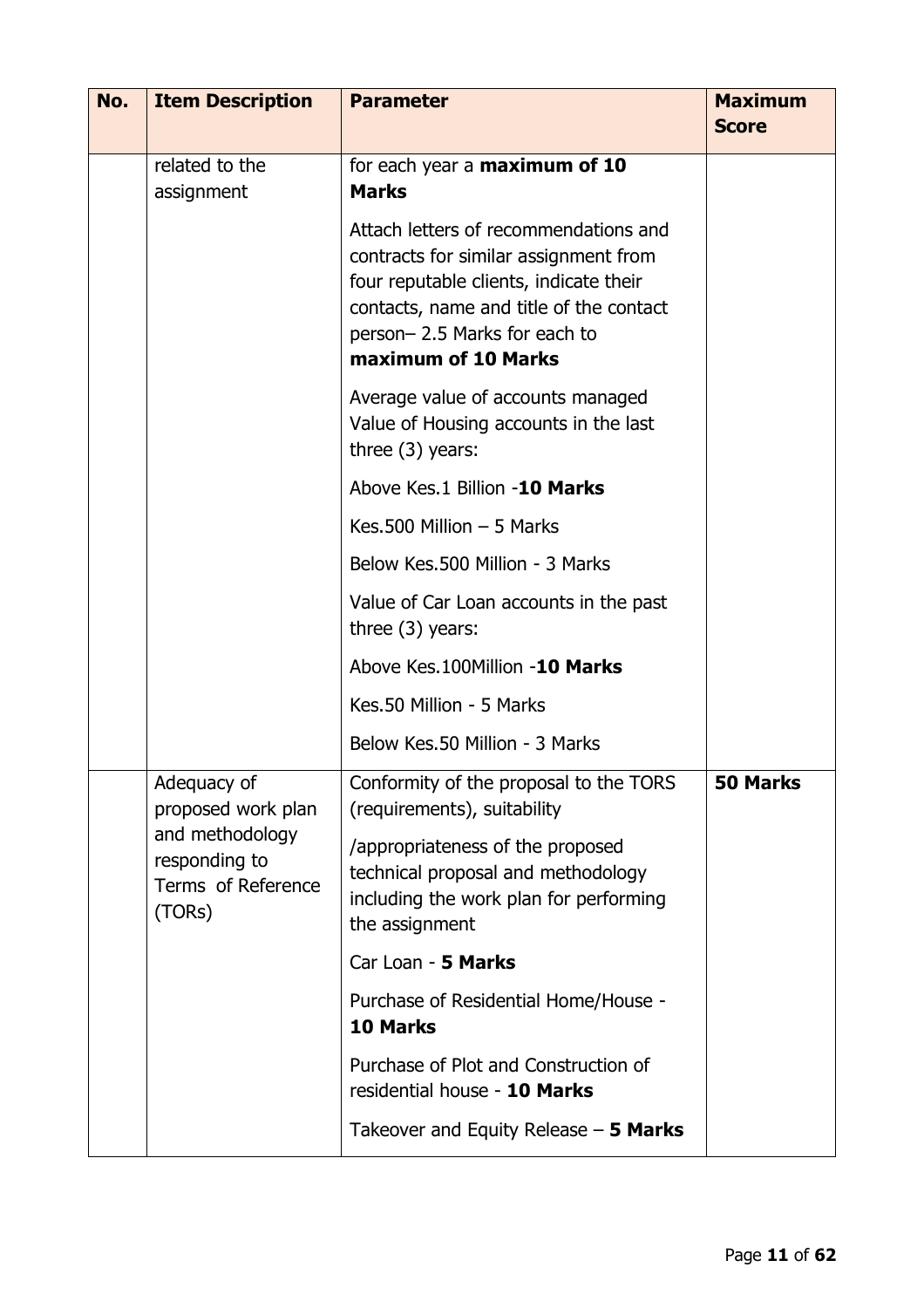| No. | <b>Item Description</b>                                                 | <b>Parameter</b>                                                                                                | <b>Maximum</b><br><b>Score</b> |
|-----|-------------------------------------------------------------------------|-----------------------------------------------------------------------------------------------------------------|--------------------------------|
|     |                                                                         | Propose timelines for loan processing<br>and advancing upon recommendation by<br><b>IPOA</b>                    |                                |
|     |                                                                         | <b>Purchase/Construction/Purchase of</b><br>plot/equity release                                                 |                                |
|     |                                                                         | Less than 1 month -10 Marks                                                                                     |                                |
|     |                                                                         | 1-3 months $-5$ Marks                                                                                           |                                |
|     |                                                                         | More than 3 Months -2 Marks                                                                                     |                                |
|     |                                                                         | <b>Purchase of a car</b>                                                                                        |                                |
|     |                                                                         | Less than 3 working days $-10$ Marks                                                                            |                                |
|     |                                                                         | 3-7 working days $-$ 5 Marks                                                                                    |                                |
|     |                                                                         | More than 7 working days $-$ 3 marks                                                                            |                                |
|     | Qualifications and<br>competence of the<br>key staff for the            | Provide at least one Account Manager<br>and two Public Relation Officers for<br>House and Car Ioan Accounts     | $\overline{\mathbf{z}}$        |
|     | assignment                                                              | Account Manager With relevant work<br>experience                                                                |                                |
|     |                                                                         | Over 10 years -5 Marks                                                                                          |                                |
|     |                                                                         | Below 10 years- 1 marks                                                                                         |                                |
|     |                                                                         | <b>Relations Officer</b>                                                                                        |                                |
|     |                                                                         | Over 8 years $-$ 2 Marks                                                                                        |                                |
|     |                                                                         | Below 8 years- 1 Marks                                                                                          |                                |
|     | Suitability to<br><b>Transfer Technology</b><br>Programme<br>(Training) | Provision of training programme to staff<br>on the house and car loan scheme and<br>financial management skills | $\overline{2}$                 |
|     |                                                                         | Value Addition to the service                                                                                   | $\mathbf{1}$                   |
|     | <b>Total Points</b>                                                     |                                                                                                                 | 100                            |

Each responsive proposal will be given a technical score (TS). A proposal shall be rejected at this stage if it does not respond to important aspects of the Terms of Reference or if it fails to achieve the **minimum technical score of 70%.**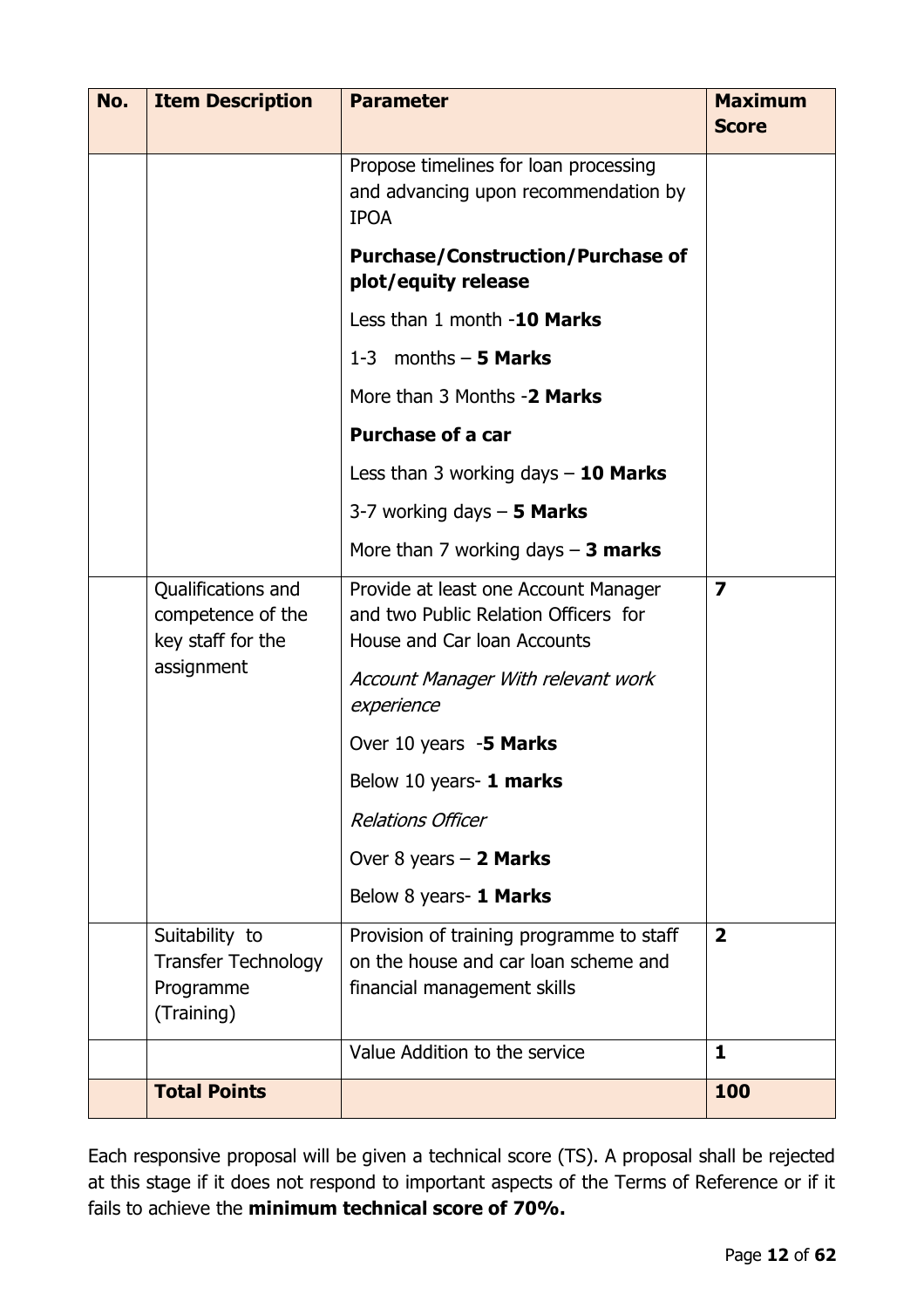## <span id="page-12-0"></span>**2.8 Public Opening and Evaluation of Financial Proposal**

- 2.8.1 After Technical Proposal evaluation, the Client shall notify those bidders whose proposals did not meet the minimum qualifying mark or were considered nonresponsive to the RFP and Terms of Reference, indicating that their Financial Proposals will be returned after completing the selection process. The Client shall simultaneously notify the bidders who have secured the minimum qualifying mark, indicating the date and time set for opening the Financial Proposals and stating that the opening ceremony is open to those bidders who choose to attend. The opening date shall not be sooner than seven (7) days after the notification date. The notification may be sent by registered letter, cable, telex, facsimile or electronic mail.
- 2.8.2 The Financial Proposals shall be opened publicly in the presence of the bidders' representatives who choose to attend. The name of the bidder, the technical. Scores and the proposed prices shall be read aloud and recorded when the Financial Proposals are opened. The Client shall prepare minutes of the public opening.
- 2.8.3 The evaluation committee will determine whether the financial proposals are complete (i.e. whether the bidder has costed all the items of the corresponding Technical Proposal and correct any computational errors. The cost of any unpriced items shall be assumed to be included in other costs in the proposal. In all cases, the total price of the Financial Proposal as submitted shall prevail.
- 2.8.4 While comparing proposal prices between local and foreign firms participating in a selection process in financial evaluation of Proposals, firms incorporated in Kenya where indigenous Kenyans own 51% or more of the share capital shall be allowed a 10% preferential bias in proposal prices. However, there shall be no such preference in the technical evaluation of the tenders. Proof of local incorporation and citizenship shall be required before the provisions of this sub-clause are applied. Details of such proof shall be attached by the bidder in the financial proposal.
- 2.8.5 The formulae for determining the Financial Score (Sf) shall, unless an alternative formulae is indicated in the Appendix "ITC", be as follows:-

 $Sf = 100$  X  $FM/F$  where Sf is the financial score; Fm is the lowest priced financial proposal and F is the price of the proposal under consideration. Proposals will be ranked according to their combined technical  $(St)$  and financial  $(St)$  scores using the weights (T=the weight given to the Technical Proposal:  $P =$  the weight given to the Financial Proposal;  $T + p=I$ ) indicated in the Appendix. The combined technical and financial score, S, is calculated as follows:-  $S = Stx T\% + Sfx P\%$ .

**The firm achieving the highest combined technical and financial score will be invited for negotiations**.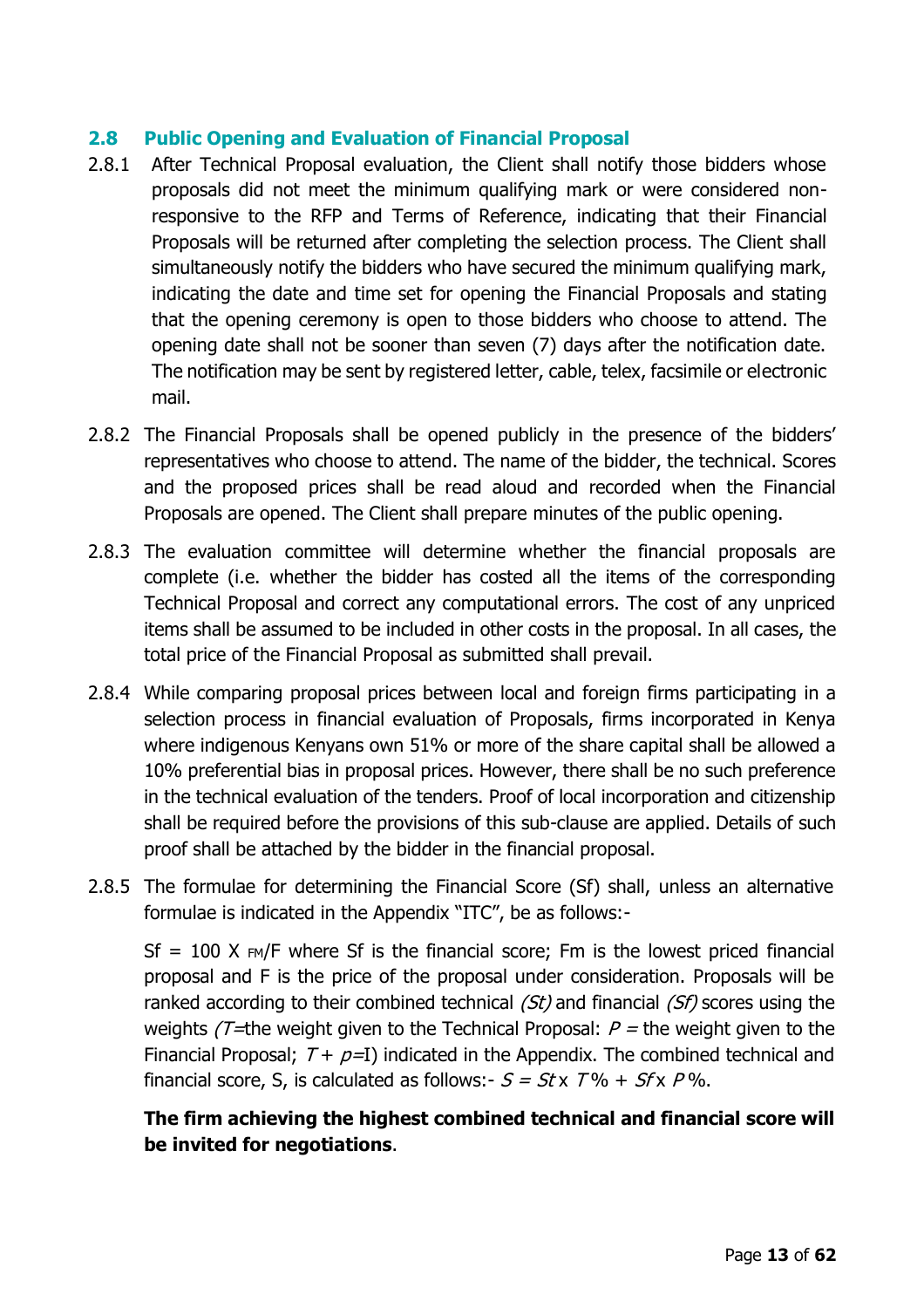## **The Authority will undertake due diligence before a contract is signed and any adverse report or miss-presentation shall lead to automatic disqualification**.

- 2.8.6 The tender evaluation committee will endeavor to evaluate the tender within 30 days of from the date of opening the tender.
- 2.8.7 Contract price variations shall not be allowed for contracts not exceeding one year (12 months).
- 2.8.8 Where contract price variation is allowed, the variation shall not exceed 10% of the original contract price (**as guided in the Public Procurement Act, 2015)**
- 2.8.9 Price variation requests shall be processed by the procuring entity within 30 days of receiving the request, where applicable.

## <span id="page-13-0"></span>**2.9 Negotiations**

- 2.9.1 Negotiations will be held at the same address as "address to send information to the Client" indicated in the Appendix "ITC". The aim is to reach agreement on all points and sign a contract.
- 2.9.2 Negotiations will include a discussion of the Technical Proposal, the proposed methodology (work plan), staffing and any suggestions made by the firm to improve the Terms of Reference. The Client and firm will then work out final Terms of Reference, staffing and bar charts indicating activities, staff periods in the field and in the head office, staff-months, logistics and reporting. The agreed work plan and final Terms of Reference will then be incorporated in the "Description of Services" and form part of the Contract. Special attention will be paid to getting the most the firm can offer within the available budget and to clearly defining the inputs required from the Client to ensure satisfactory implementation of the assignment.
- 2.9.3 Unless there are exceptional reasons, the financial negotiations will not involve the remuneration rates for staff (no breakdown of fees).
- 2.9.4 Having selected the firm on the basis of, among other things, an evaluation of proposed key professional staff, the Client expects to negotiate a contract on the basis of the experts named in the proposal. Before contract negotiations, the Client will require assurances that the experts will be actually available. The Client will not consider substitutions during contract negotiations unless both parties agree that undue delay in the selection process makes such substitution unavoidable or that such changes are critical to meet the objectives of the assignment. If this is not the case and if it is established that key staff were offered in the proposal without confirming their availability, the firm may be disqualified.
- 2.9.5 The negotiations will conclude with a review of the draft form of the Contract. To complete negotiations the Client and the selected firm will initial the agreed Contract. If negotiations fail, the Client will invite the firm whose proposal received the second highest score to negotiate a contract.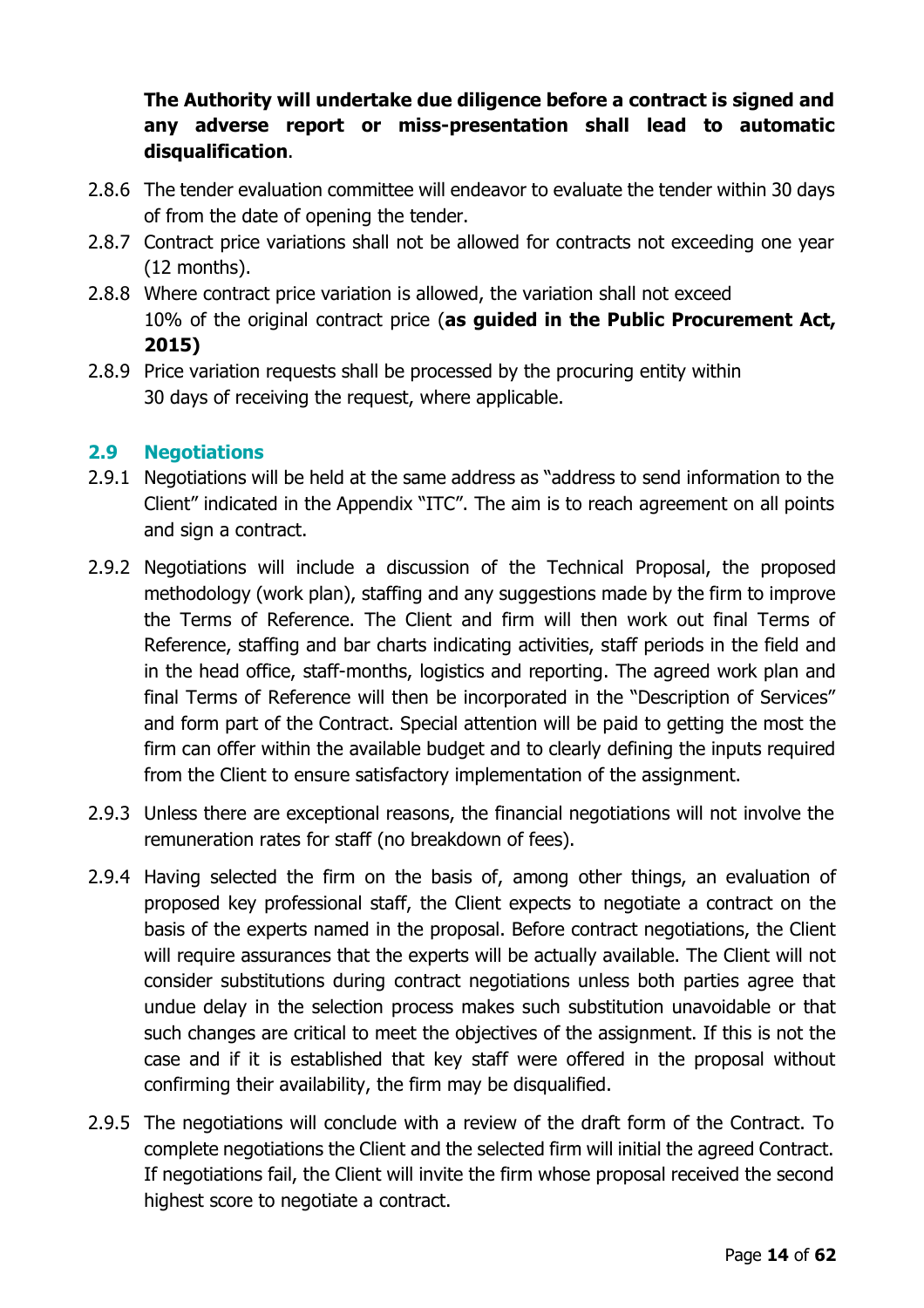2.9.6 The procuring entity shall appoint a team for the purpose of the negotiations.

## <span id="page-14-0"></span>**2.10 Award of Contract**

- 2.10.1 The Contract will be awarded following negotiations. After negotiations are completed, the Client will promptly notify other bidders on the shortlist that they were unsuccessful and return the Financial Proposals of those bidders who did not pass the technical evaluation.
- 2.10.2 The selected firm is expected to commence the assignment on the date and at the location specified in Appendix "A".
- 2.10.3 The parties to the contract shall have it signed within 30 days from the date of notification of contract award unless there is an administrative review request.
- 2.10.4 The procuring entity may at any time terminate procurement proceedings before contract award and shall not be liable to any person for the termination.
- 2.10.5 The procuring entity shall give prompt notice of the termination to the bidders and on request give its reasons for termination within 14 days of receiving the request from any tenderer.
- 2.10.6 To qualify for contract awards, the tenderer shall have the following:
	- (a) Necessary qualifications, capability experience, services, equipment and facilities to provide what is being procured.
	- (b) Legal capacity to enter into a contract for procurement
	- (c) Shall not be insolvent, in receivership, bankrupt or in the process of being wound up and is not the subject of legal proceedings relating to the foregoing.
	- (d) Shall not be debarred from participating in public procurement.

## <span id="page-14-1"></span>**2.11 Confidentiality**

2.11.1 Information relating to evaluation of proposals and recommendations concerning awards shall not be disclosed to the bidders who submitted the proposals or to other persons not officially concerned with the process, until the winning firm has been notified that it has been awarded the Contract.

## <span id="page-14-2"></span>**2.12 Corrupt or fraudulent practices**

- 2.12.1 The procuring entity requires that the bidders observe the highest standards of ethics during the selection and award of the contract and also during the performance of the assignment. The bidder shall sign a declaration that he has not and will not be involved in corrupt or fraudulent practices.
- 2.12.2 The procuring entity will reject a proposal for award if it determines that the bidder recommended for award has engaged in corrupt or fraudulent practices in competing for the contract in question.
- 2.12.3 Further a bidder who is found to have indulged in corrupt or fraudulent practices risks being debarred from participating in public procurement in Kenya.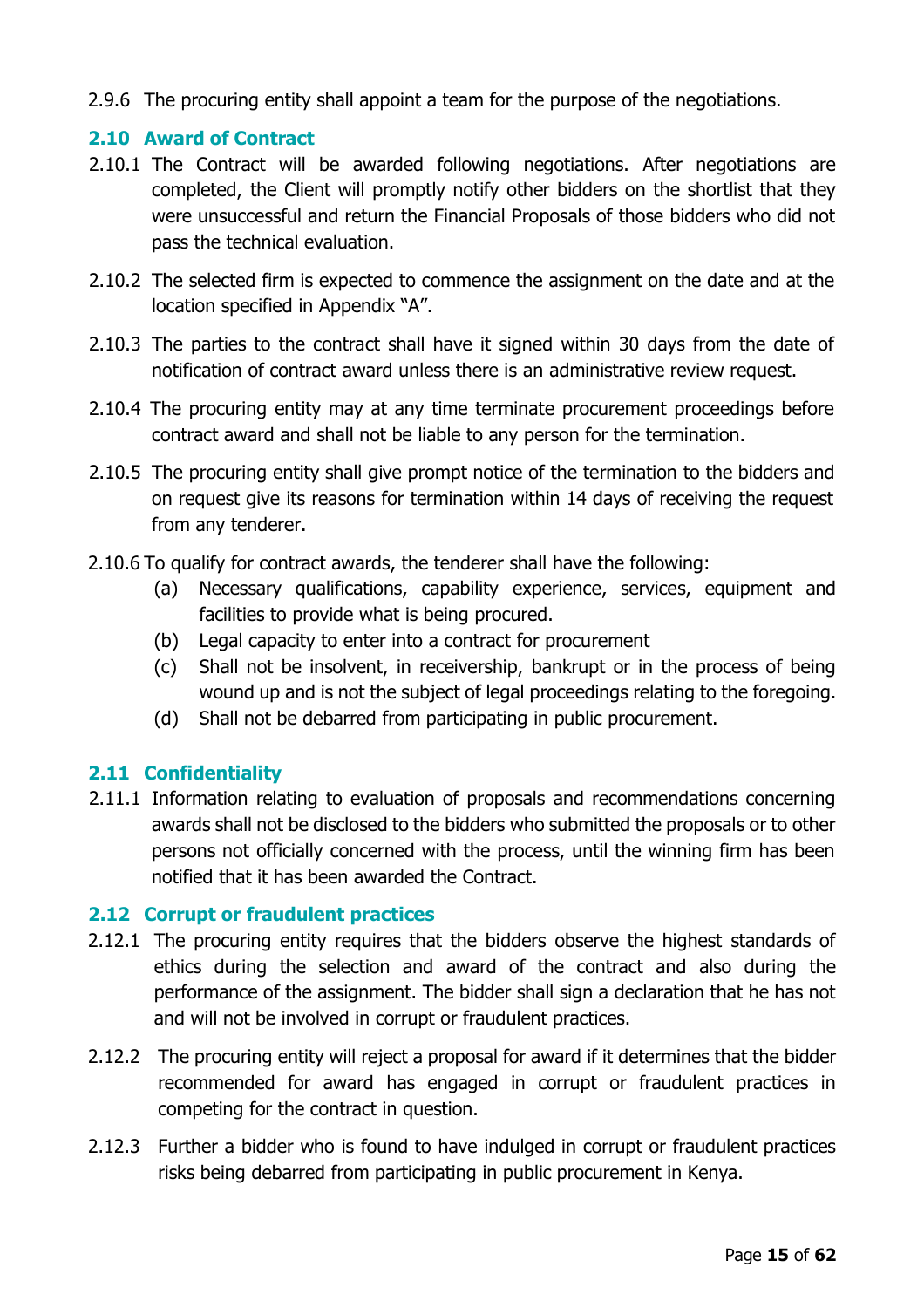## <span id="page-15-0"></span>**APPENDIX TO INFORMATION TO BIDDERS**

The following information for procurement of administration services and selection of bidders shall complement or amend the provisions of the information to bidders, wherever there is a conflict between the provisions of the information to bidders and the provisions of the appendix, the provisions of the appendix herein shall prevail over those of the information to bidders.

#### **Clause Reference**

- 2.1 The name of the Client is: **Independent Policing Oversight Authority**
- 2.1.1 The method of selection is: The bidder with highest score in Technical proposal and submitted the lowest evaluated financial proposal as indicated
- 2.1.2 Technical and Financial Proposals are requested: Yes

The name, objectives, and description of the assignment are: To provide Administration service for the Mortgage scheme and Car Loan to IPOA Staff

- 2.1.3 A pre-proposal conference will be held: No  $\sqrt{\phantom{a}}$  [if Yes, indicate date, time and venue]
- 2.1.4 The Client will provide the following inputs:
	- a) The Authority will endeavor to provide as much information and documentation required and sufficient for the Financial Institution to perform its work
	- b) The Authority will provide Copies of existing relevant employee information and documents.
	- c) The Authority will provide list/ names of the employees who are eligible for the loan
	- d) The Authority will nominate a liaison officer who will maintain regular contact with the financial Institution on matters regarding this banking facility, and provide appropriate administrative support to the team.
	- e) The successful Financial Institution will pay itself the Administrative fee for its services by deducting its charges/ fees from the amount deposited with it.
- 2.1.5 The Scheme will be administered as per the guidelines of the Salaries and Remuneration Commission.
- 2.1.6 Taxes: All applicable taxes to be included in the Financial Proposals
- 2.1.7 The tender validity period is 120 days after date of tender opening
- 2.1.8 Tenderers **must submit two copies of the tender document (original and copy)**
- 2.1.9 The Tender Processing Committee shall evaluate the proposals both technically and financially
- 2.1.10 The Tender Processing Committee appointed by the Client shall evaluate the proposals on the basis of their responsiveness to the Terms of Reference, applying the evaluation criteria as follows, notwithstanding any other requirement in the tender documents.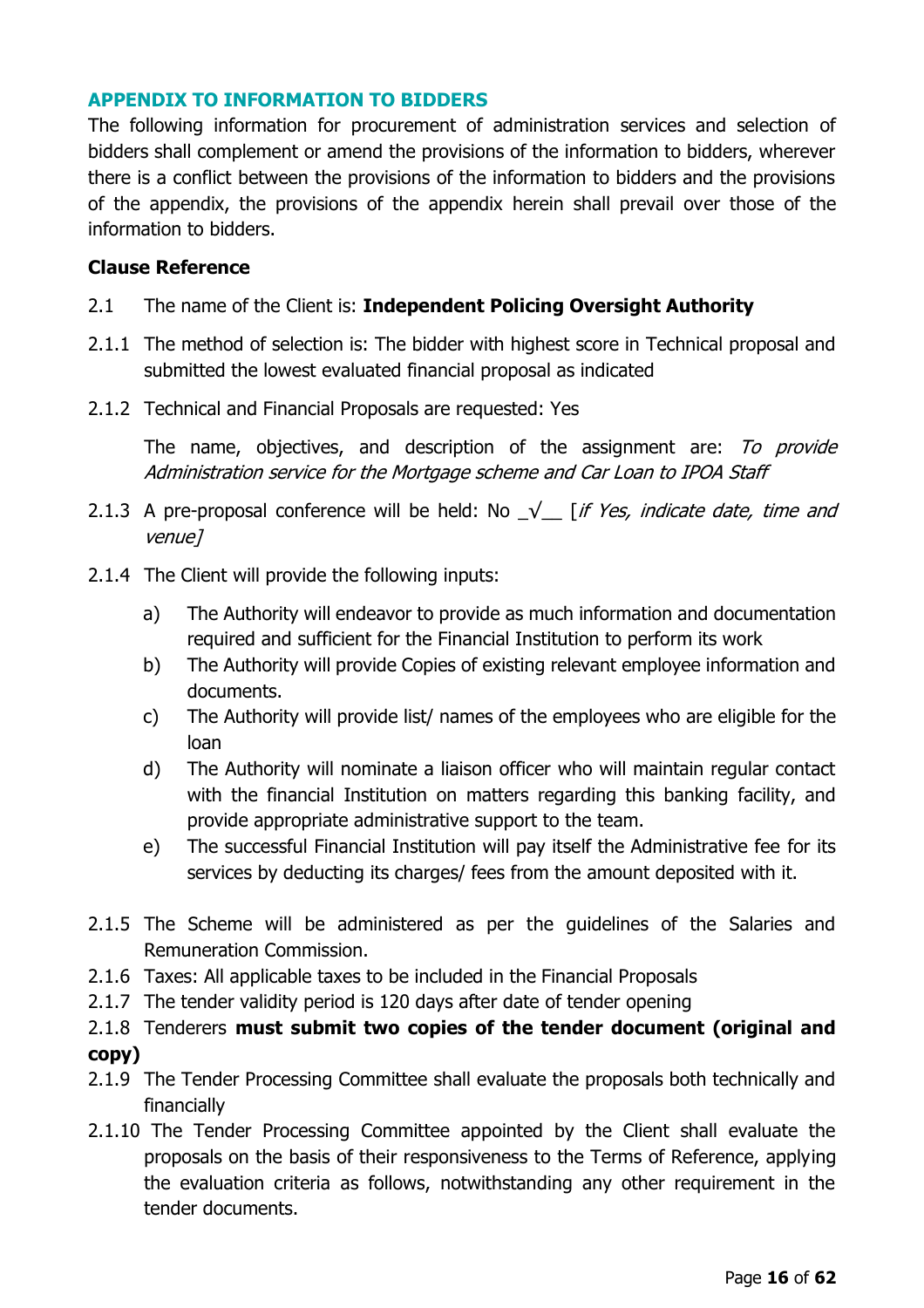2.1.11 The bids will be evaluated on a least cost method of selection.

The envelopes (Original and Copy) shall be placed in one sealed envelope clearly marked **TENDER NO. IPOA RFP/01/2019-2020: FOR PROVISION OF ADMINISTRATION SERVICES FOR MORTGAGE SCHEME AND CAR LOAN FOR IPOA STAFF** and deposited in the tender box provided and addressed to:

> **The Director/ Chief Executive Officer, Independent Policing Oversight Authority, 1st Ngong Avenue, ACK Garden Annex, 3rd floor P.O. BOX 23035 – 00100, Nairobi.**

To be received on or before **Thursday 20th February, 2020 at 11.30 a.m.**

- 2.5.3 The proposal submission address is: IPOA Nairobi office located at ACK Garden Annex 3rd Floor. Information on the outer envelope should also include: Tender No. and Tender Description
- 2.5.4 Proposals must be submitted no later than **Thursday 20th February, 2020, at 11.30 a.m**
- 2.6.1 The address to send information to the Client is:

**The Director/ Chief Executive Officer, Independent Policing Oversight Authority 1st Ngong Avenue, ACK Garden Annex, 3rd floor P.O. BOX 23035 – 00100, Nairobi.**

- 2.6.3 The minimum technical score required to pass**: 70 Marks**
- 2.7.2 The assignment is expected to commence on (after signing of the contract by both parties).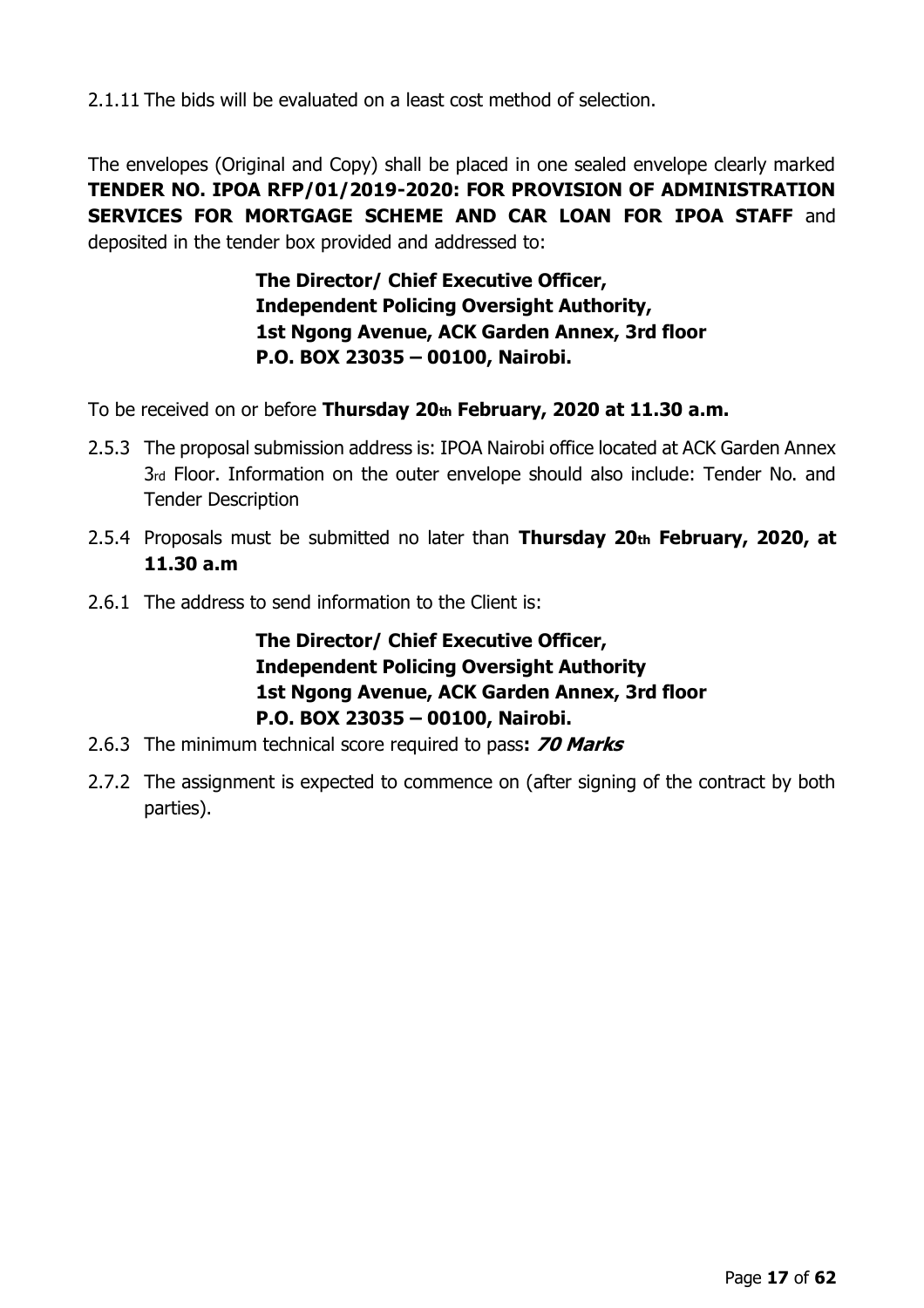#### <span id="page-17-0"></span>**SECTION III: - TECHNICAL PROPOSAL**

#### **Notes on the preparation of the Technical Proposals**

- 3.1 In preparing the technical proposals the bidder is expected to examine all terms and information included in the RFP. Failure to provide all requested information shall be at the bidder's own risk and may result in rejection of the proposal.
- 3.2 The technical proposal shall provide all required information and any necessary additional information and shall be prepared using the standard forms provided in this Section.
- 3.3 The Technical proposal shall not include any financial information unless it is allowed in the Appendix to information to the bidders or the Special Conditions of contract.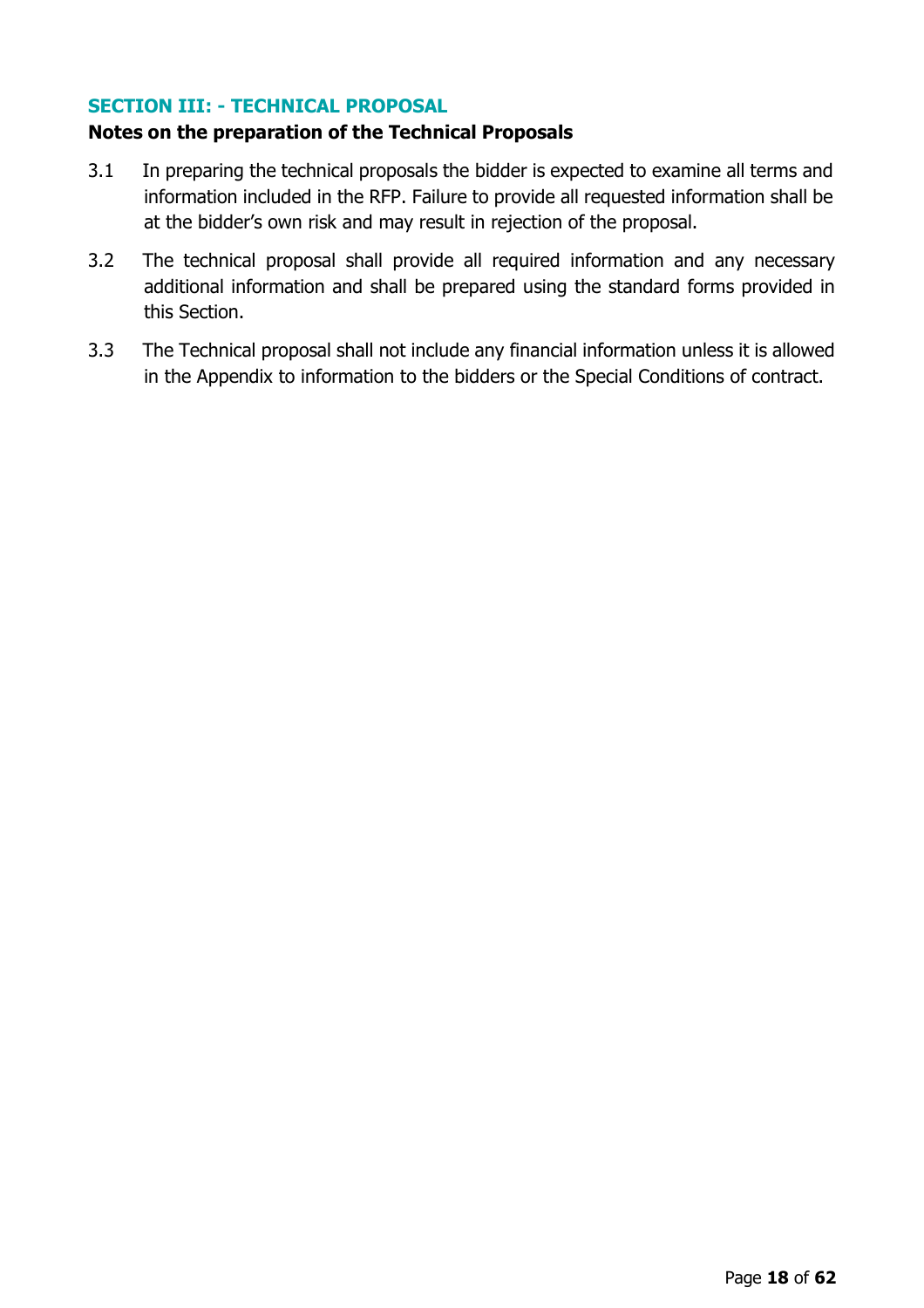## **SECTION III – TECHNICAL PROPOSAL**

## **Contents**

- 1. Technical proposal submission form
- 2. Firms references
- 3. Comments and suggestions of bidders on the Terms of reference and on data, services and facilities to be provided by the procuring entity
- 4. Description of the methodology and work plan for performing the assignment
- 5. Team composition and Task assignments
- 6. Format of curriculum vitae (CV) for proposed Professional staff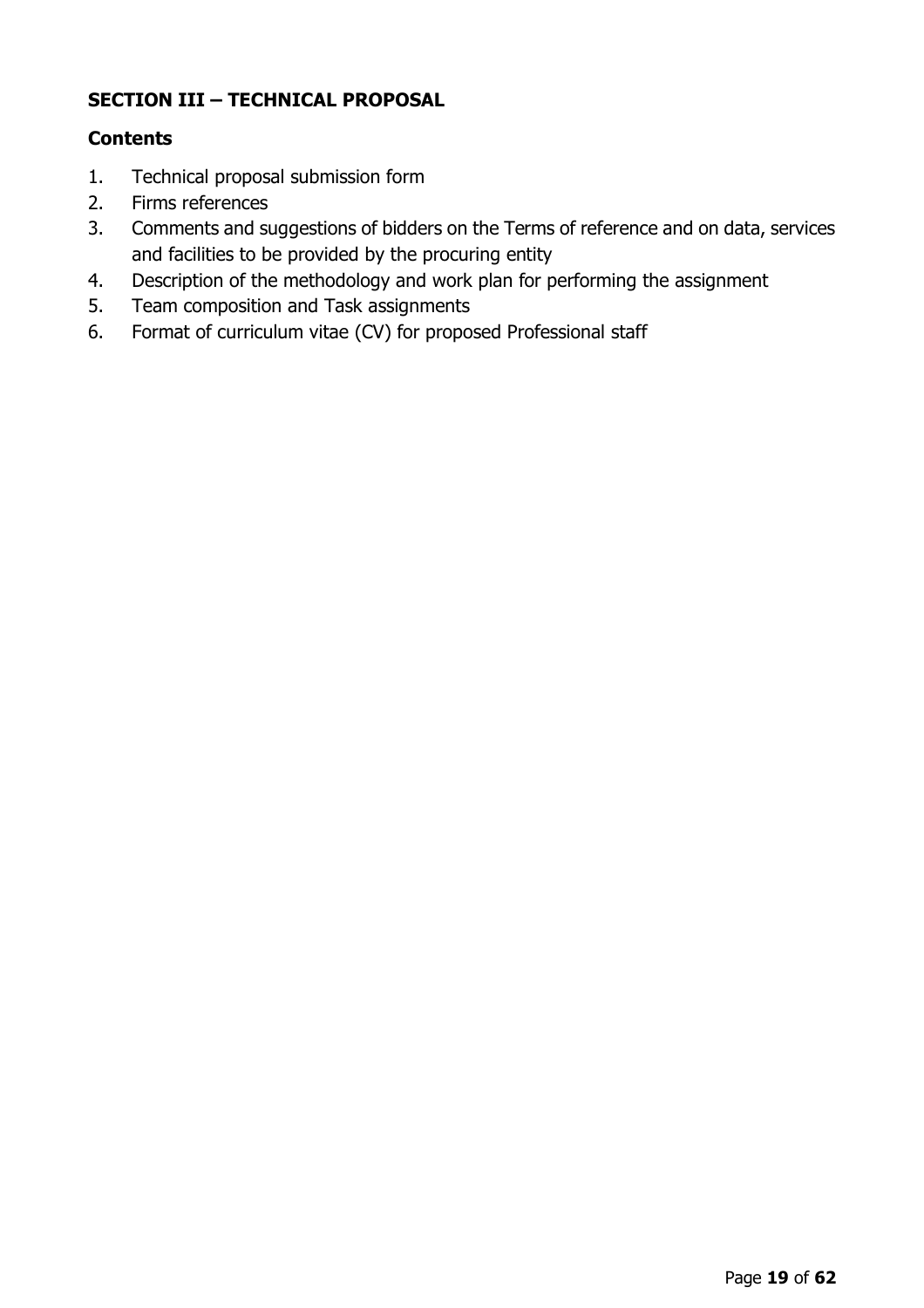## <span id="page-19-0"></span>**1. TECHNICAL PROPOSAL SUBMISSION FORM**

 $\blacksquare$  Date

Ladies/Gentlemen:

We, the undersigned, offer to provide the administration services for \_\_\_\_\_\_\_\_\_\_\_\_\_\_\_\_\_\_\_\_\_\_\_\_\_\_\_\_\_\_\_\_\_\_\_\_\_\_\_\_\_\_\_\_\_\_\_\_\_ [Title of administration services] in accordance with your Request for Proposal dated \_\_\_\_\_\_\_\_\_\_\_\_\_\_\_\_\_\_\_ and our Proposal. We are hereby submitting our Proposal, which includes this **Technical Proposal, and a Financial Proposal sealed under a separate envelope.**

We understand you are not bound to accept any Proposal that you receive.

We remain,

Yours sincerely,

| [Authorized Signature] |  |
|------------------------|--|
|                        |  |

[Name and Title of Signatory] \_\_\_\_\_\_\_\_\_\_\_\_\_\_\_\_\_\_\_\_\_\_\_\_\_\_\_\_\_\_\_\_\_\_\_\_\_\_\_\_\_\_\_\_\_\_\_\_\_

[Name of Firm] \_\_\_\_\_\_\_\_\_\_\_\_\_\_\_\_\_\_\_\_\_\_\_\_\_\_\_\_\_\_\_\_\_\_\_\_\_\_\_\_\_\_\_\_\_\_\_\_\_\_\_\_\_\_\_\_\_\_\_\_

 $[Address] \begin{tabular}{|c|c|c|c|} \hline \quad \quad \quad & \quad \quad & \quad \quad & \quad \quad & \quad \quad \\ \hline \end{tabular}$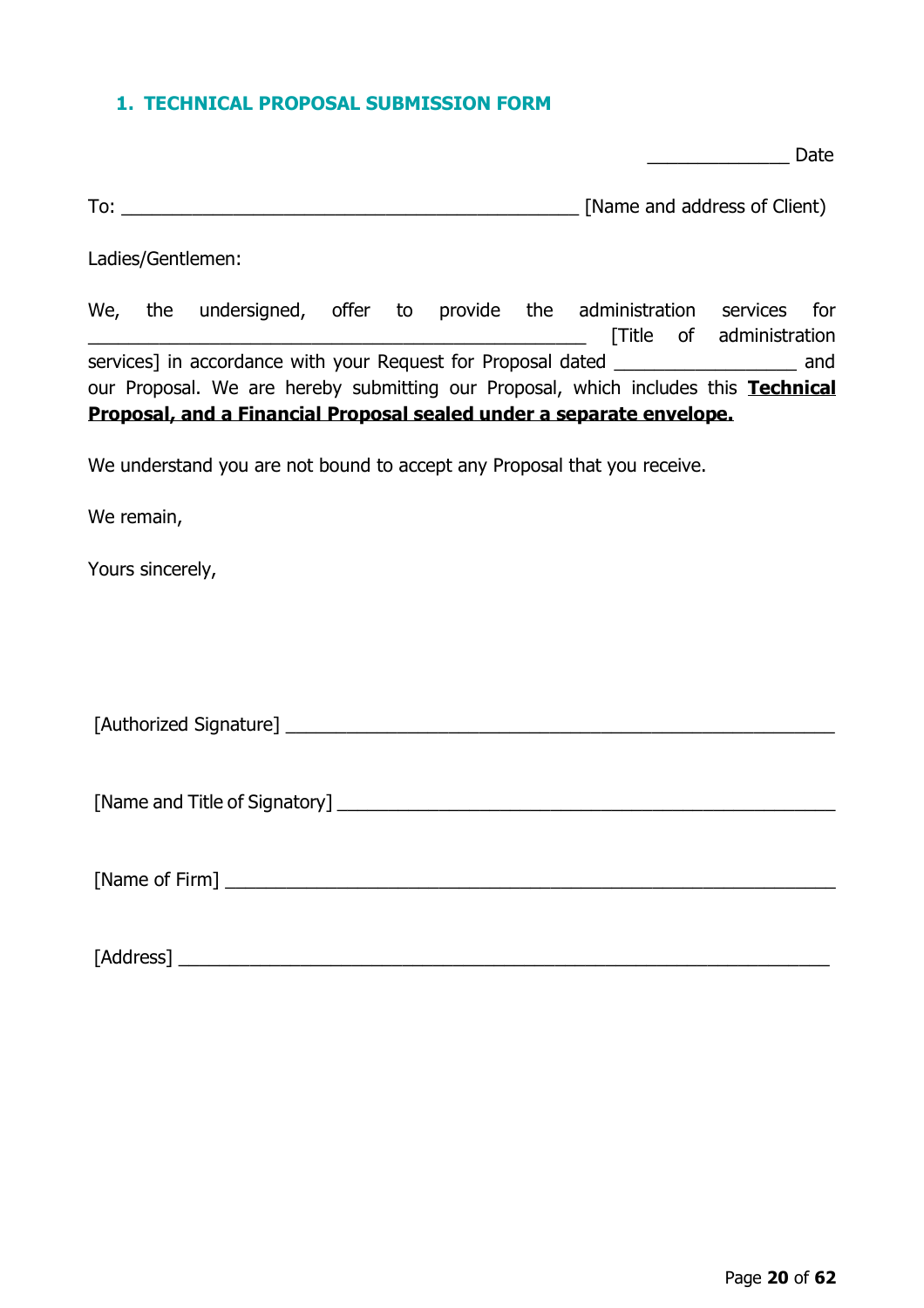## <span id="page-20-0"></span>**2. Firm's references**

## **Relevant Services Carried Out in the Last Five Years That Best Illustrate Qualifications**

Using the format below, provide information on each assignment for which your firm either individually, as a corporate entity or in association, was legally contracted.

| <b>Assignment Name:</b>                                |                   | Country                                                                       |  |
|--------------------------------------------------------|-------------------|-------------------------------------------------------------------------------|--|
| Location within Country:                               |                   | Professional Staff provided by                                                |  |
|                                                        |                   | Your Firm/Entity(profiles):                                                   |  |
| Name of Client:                                        |                   | Clients contact person for the<br>assignment.                                 |  |
| Address:                                               |                   | No of Staff-Months; Duration of<br>Assignment:                                |  |
| <b>Start</b><br>Date                                   | Completion        | Value of Services<br>Approx.                                                  |  |
| (Month/Year):                                          | Date(Month/Year): | (Kshs)                                                                        |  |
|                                                        |                   |                                                                               |  |
| Name of Associated professional. If any:               |                   | No of Months of Professional                                                  |  |
|                                                        |                   | Staff provided by Associated<br>provider:                                     |  |
|                                                        |                   | Name of Senior Staff (Project Director/Coordinator, Team Leader) Involved and |  |
| <b>Functions Performed:</b>                            |                   |                                                                               |  |
|                                                        |                   |                                                                               |  |
| Narrative Description of project:                      |                   |                                                                               |  |
|                                                        |                   |                                                                               |  |
|                                                        |                   |                                                                               |  |
|                                                        |                   |                                                                               |  |
| Description of Actual Services Provided by Your Staff: |                   |                                                                               |  |
|                                                        |                   |                                                                               |  |
|                                                        |                   |                                                                               |  |
|                                                        |                   |                                                                               |  |

Firm's Name: \_\_\_\_\_\_\_\_\_\_\_\_\_\_\_\_\_\_\_\_\_\_\_\_\_\_\_\_\_\_\_\_\_\_\_\_\_\_\_\_\_\_\_\_\_\_\_\_\_\_\_\_\_\_\_\_\_\_\_\_\_\_

Name and title of signatory; \_\_\_\_\_\_\_\_\_\_\_\_\_\_\_\_\_\_\_\_\_\_\_\_\_\_\_\_\_\_\_\_\_\_\_\_\_\_\_\_\_\_\_\_\_\_\_\_\_\_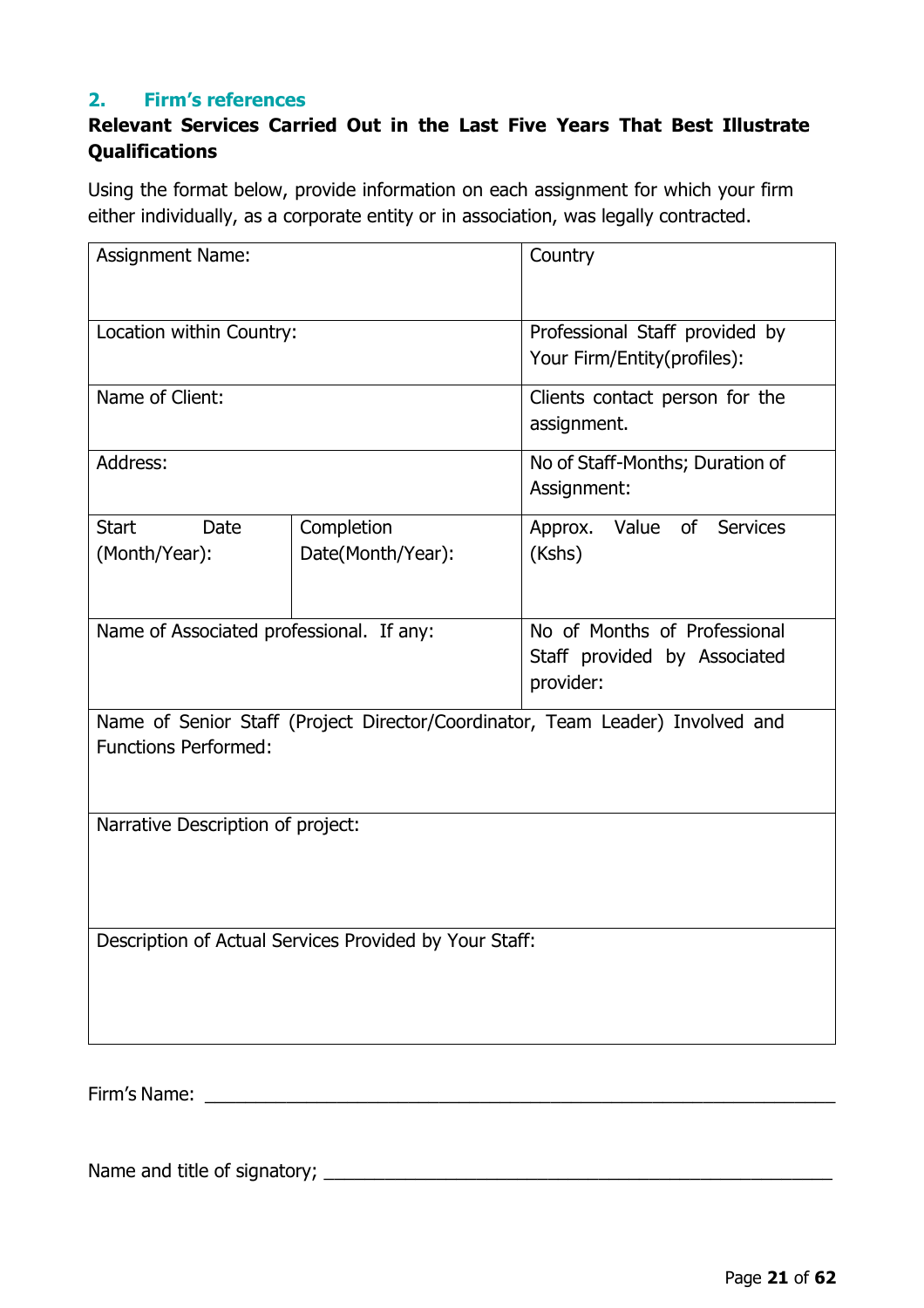## <span id="page-21-0"></span>**3. Comments and Suggestions of Bidders on the Terms of Reference and on data, services and facilities to be provided by the client.**

On the Terms of Reference:

1.

- 2. 3. 4.
- 5.

## On the data, services and facilities to be provided by the Client:

1.

- 
- 2.
- 3.
- 4.
- 5.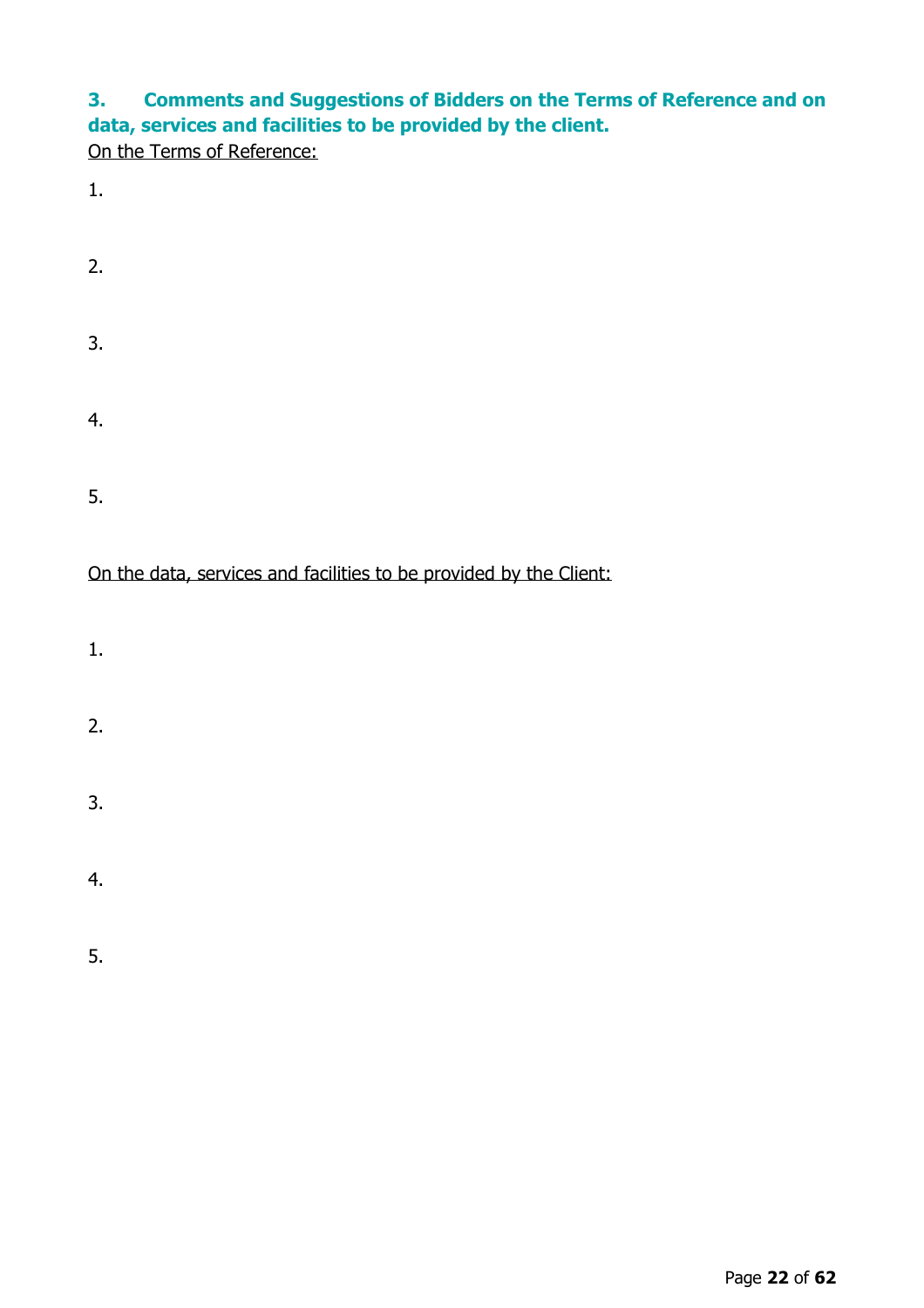<span id="page-22-0"></span>**4. Description of the methodology and work plan for performing the assignment**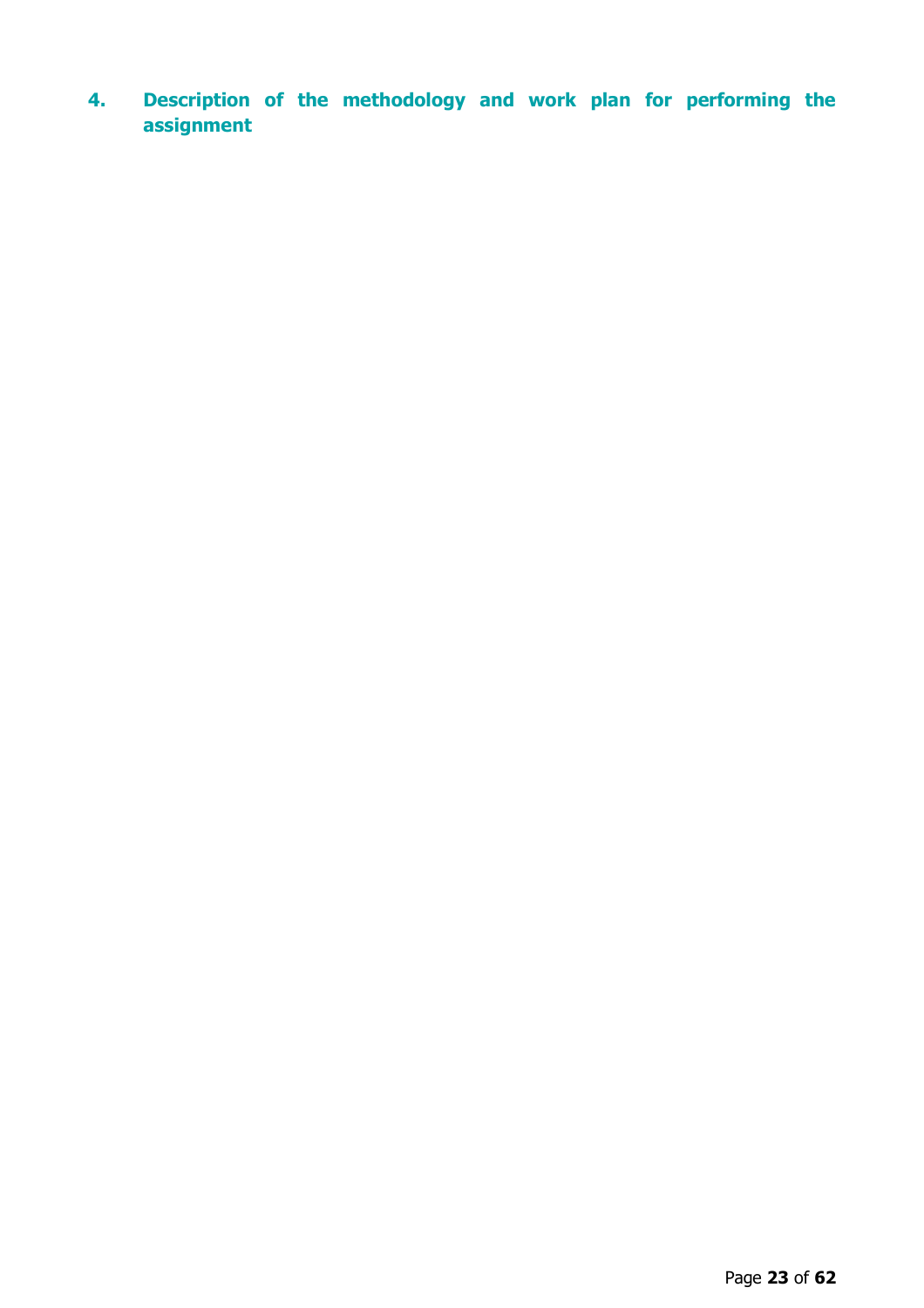## <span id="page-23-0"></span>**5. Team composition and task assignments**

## **1. Technical/Managerial Staff**

| <b>Name</b> | <b>Position</b> | <b>Task</b> |
|-------------|-----------------|-------------|
|             |                 |             |
|             |                 |             |
|             |                 |             |
|             |                 |             |
|             |                 |             |

## **2. Support Staff**

| <b>Name</b> | <b>Position</b> | <b>Task</b> |
|-------------|-----------------|-------------|
|             |                 |             |
|             |                 |             |
|             |                 |             |
|             |                 |             |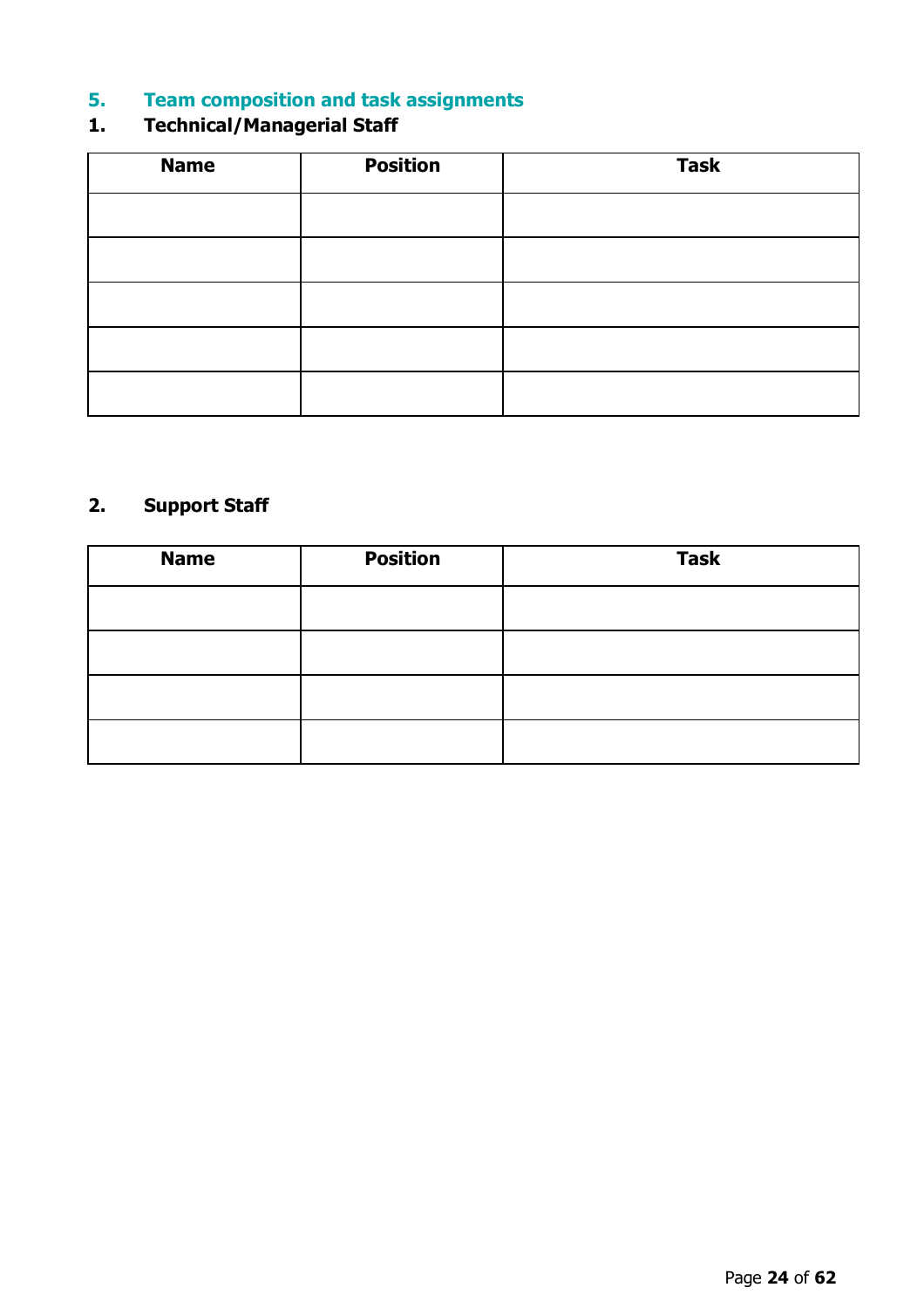## <span id="page-24-0"></span>**6. Format of curriculum vitae (CV) for proposed professional staff**

#### **Key Qualifications:**

[Give an outline of staff member's experience and training most pertinent to tasks on assignment. Describe degree of responsibility held by staff member on relevant previous assignments and give dates and locations].

#### **Education:**

[Summarize college/university and other specialized education of staff member, giving names of schools, dates attended and degree[s] obtained.]

#### **Employment Record:**

[Starting with present position, list in reverse order every employment held. List all positions held by staff member since graduation, giving dates, names of employing organizations, titles of positions held, and locations of assignments.]

#### **Certification:**

I, the undersigned, certify that these data correctly describe me, my qualifications, and my experience.

| Signature of staff Member: |  |  |
|----------------------------|--|--|
|----------------------------|--|--|

Signature of authorized representative of the firm: \_\_\_\_\_\_\_\_\_\_\_\_\_\_\_\_\_\_\_\_Date: \_\_\_\_\_\_\_\_\_\_\_\_\_\_\_\_\_\_\_\_\_

Full name of staff member:  $\blacksquare$ 

Full name of authorized representative: \_\_\_\_\_\_\_\_\_\_\_\_\_\_\_\_\_\_\_\_\_\_\_\_\_\_\_\_\_\_\_\_\_\_\_\_\_\_\_\_\_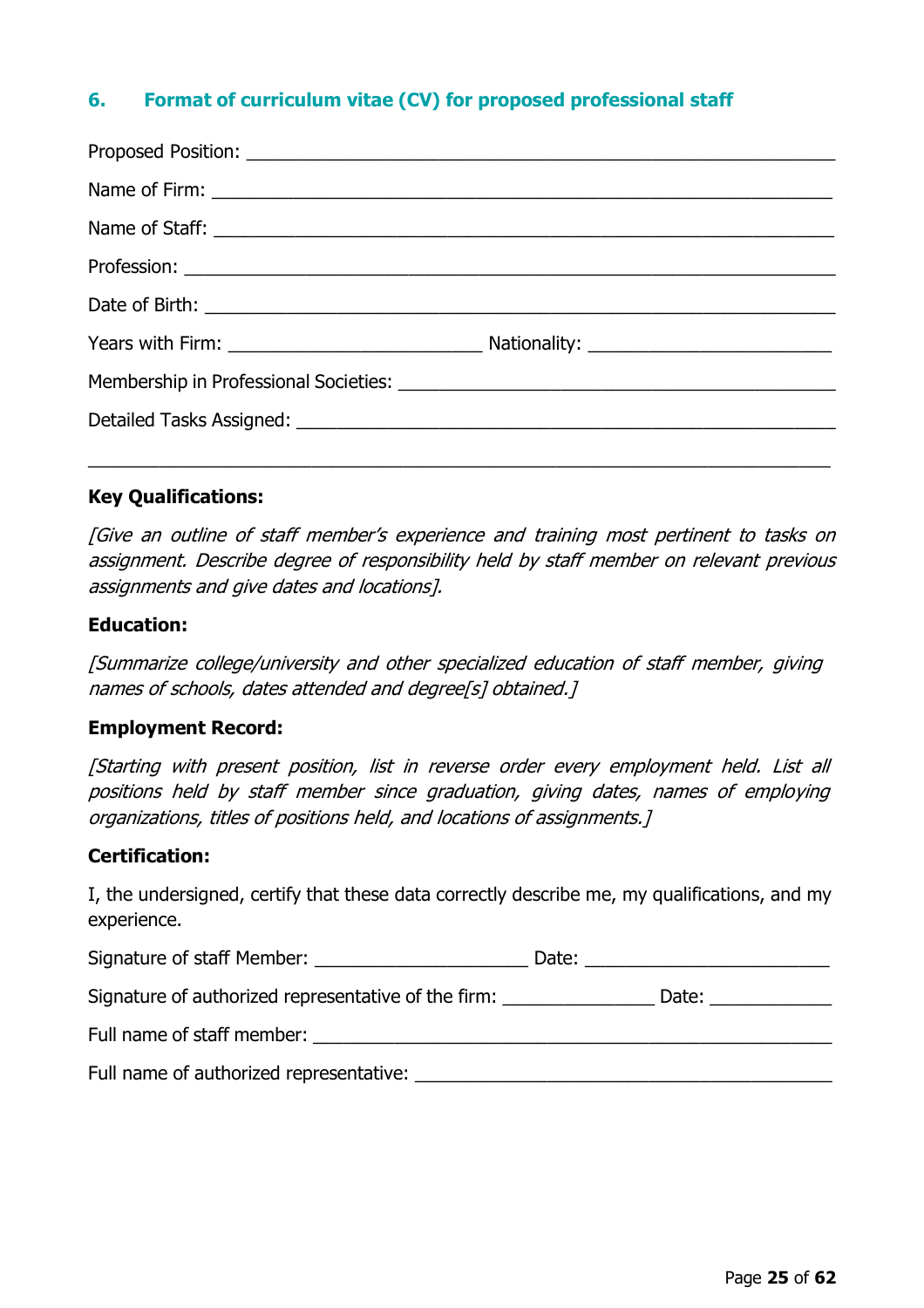## <span id="page-25-1"></span><span id="page-25-0"></span>**SECTION IV: - FINANCIAL PROPOSAL Notes on preparation of Financial Proposal**

- 4.1 The Financial proposal prepared by the bidder should list the costs associated with the assignment. These costs normally cover remuneration for staff, subsistence, transportation, services and equipment, printing of documents, surveys etc as may be applicable. The costs should be broken done to be clearly understood by the procuring entity.
- 4.2 The financial proposal shall be in Kenya Shillings and shall take into account the tax liability and cost of insurances specified in the request for proposal.
- 4.3 The financial proposal should be prepared using the Standard forms provided in this part.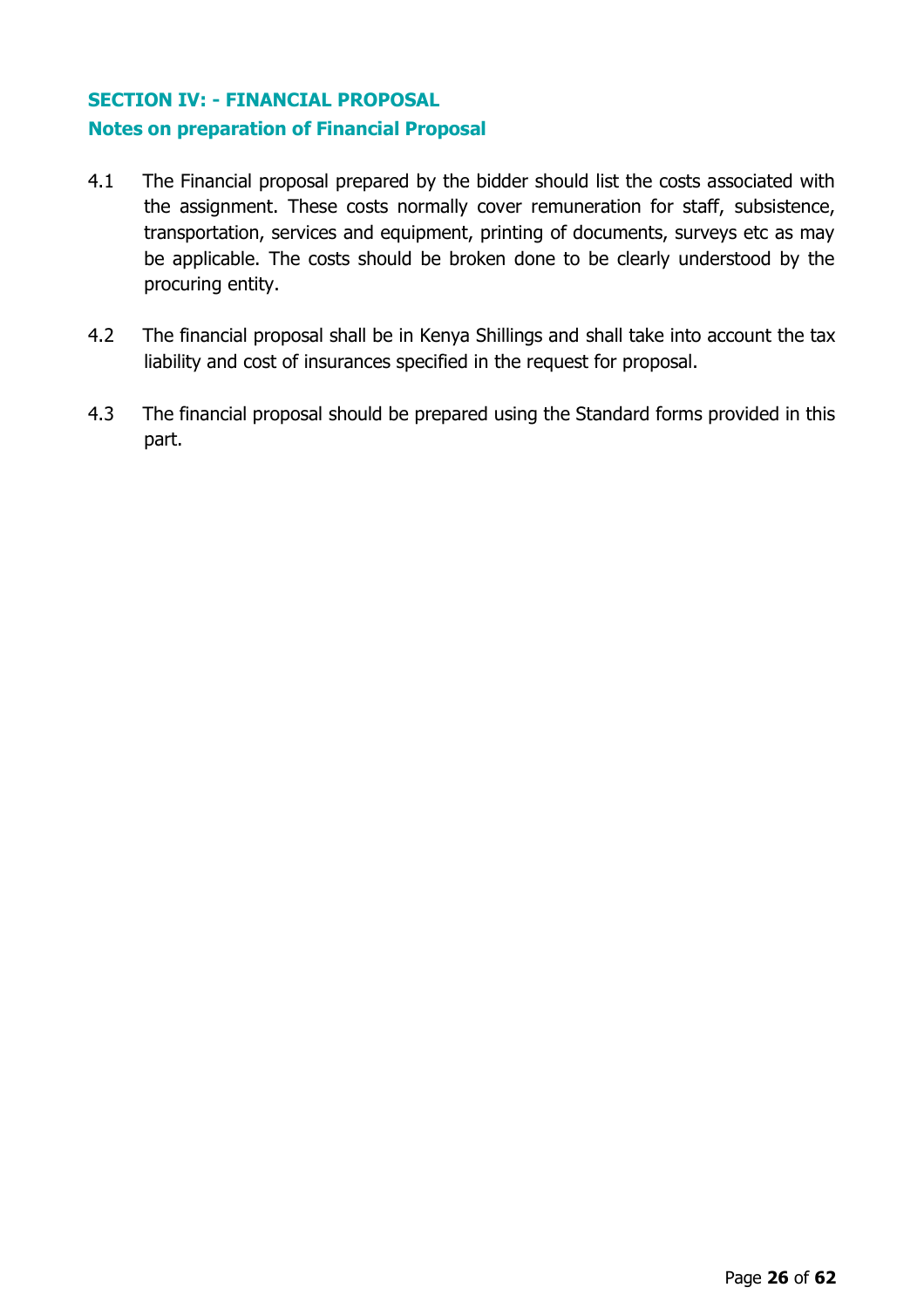## **SECTION IV - FINANCIAL PROPOSAL STANDARD FORMS**

## **Contents**

- 1. Financial proposal submission Form
- 2. Summary of costs
- 3. Breakdown of price/per activity
- 4. Breakdown of remuneration per activity
- 5. Reimbursables per activity
- 6. Miscellaneous expenses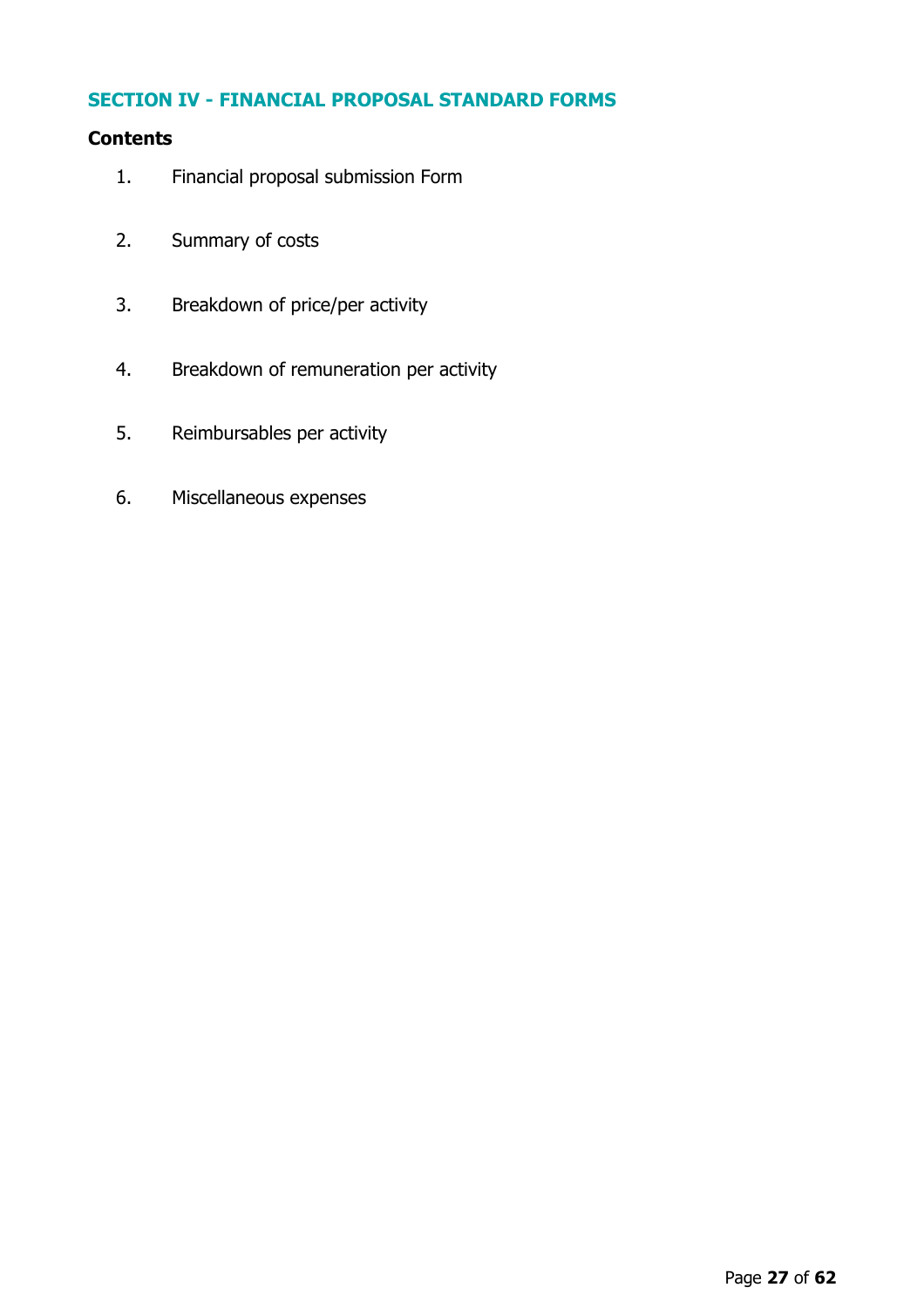## <span id="page-27-0"></span>**1. FINANCIAL PROPOSAL SUBMISSION FORM**

| To:               | <u> 1980 - Johann John Stoff, deutscher Stoffen und der Stoffen und der Stoffen und der Stoffen und der Stoffen</u>                                                                                                                                                                          | Date                                                                |
|-------------------|----------------------------------------------------------------------------------------------------------------------------------------------------------------------------------------------------------------------------------------------------------------------------------------------|---------------------------------------------------------------------|
|                   |                                                                                                                                                                                                                                                                                              |                                                                     |
|                   | [Name and address of Client]                                                                                                                                                                                                                                                                 |                                                                     |
| Ladies/Gentlemen: |                                                                                                                                                                                                                                                                                              |                                                                     |
|                   | We, the undersigned, offer to provide the administration services                                                                                                                                                                                                                            | for<br>[Title of                                                    |
|                   | administration services] in accordance with your Request for Proposal dated                                                                                                                                                                                                                  | [Date] and our Proposal. Our attached Financial Proposal is for the |
|                   | sum of <u>contract of the second second</u> contract of the second second second second second second second second second second second second second second second second second second second second second second second second<br>[Amount in words and figures] inclusive of the taxes. |                                                                     |
|                   |                                                                                                                                                                                                                                                                                              |                                                                     |
| We remain,        |                                                                                                                                                                                                                                                                                              |                                                                     |
| Yours sincerely,  |                                                                                                                                                                                                                                                                                              |                                                                     |
|                   |                                                                                                                                                                                                                                                                                              |                                                                     |
|                   |                                                                                                                                                                                                                                                                                              |                                                                     |
|                   |                                                                                                                                                                                                                                                                                              |                                                                     |
|                   |                                                                                                                                                                                                                                                                                              |                                                                     |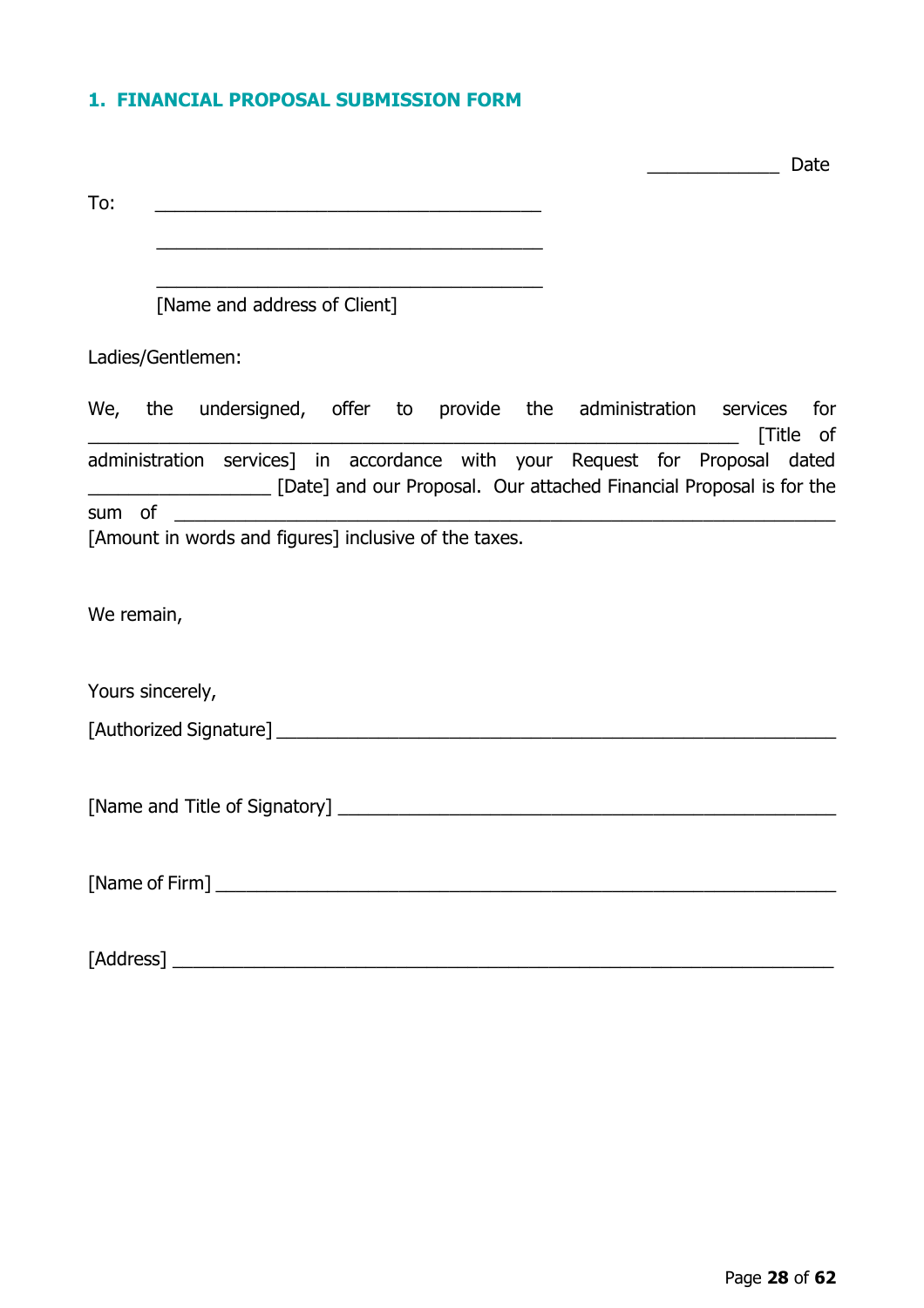## **2. SUMMARY OF COST**

| <b>Costs</b>              | <b>Currency</b> | <b>Amounts</b> |
|---------------------------|-----------------|----------------|
|                           |                 |                |
| Subtotal                  |                 |                |
| <b>Taxes</b>              |                 |                |
|                           |                 |                |
|                           |                 |                |
| Total Amount of Financial |                 |                |
| Proposal                  |                 |                |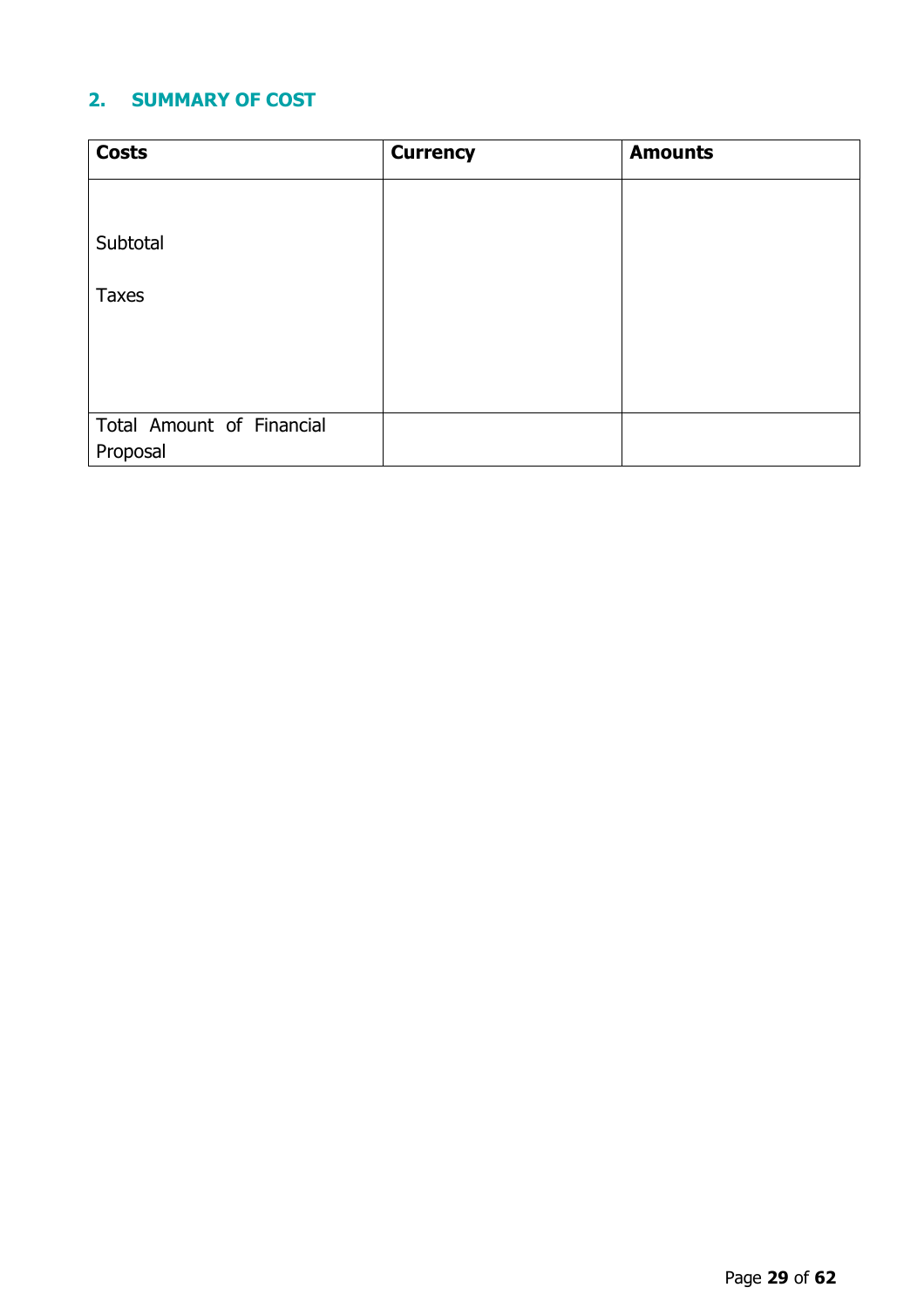## <span id="page-29-0"></span>**SECTION V: - TERMS OF REFERENCE**

#### **1 BACKGROUND INFORMATION**

The Independent Policing Oversight Authority (IPOA) The Independent Policing Oversight Authority was established through an Act of Parliament published in November 2011 to provide for civilian oversight over the work of the police in Kenya. The mandate of the Authority as provided in the IPOA Act No. 35 of 2011 is to:

- (i) To investigate deaths and serious injuries caused by police action
- (ii) To investigate police misconduct
- (iii) To monitor, review and audit investigations and actions by Internal Affairs Unit of the police
- (iv) To conduct inspections of police premises
- (v) To monitor and investigate policing operations and deployment
- (vi) To review the functioning of the internal disciplinary process
- (vii) Reporting

The Authority proposes to partner with a reputable financial institution to administer a Staff Mortgage Scheme and Car Loan.

The scheme to be referred to as "**The Independent Policing Oversight Authority (IPOA) Mortgage Scheme and car Loan"** will be based on a revolving fund and administered by a financial institution/bank. The scheme will have standard conditions and legal obligations with clearly set out application procedures.

Currently IPOA has a staff capacity of 212 officers who are expected to benefit from the scheme.

## **2 OBJECTIVE OF THE ASSIGNMENT**

The Authority wishes to engage services of a Financial Administrator to manage the Car and Mortgage Scheme whose purpose is to assist staff of the Authority purchase an existing residential property, purchase of land and construction, construction, renovation and improvement of existing residential property, takeover loans on existing mortgages or equity release. The scheme will, however, not support purchase or construction of commercial housing or for speculative purposes. The terms and conditions of the Authority Staff Loans Policy shall apply. The key objective is to motivate and retain a competent workforce in order to ensure efficient service delivery to the citizens.

## **3 SCOPE OF THE SERVICES**

According to the Salaries and Remuneration Commission circular no. SRC/ADM/CIR/1/13 Vol. III (128) of 17th December, 2014 the duration of the scheme shall be a maximum of twenty (20) years for mortgage schemes and five (5) years for car loan. The scheme shall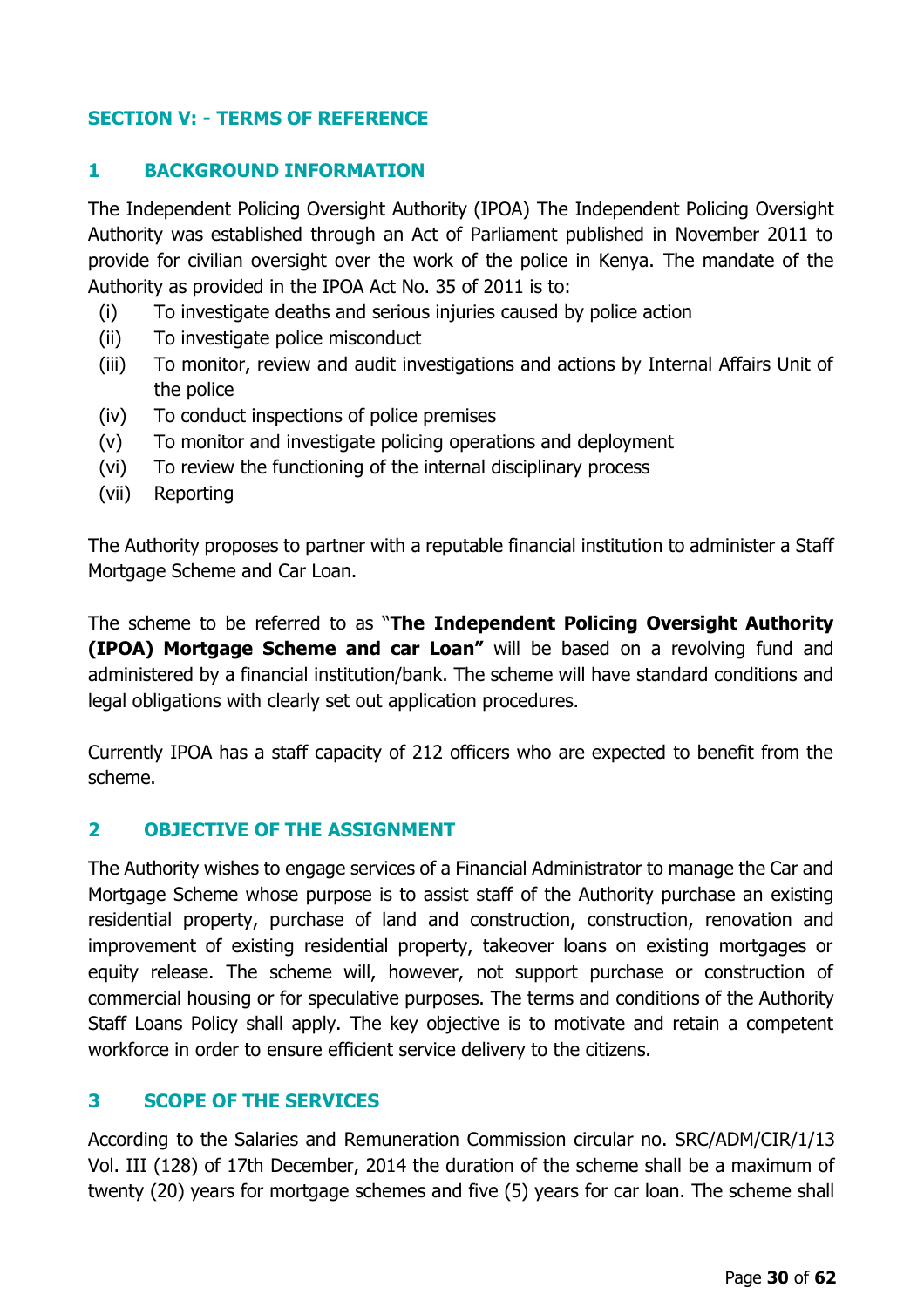be managed as per the Salaries and Remuneration thresholds on car loan and mortgages (circular no. SRC/ADM/CIR/1/13 Vol. III (128) of 17th December, 2014 and IPOA staff mortgage and car loan regulations.

## **a) Mortgage Scheme**

| <b>BENEFICIARY</b>     | <b>IPOA EQUIVALENT</b> | <b>MORTGAGE</b>                               |
|------------------------|------------------------|-----------------------------------------------|
| <b>Chief Executive</b> | Job Grade 1            | Up to twenty five million shillings           |
| Officer                |                        | (Kshs 25,000,000/-)                           |
| S, T, U                | Job Grade 2            | Up to twenty million shillings                |
|                        |                        | (Kshs 20,000,000)                             |
| P, Q, R                | Job Grade 3            | Up to fifteen million shillings               |
|                        |                        | (Kshs 15,000,000)                             |
| K, L, M, N             | Job Grade 4,5          | Up to ten million shillings                   |
|                        |                        | (Kshs 10,000,000)                             |
| G, H, J                | Job Grade 6,7,8        | Up to six million shillings (Kshs 6,000,000/  |
| A, B, C, E, F          | Job Grade 9            | Up to four million shillings (Kshs 4,000,000/ |

The threshold for Mortgage scheme is as indicated below:-

The successful Financial Administrator will be expected to:

- (i) Operate individual accounts for each borrower and provide details of recoveries of the loan;
- (ii) Charge security on property acquired through loans from the scheme to protect the interests of the Scheme and act as a custodian of such charges;
- (iii) Disburse payments of approved loans to borrowers after the necessary documentation is completed;
- (iv) Pay all outgoing costs and issue demand notices to defaulting borrowers through the Authority appointed liaison office;
- (v) Upon payment of the loan, interest and other outstanding expenses, discharge the charge and release the security documents to the borrower;
- (vi) Provide the borrower with a statement and a monthly report on the movement of the Scheme;
- (vii) Ensure all the relevant insurances are in place, valid and maintained in their custody
- (viii) Keep safe custody of all original leases/titles of the property and a copy to be kept by IPOA Liaison Office
- (ix) Track repayment of contract and exited staff to ensure the payments are up to date and
- (x) Perform such other duties pertaining to the scheme when as and when they arise.

## **b) Car Loan:**

The threshold for Mortgage scheme is as indicated below:-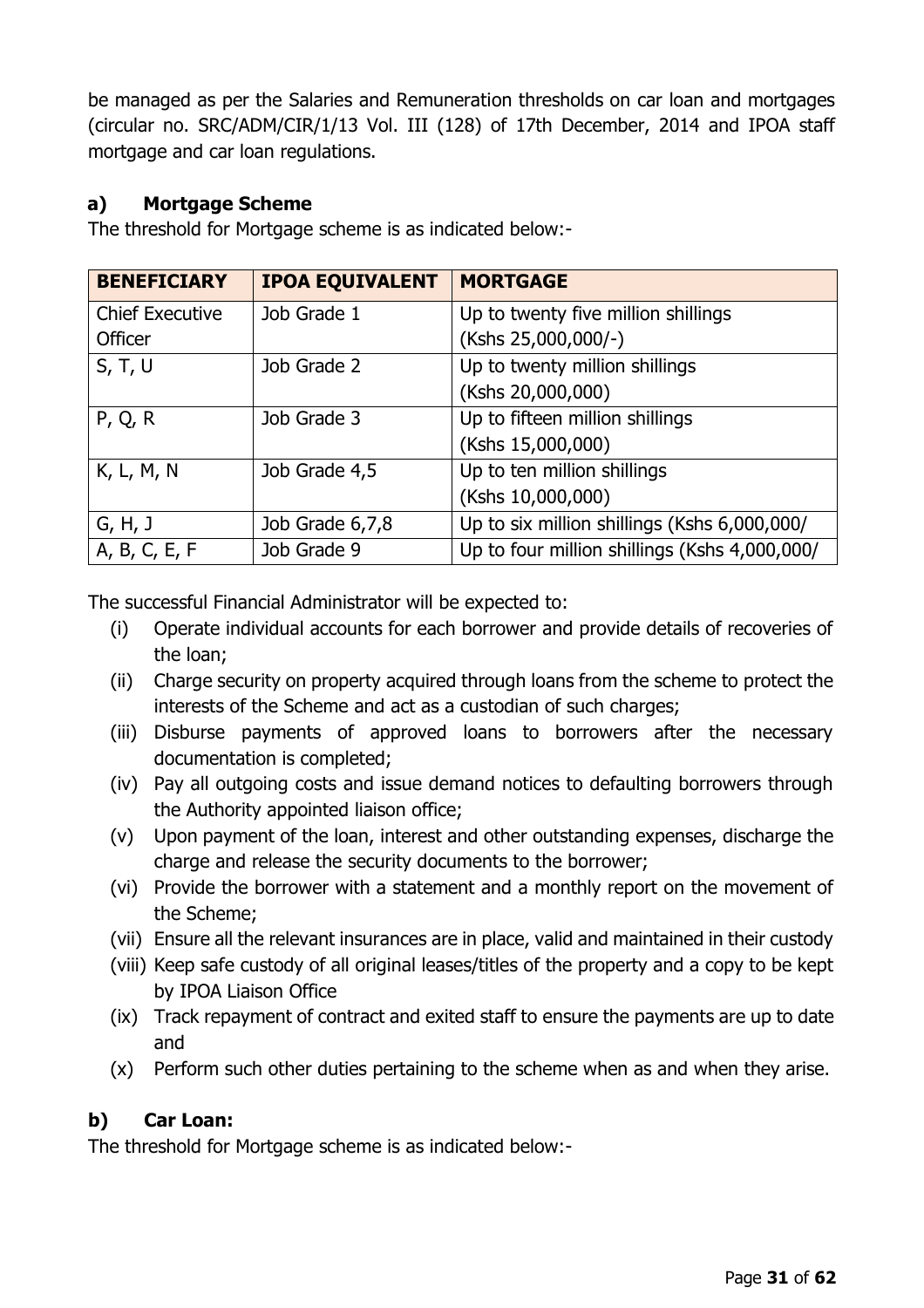| <b>BENEFICIARY</b>     | <b>IPOA EQUIVALENT</b> | <b>MOTOR VEHICLE LOAN</b>                  |
|------------------------|------------------------|--------------------------------------------|
| <b>Chief Executive</b> | Job Grade 1            | Up to five million shillings               |
| Officer                |                        | (Kshs 5,000,000)                           |
| S, T, U                | Job Grade 2            | Up to four million shillings               |
|                        |                        | (Kshs 4,000,000)                           |
| P, Q, R                | Job Grade 3            | Up to three million shillings              |
|                        |                        | (Kshs 3,000,000)                           |
| K, L, M, N             | Job Grade 4,5          | Up to one million, five hundred thousand   |
|                        |                        | shillings (Kshs 1,500,000)                 |
| G, H, J                | Job Grade 6,7,8        | Up to eight hundred thousand shillings     |
|                        |                        | (Kshs 800,000)                             |
| A, B, C, E, F          | Job Grade 9            | Up to six hundred thousand shillings (Kshs |
|                        |                        | 600,000)                                   |

The Administrator shall be expected to undertake the management of the Car Loan Scheme whose purpose is to assist a staff member purchase a Car for personal use. The scheme will, however, not support purchase of Cars for commercial or for speculative purposes. The successful administrator will be expected to:-

- (i) Provide appraisal services.
- (ii) Advise Authority on monthly repayments.
- (iii) Keep the log book and transfer form until the loan is fully repaid.
- (iv) Advise on any defaults and institute measures to ensure full recoveries of the loan balance.
- (v) Revert the rates to market rates where Authority advises so in line with the policy.

## **4 INTEREST RATES FOR THE SCHEME**

The interest rate chargeable on the loan(s) granted for both schemes shall not be more than 3% per annum on a reducing balance in compliance with the Authority guidelines. The Authority reserves the right to vary the rate of interest in line with government circulars issued from time to time. This will however, be guided by the agreement between the Authority and the Scheme Administrator and shall apply to new borrowers only.

## **5 FINANCING OF THE SCHEME**

The Authority shall roll out the scheme with initial seed capital of **Kshs. 30 Million**, but fund expected to grow on annual basis based on Treasury budget allocations and which will be released in accordance to the National Treasury disbursement schedule.

## **6 TERMS AND CONDITIONS OF THE SCHEME**

The proposed Staff Car and mortgage Scheme will be operated as per the provisions of the Independent Policing Oversight Authority's (IPOA) staff mortgage and car loan scheme regulations of March, 2016: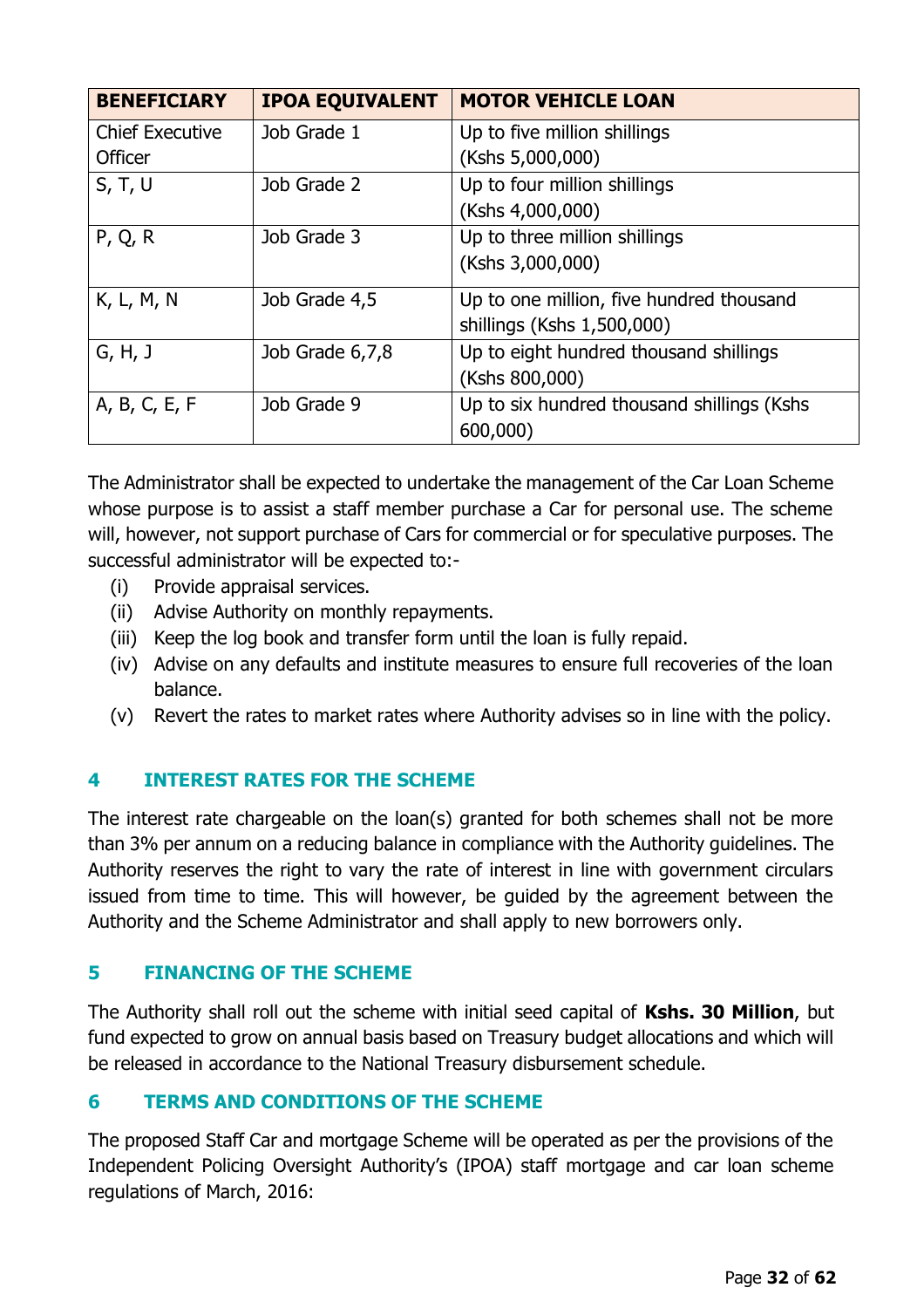- (i) The Mortgage Loan shall be repaid by monthly instalments in addition to interest by way of monthly deductions from the employee's salary, within a maximum period of 20 years subject to the mandatory retirement age currently 60 years.
- (ii) The Car Loan shall be repaid by monthly instalments plus interest by way of monthly deductions from the employee's salary within a maximum period of 5 years for second hand cars and 8 years for new cars subject to the mandatory retirement age currently 60 years.
- (iii) The applicants must not be having less than twelve (12) months to retirement.
- (iv) Other conditions applicable to the loan shall be as in the IPOA staff mortgage and car loan scheme regulations
- (v) Where a borrower ceases to be an employee of the Authority for whatever reason other than disciplinary grounds, the terms of the loan remains in force and does not change for life of the loan unless in the cases of default. In both cases of disciplinary or default, the interest reverts to commercial terms as will be advised by the Authority
- (vi) In the incident of death in service, the Mortgage/Car Insurance Policy terms shall apply.

## **7. IPOA EMPLOYEES LOAN ELIGIBILITY TERMS AND CONDITIONS**

For a member of staff to qualify for a loan, such a member shall be required to be;

- (i) Confirmed in appointment;
- (ii) Must have served the Authority for a minimum of six (6) months;
- (iii) Be either on term contract or permanent and pensionable terms of service;
- (iv) Not under disciplinary process;
- (v) Loans granted will be subject to 1/3rd rule whereby the employee shall not commit more than 2/3 of his/her monthly gross salary after the deduction of the mortgage;
- (vi) The car loan shall be recovered within sixty (60) months for second hand cars and ninety (96) months for new cars or the number of months remaining to the borrower's retirement at 60 years whichever is less;
- (vii) Under the contract terms of service, in respect of borrowers, the repayments thereof shall be made and restricted to the unexpired period of the contract agreement;
- (viii) Notwithstanding the above, the Authority reserves the right to recall in the entire loan facility and require immediate redemption of the said loan without notice;
- (ix) The balance of salary after the loan deductions shall not be less than one third  $(1/3)$ of the employees' gross salary to qualify for car loan;
- (x) Any staff wishing to repay the loan in full before the expiry of the agreed period shall be free to do so and,
- (xi) Upon completion of full repayment of loan, the staff shall pay the necessary transfer fees to have the property transferred to his/her sole ownership.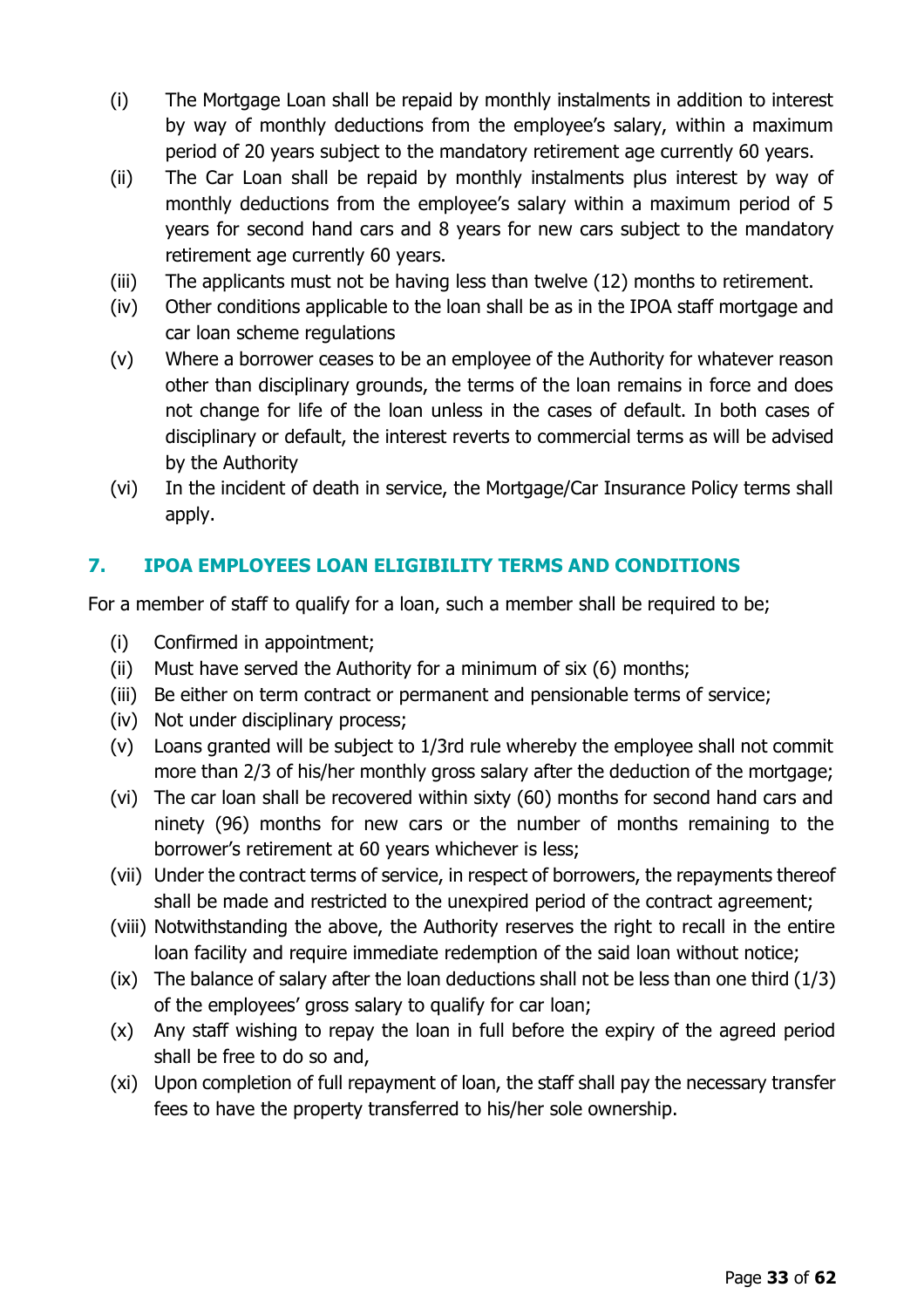## **a. SPECIFIC REQUIREMENTS MORTGAGE**

## **a) Requirements for House Purchase Loan**

The following documents shall be required:

- (i) A valid offer for sale by the legal vendor of his/her legally appointed agent;
- (ii) A copy of the Title Document certificate of lease or title deed;
- (iii) A valuation report by a qualified valuer appointed by the Scheme/Financial Administrator;
- (iv) Original pay slips for the last three months;
- (v) Recommendation from the Authority and
- (vi) Any other document as may be guided.

## **b) Requirements for House Construction Loan**

An application for land/plot and construction purposes shall be accompanied by the following documents:

- (i) Present proof of ownership of land on which the house is to be constructed e.g. title deed, certificate of lease or letter of allotment.
- (ii) Spousal consent form; Affidavit to confirm spousal consent (where applicable).
- (iii) Copies of design by a registered architect of the proposed residential property duly approved by the County Authority within whose area is to be situated
- (iv) Certified Bill of Quantities and Contractor's certified estimated building cost.
- (v) Proof of a registered contractor to undertake the construction works.
- (vi) Recommendation from the Authority.
- (vii) Any other document as may be guided.

## **c) Additional Conditions for House Construction Loan**

For consideration of house construction loan, the following basic conditions shall apply:-

- (i) The loan shall not include the legal fees, valuation fees, insurance and other related charges which shall be borne by the staff.
- (ii) A staff who is advanced a loan for construction of a house will be expected to complete construction and take occupation of the house within a period of twenty four (24) months from the date of construction unless request for extension is put in writing and so granted by the Scheme Administrator;
- (iii) Funds shall only be released in phases on as and when advised by the Quantity Surveyors, Valuer or Architect.
- (iv) Interest shall be payable upon release of the funds
- (v) Any other conditions as may be determined.

## **d) Conditions for Takeover or Equity release**

- (i) For consideration of takeover, the staff should be in possession of an existing mortgage facility which will be taken over under the Authority Scheme up to the limit approved by the Authority.
- (ii) For equity release, the property under consideration shall be used as the security.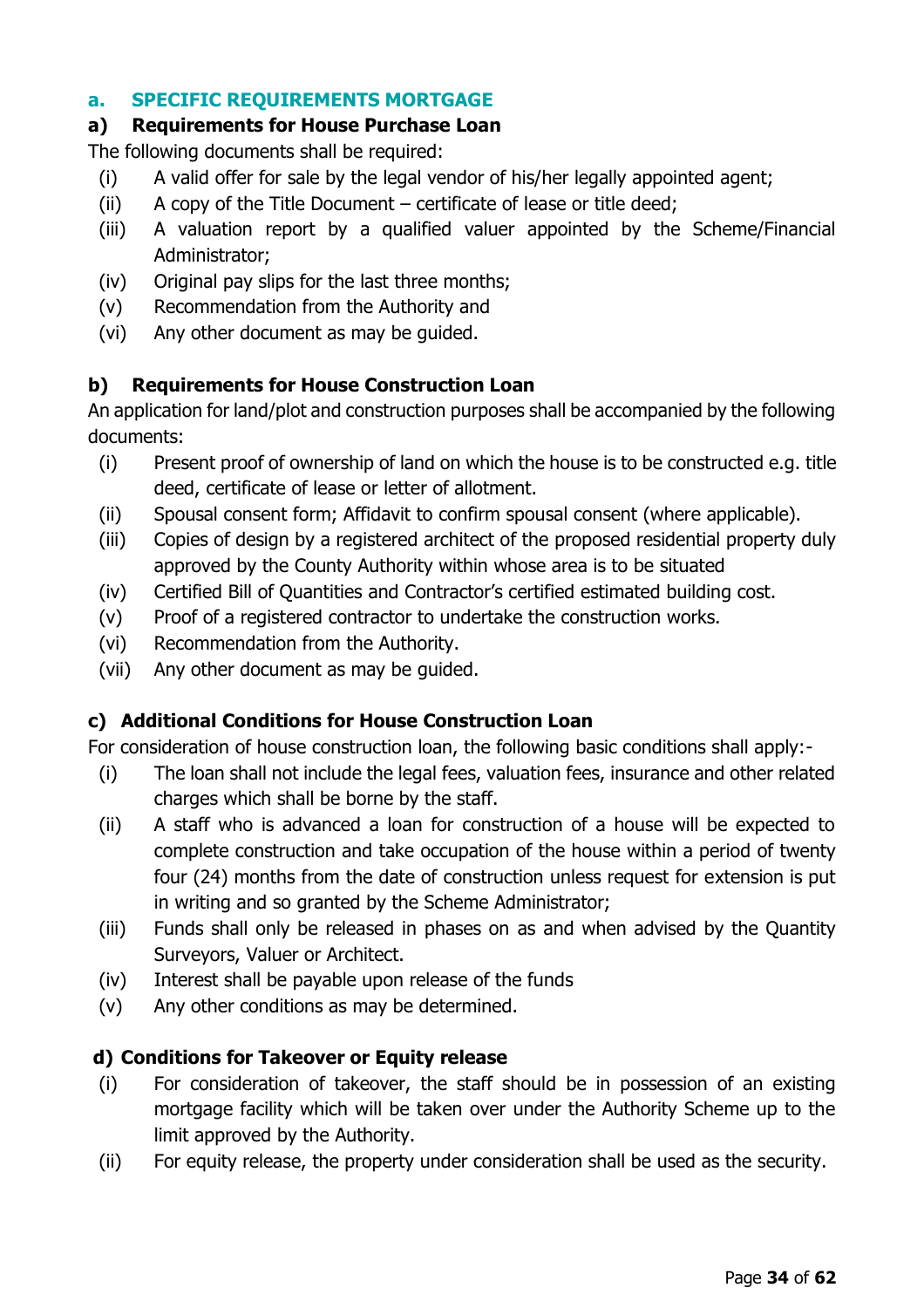## **b. SPECIFIC REQUIREMENTS FOR CAR LOAN**

#### **(i) Second- Hand Motor Vehicles**

The loan shall be used to purchase a motor vehicle that is not more than eight years old. Staff intending to purchase used motor vehicles shall be required to submit a mechanical inspection and valuation report obtained at a valuation agency such as the Automobile Association of Kenya (AA) or an equivalent registered valuer. The borrower shall meet the valuation charges.

#### **(ii) New Motor Vehicles**

Applications to purchase a new Car shall be accompanied by the pro-forma invoice from the dealer. No loan shall be granted by the Authority unless it is satisfied as to the mechanical soundness and, marketability of the vehicle to be purchased.

## **(iii) Logbook**

The logbook will be registered in the joint names of the Authority and the staff. The logbook will be in the custody of the scheme administrator until the loan is fully settled.

## **(iv) Vehicle Maintenance**

- (a) The borrower shall maintain the said vehicle in good working condition and shall neither use the vehicle on public road if the vehicle is defective nor shall the borrower violate or
- (b) The Car shall be driven by the borrower personally or by his authorized driver as the case shall be (if qualified). The driver shall possess a valid driving license.
- (c) Where the vehicle is involved in an accident or stolen, the borrower shall immediately inform his insurers and the police in writing.

## **2. INSURANCE POLICY COVER OF MOTOR VEHICLE(S) AND MORTGAGE**

The staff to whom the Car or Mortgage loan is made shall take a comprehensive insurance policy cover in the joint names of the Authority scheme administrator and staff. It is the responsibility of the scheme administrator to arrange for the renewal of the insurance policy when it becomes due whilst there is any advance still outstanding.

The insurance charges shall be borne by the staff either:-

- (i) Through check off system where the Authority shall make monthly remittances to the scheme administrator within a twelve months period or
- (ii) The staff member can make personal insurance arrangements with an Insurance agency licensed by Insurance Regulatory Authority (IRA)
- (iii) The policy document shall be deposited with the scheme administrator for safe custody.

#### **3. TRAINING**

The Tenderer will be required to train The Authority counterpart staff on how to manage the facility.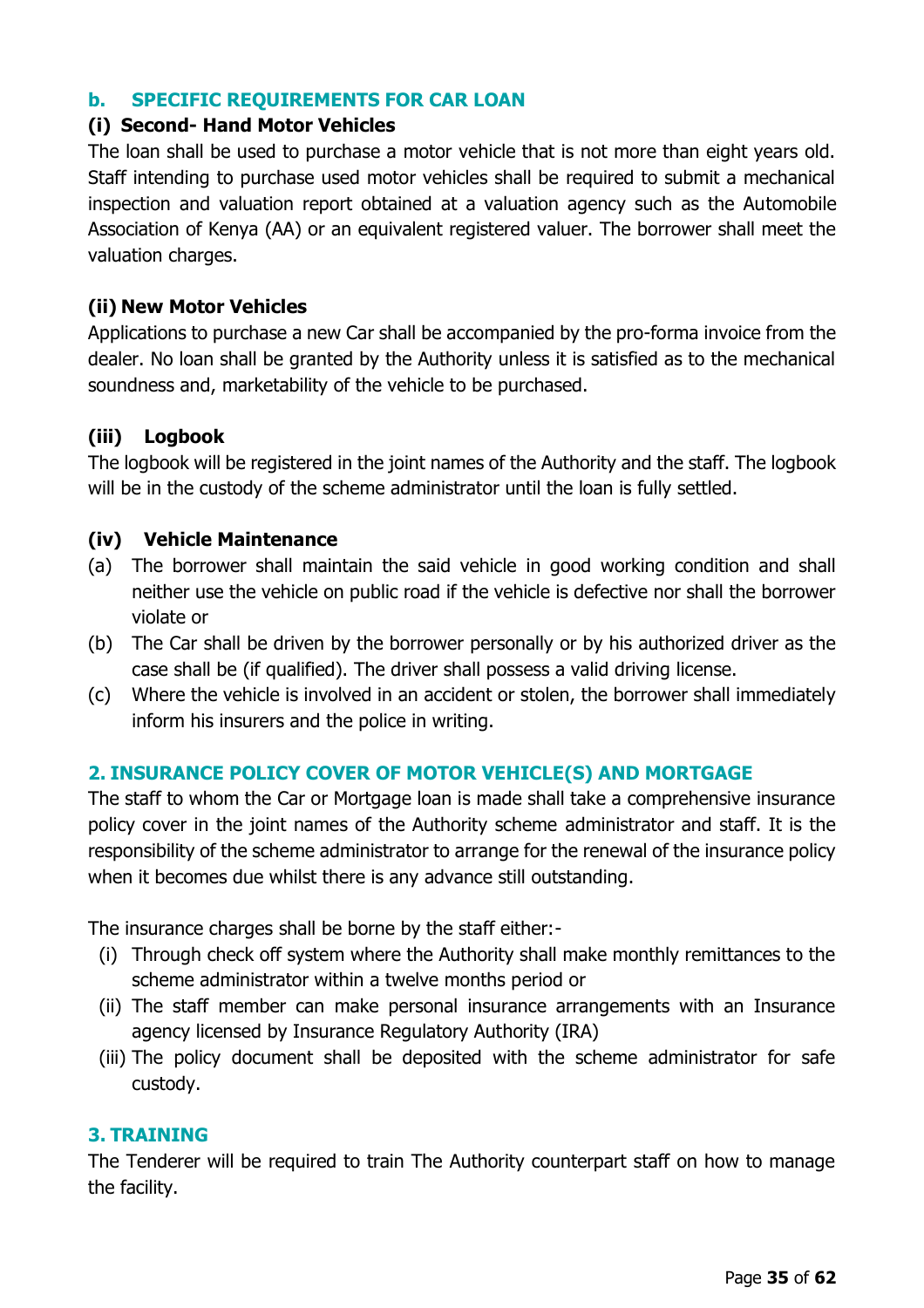#### <span id="page-35-0"></span>**SECTION VI – STANDARD FORMS OF CONTRACT**

- a. ANNEX I BUSINESS QUESTIONAIRE
- b. ANNEX II LARGE AND SMALL ASSIGNMENTS (TIME BASED PAYMENTS)
- c. ANNEX III SMALL ASSIGNMENTS (LUMP-SUM PAYMENTS)

#### **NOTES**

- 1. LARGE ASSIGNMENT Exceeding Ksh. 5,000,000
- 2. SMALL ASSIGNMENT Not exceeding Ksh. 5,000,000
- 3. TIME BASED PAYMENT Time based fixed fee exact duration of contract not fixed
- 4. LUMP-SUM PAYMENT Stated fixed contract sum.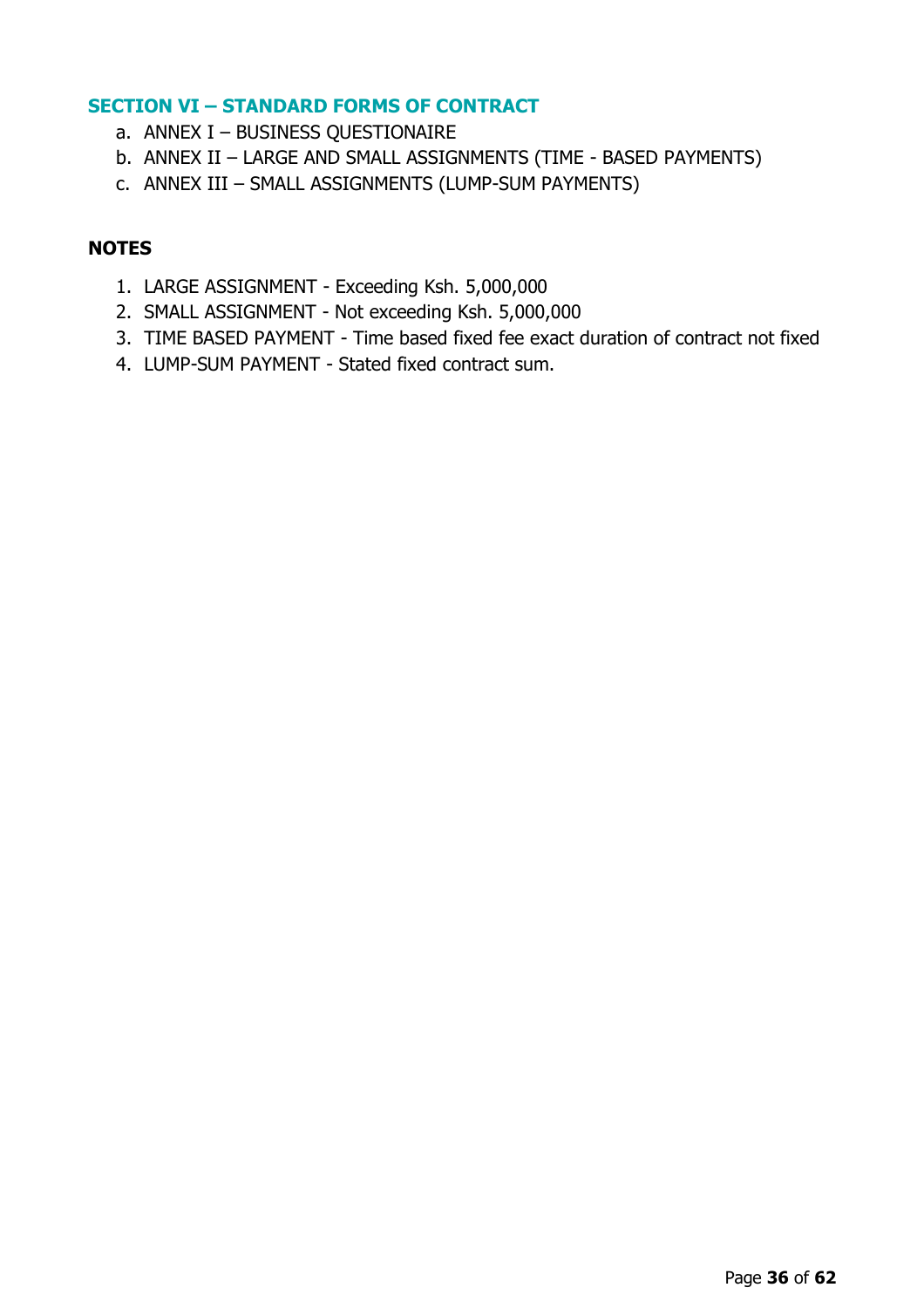**STANDARD FORM OF CONTRACT FOR ADMINISTRATION SERVICES**

**Large Assignments (Lump- Sum payment)**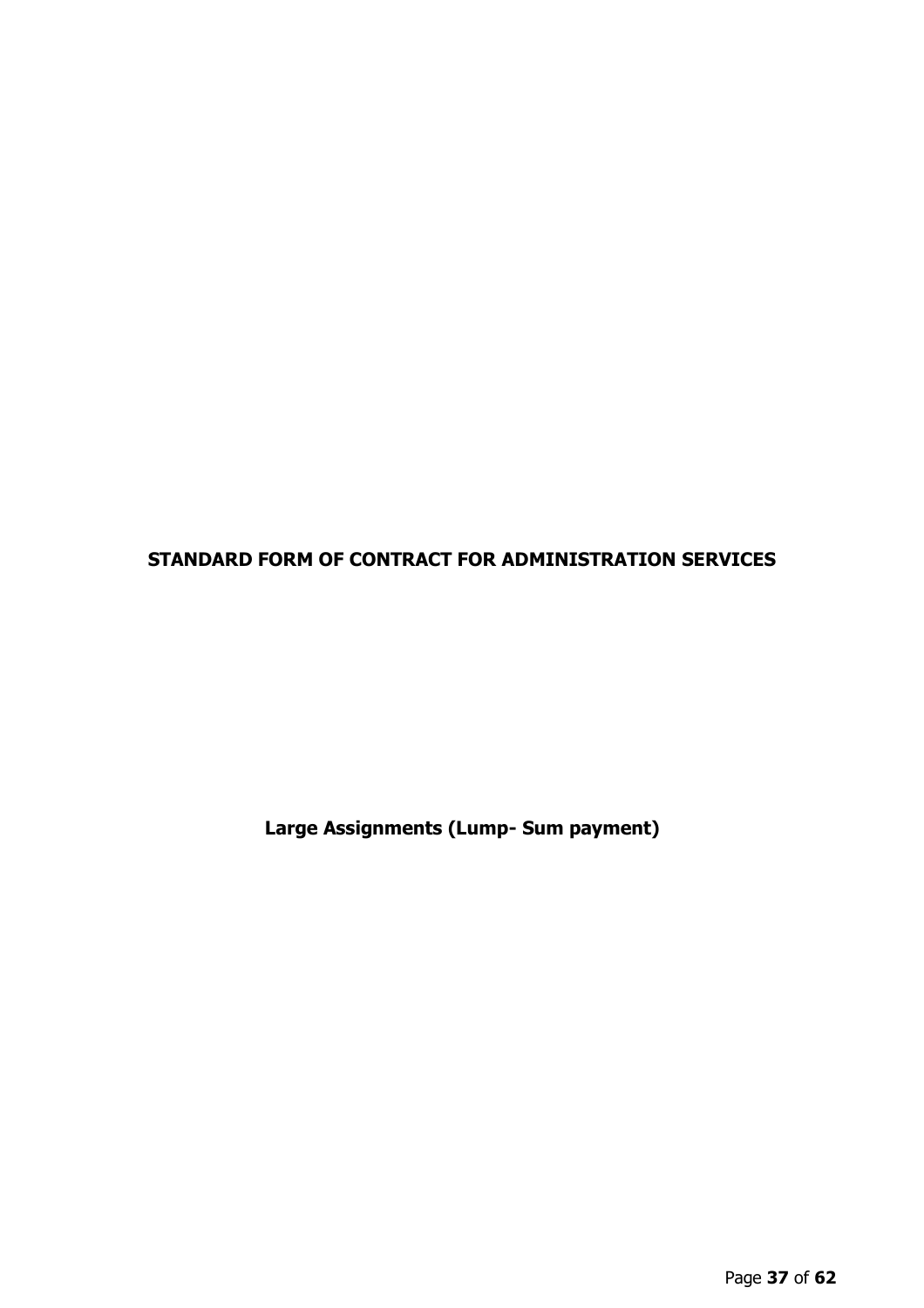#### **Special Notes**

- 1. The Lump-Sum price is arrived at on the basis of inputs including rates provided by the service providers. The Client agrees to pay the service providers according to a schedule of payments linked to the delivery of certain outputs, usually reports. Lump-sum contracts have the simplicity of administration, the Client having only to be satisfied with the outputs without monitoring the staff inputs and should be used for large Assignments in for example Design; Engineering; Supervision and Management Services; Master plans; Economic and Feasibility studies; and Surveys.
- 2. The Contract includes four parts: Form of Contract, the General Conditions of Contract, the Special Conditions of Contract and the Appendices. The Client using this standard contract should not alter the General Conditions. Any adjustment to meet any specific project features should be made only in the Special Conditions.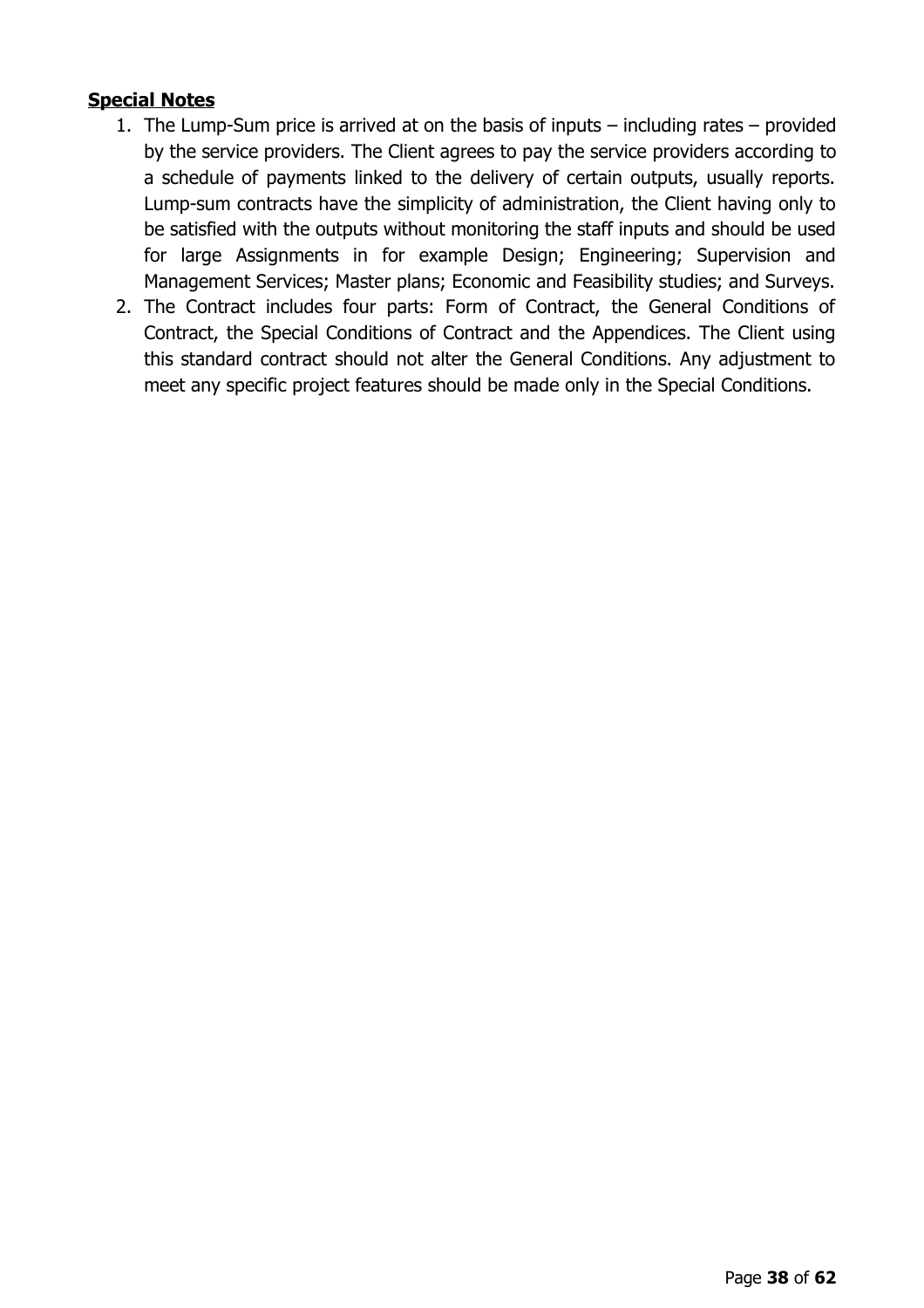## <span id="page-38-0"></span>**CONTRACT FOR CAR LOAN AND MORTGAGE ADMINISTRATION SERVICES**

**Large Assignments (Lump-Sum Payments)**

**between**

**\_\_\_\_\_\_\_\_\_\_\_\_\_\_\_\_\_\_\_\_\_\_\_\_\_ [Name of the Client]**

**AND**

**[Name of the service providers**

**\_\_\_\_\_\_\_\_\_\_\_\_\_\_\_\_\_\_\_\_\_\_\_\_\_\_\_**

**Dated: \_\_\_\_\_\_\_\_\_\_\_\_\_\_\_\_\_ [date]**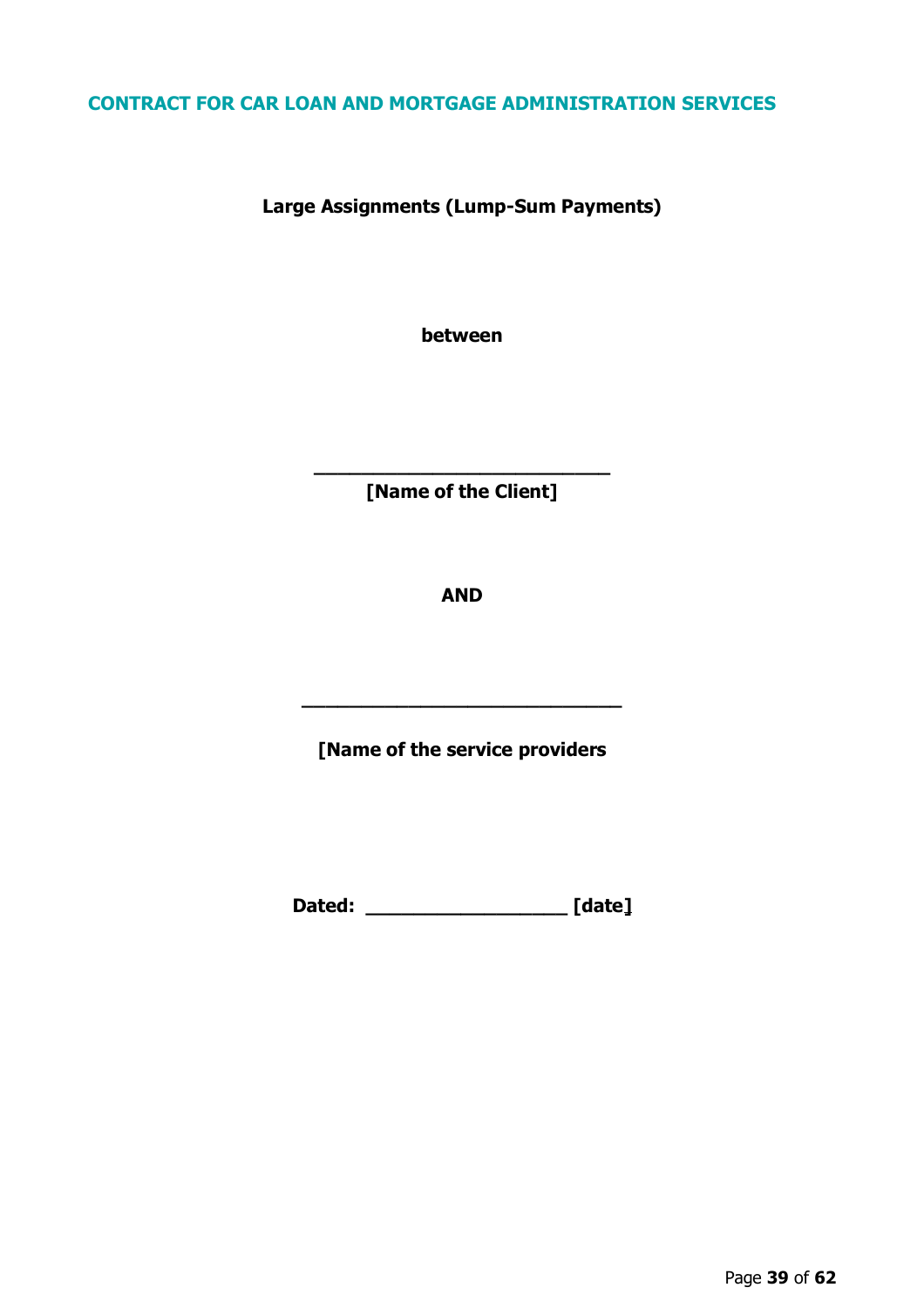## <span id="page-39-0"></span>**1. FORM OF CONTRACT**

## **Large Assignments (Lump-Sum Payments)**

This Agreement (hereinafter called the "Contract") is made the day of the month of \_\_\_\_\_\_\_\_\_\_\_\_\_\_\_ [month], [year], between \_\_\_\_\_\_\_\_\_\_\_\_\_\_\_\_\_\_\_\_\_\_\_\_\_\_\_\_\_\_\_, [name of client] of [or whose registered office is situated at] [location of office] (hereinafter called the "Client") of the one part AND \_\_\_\_\_\_\_\_\_\_\_\_\_\_\_\_\_\_\_\_\_\_\_\_\_\_\_\_\_\_\_\_\_\_\_\_\_\_\_\_\_\_\_ [name of service providers] of [or whose registered office is situated at] \_\_\_\_\_\_\_\_\_\_\_\_\_\_\_\_\_\_\_\_\_\_\_\_\_\_\_\_\_\_\_\_ [location of office] (hereinafter called the "service provider") of the other part.

#### **WHEREAS**

- a. the Client has requested the service providers to provide certain administrative services as defined in the General Conditions of Contract attached to this Contract (hereinafter called the "Services");
- b. the service providers, having presented to the Client that he has the required professional skills and personnel and technical resources, have agreed to provide the Services on the terms and conditions set forth in this Contract;

NOW THEREFORE the Parties hereto hereby agree as follows:

- 1. The following documents attached hereto shall be deemed to form an integral part of this Contract:
	- (a) The General Conditions of Contract;
	- (b) The Special Conditions of Contract;
	- (c) The following Appendices: [**Note**: If any of these Appendices are not used, they should be deleted from the list]
		- Appendix A: Description of the Services
		- Appendix B: Reporting Requirements
		- Appendix C: Key Personnel and Sub Administrators
		- Appendix D: Services and Facilities Provided by the Client
- 2. The mutual rights and obligations of the Client and the service providers shall be as set forth in the Contract; in particular:
	- (a) The service providers shall carry out the Services in accordance with the provisions of the Contract; and
	- (b) The Client shall make payments to the service providers in accordance with the provisions of the Contract.

IN WITNESS WHEREOF, the Parties hereto have caused this Contract to be signed in their respective names as of the day and year first above written.

For and on behalf of\_\_\_\_\_\_\_\_\_\_\_\_\_\_\_\_\_\_\_\_\_\_\_\_\_\_\_\_\_\_\_\_\_\_\_\_\_\_\_\_\_\_\_[name of client]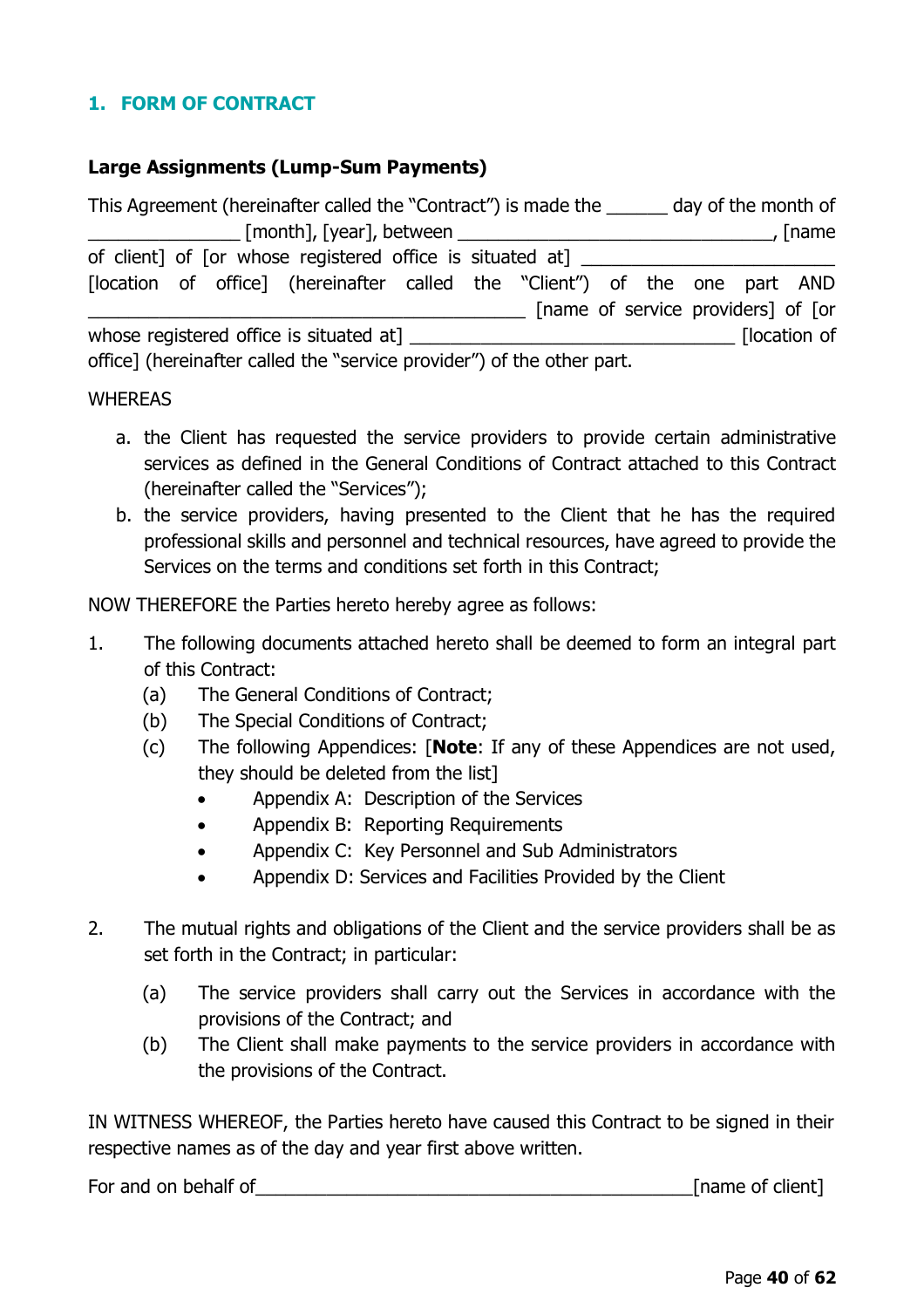| [full name of Client's authorised representative________________________________  |  |
|-----------------------------------------------------------------------------------|--|
| <u>[title]</u>                                                                    |  |
|                                                                                   |  |
|                                                                                   |  |
|                                                                                   |  |
| [full name of service provider's authorized representative] _____________________ |  |
|                                                                                   |  |
|                                                                                   |  |
|                                                                                   |  |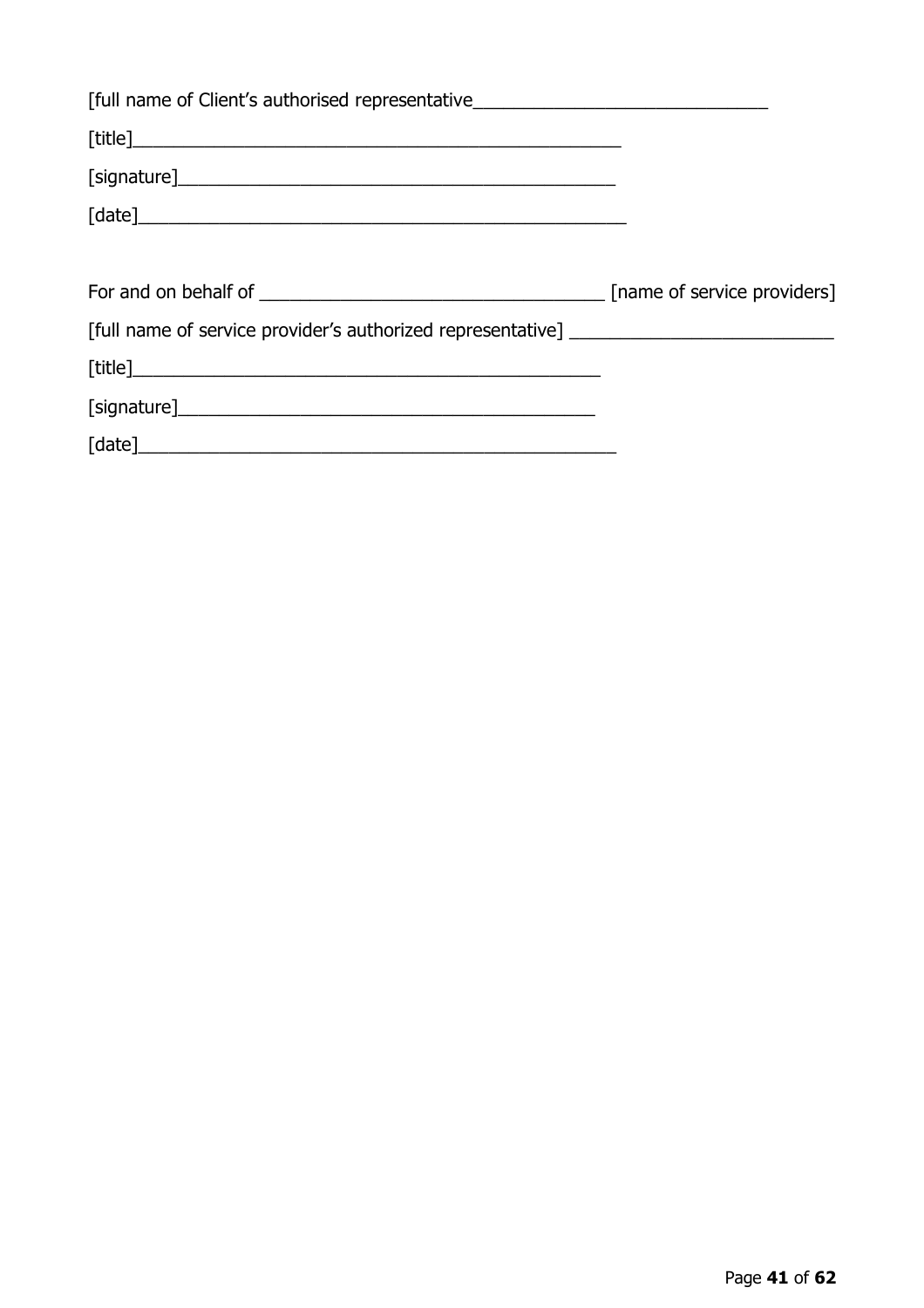## <span id="page-41-0"></span>**II. General conditions of contract**

## **GENERAL PROVISIONS**

## **1.1 Definitions**

Unless the context otherwise requires, the following terms whenever used in this Contract shall have the following meanings:

- (a) **"Applicable Law "** means the laws and any other instruments having the force of law in the Republic of Kenya as they may be issued and in force from time to time;
- (b) **"Contract"** means the Contract signed by the Parties, to which these General Conditions of Contract (GC) are attached together with all the documents listed in Clause 1 of such signed Contract;
- (c) **"Contract Price"** means the price to be paid for the performance of the Services in accordance with Clause 6 here below;
- (d) **"Consultant"** means a legally established professional consulting firm or an entity that may provide or provides the services to the client under the contract;
- (e) **"Foreign Currency"** means any currency other than the Kenya Shilling;
- (f) **"GC"** mean these General Conditions of Contract;
- (g) **"Government"** means the Government of the Republic of Kenya;
- (h) **"Local Currency"** means the Kenya Shilling;
- (i) **"Party"** means the Client or the Consultant, as the case may be and "Parties" means both of them;
- (j) **"Personnel"** means persons hired by the Consultant or by any Sub consultant as employees and assigned to the performance of the Services or any part thereof;
- (k) **"SC"** me a n s the Special Conditions of Con tr a c t by which the GC may be amended or supplemented;
- (l) **"Services"** means the work to be performed by the Consultant pursuant to this Contract, as described in Appendix A; and
- (m) "**Sub consultant "** means any entity to which the Consultant subcontracts any part of the Services in accordance with the provisions of Clauses 3 and 4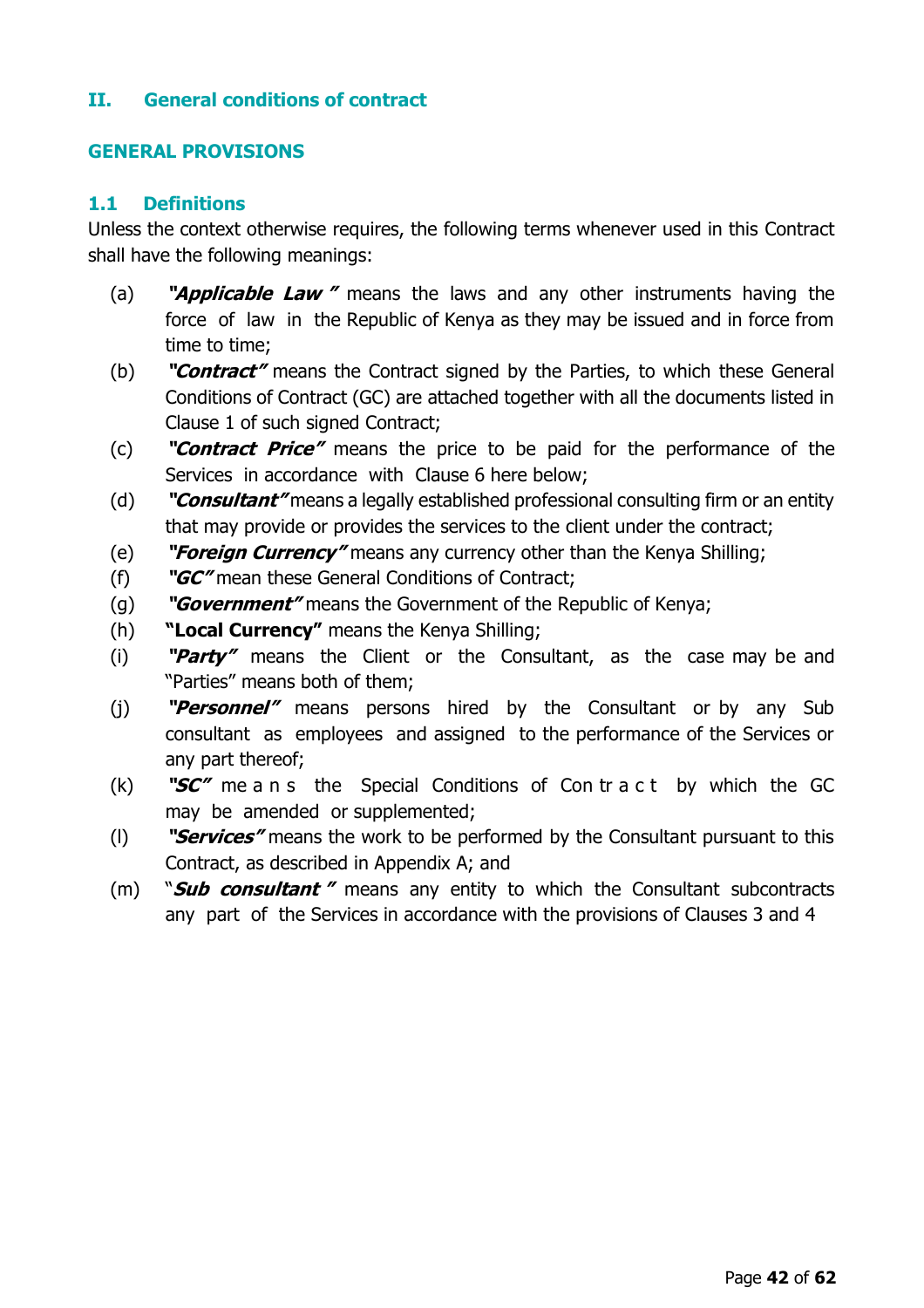## **1.2 Law Governing the contract**

This Contract, its meaning and interpretation and the relationship between the Parties shall be governed by the Laws of Kenya.

## **1.3 Language**

This Contract has been executed in English language which shall be the binding and controlling language for all matters relating to the meaning or interpretation of this Contract.

## **1.4 Notices**

Any notice, request, or consent made pursuant to this Contract shall be in writing and shall be deemed to have been made when delivered in person to an authorized representative of the Party to whom the communication is addressed or when sent by registered mail, telex, telegram or facsimile to such Party at the address specified in the SC.

## **1.5 Location**

The Services shall be performed at such locations as are specified in Appendix A and, where the location of a particular task is not so specified, at such locations, whether in the Republic of Kenya or elsewhere, as the Client may approve.

## **1.6 Authorized Representative**

Any action required or permitted to be taken and any document required or permitted to be executed under this Contract by the Client or the Consultant may be taken or executed by the officials specified in the SC.

## **1.7 Taxes and Duties**

the Consultant, Sub consultant[s] and their personnel shall pay such taxes, duties, fees and other impositions as may be levied under the Laws of Kenya, the amount of which is deemed to have been included in the Contract Price.

## **2. Commencement, completion, modification and termination of contract**

**2.1 Effectiveness of Contract:** This Contract shall come into effect on the date the Contract is signed by both Parties and or such other later date as may be stated in the SC.

**2.2 Commencement of Services**: the Consultant shall begin carrying out the Services thirty (30) days after the date the Contract becomes effective or at such other date as may be specified in the SC.

**2.3 Expiration of Contract:** Unless terminated earlier pursuant to Clause 2.6, this Contract shall terminate at the end of such time period, after the Effective Date, as is specified in the SC.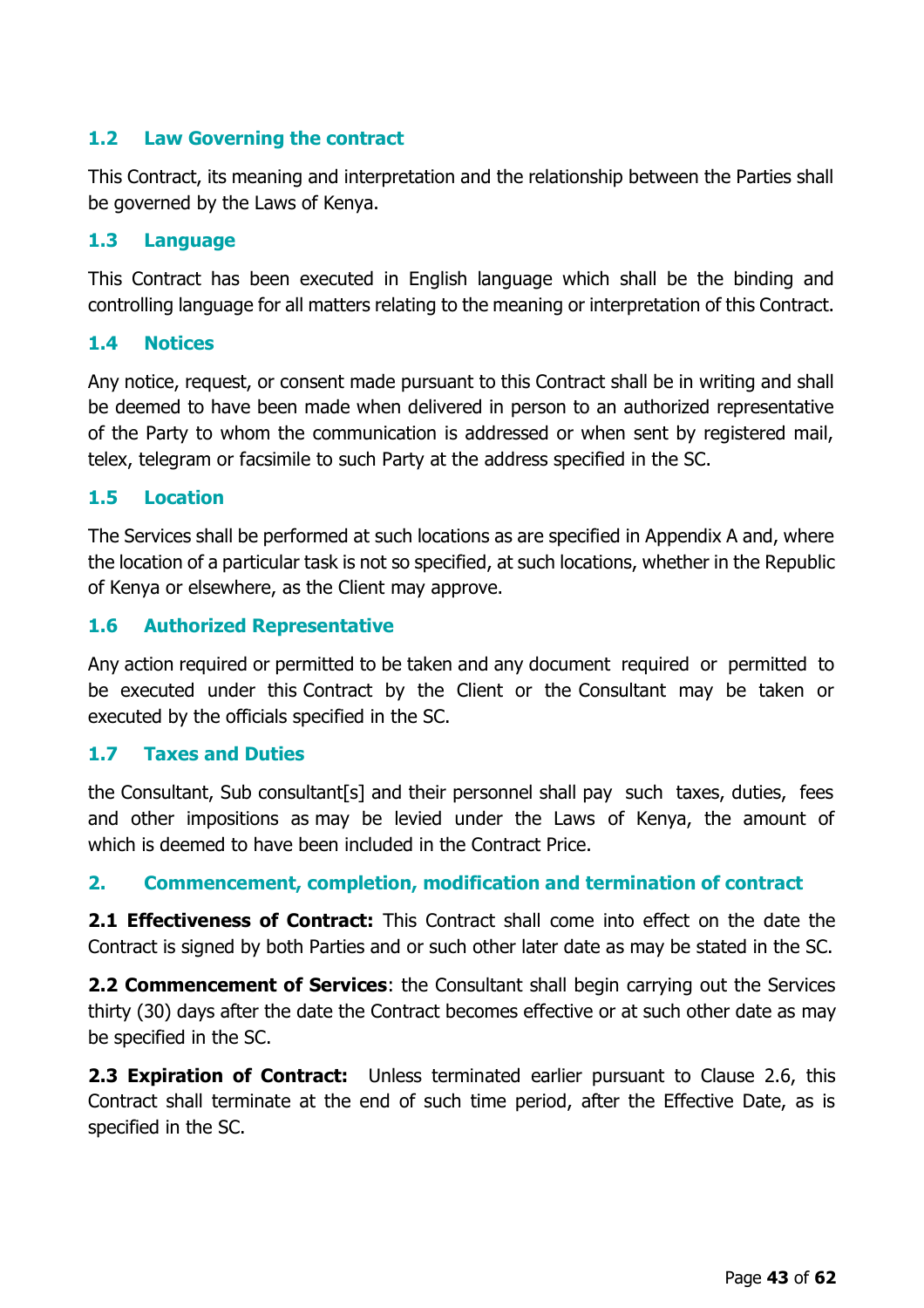**2.4 Modification**: Modification of the terms and Conditions of this Contract, including any modification of the scope of the Services or the Contract Price, may only be made by written agreement between the Parties.

## **2.5 Force Majeure**

**2.5.1** Definition For the purposes of this Contract, "Force Majeure" means an event which is beyond the reasonable control of a Party and which makes a Party's performance of its obligations under the Contract impossible or so impractical as to be considered impossible under the circumstances.

**2.5.2 No Breach of contract**: The failure of a Party to fulfill any of its obligations under of Contract the Contract shall not be considered to be a breach of, or default under, this Contract insofar as such inability arises from an event of Force Majeure, provided that the Party affected by such an event (a) has taken all reasonable precautions, due care and reasonable alternative measures in order to carry out the terms and conditions of this Contract, and (b) has informed the other Party as soon as possible about the occurrence of such an event.

**2.5.3 Extension Of Time**: Any period within which a Party shall, pursuant to this Contract complete any action or task shall be extended for a period equal to the time during which such Party was unable to perform such action as a result of Force Majeure.

**2.5.4 Payments**: During the period of his inability to perform the Services as a result of an event of Force Majeure, the Consultant shall NOT be entitled to continue to be paid under the terms of this Contract, as well as to be reimbursed for additional costs reasonably and necessarily incurred by him during such period for the purposes of the Services and in reactivating the Service after the end of such period.

## **2.6 Termination**

## **2.6.1 By the Client**

The Client may terminate this Contract by not less than thirty (30) days' written notice of termination to the Consultant, to be given after the occurrence of any of the events specified in this Clause;

- (a) If the Consultant does not remedy a failure in the performance of his obligations under the Contract within thirty (30) days after being notified or within any further period as the Client may have subsequently approved in writing;
- (b) If the Consultant becomes insolvent or bankrupt;
- (c) If, as a result of Force Majeure, the Consultant is unable to perform a material portion of the Services for a period of not less than sixty (60) days; or
- (d) If the Consultant, in the judgment of the Client, has engaged in corrupt or fraudulent practices in competing for or in executing the Contract.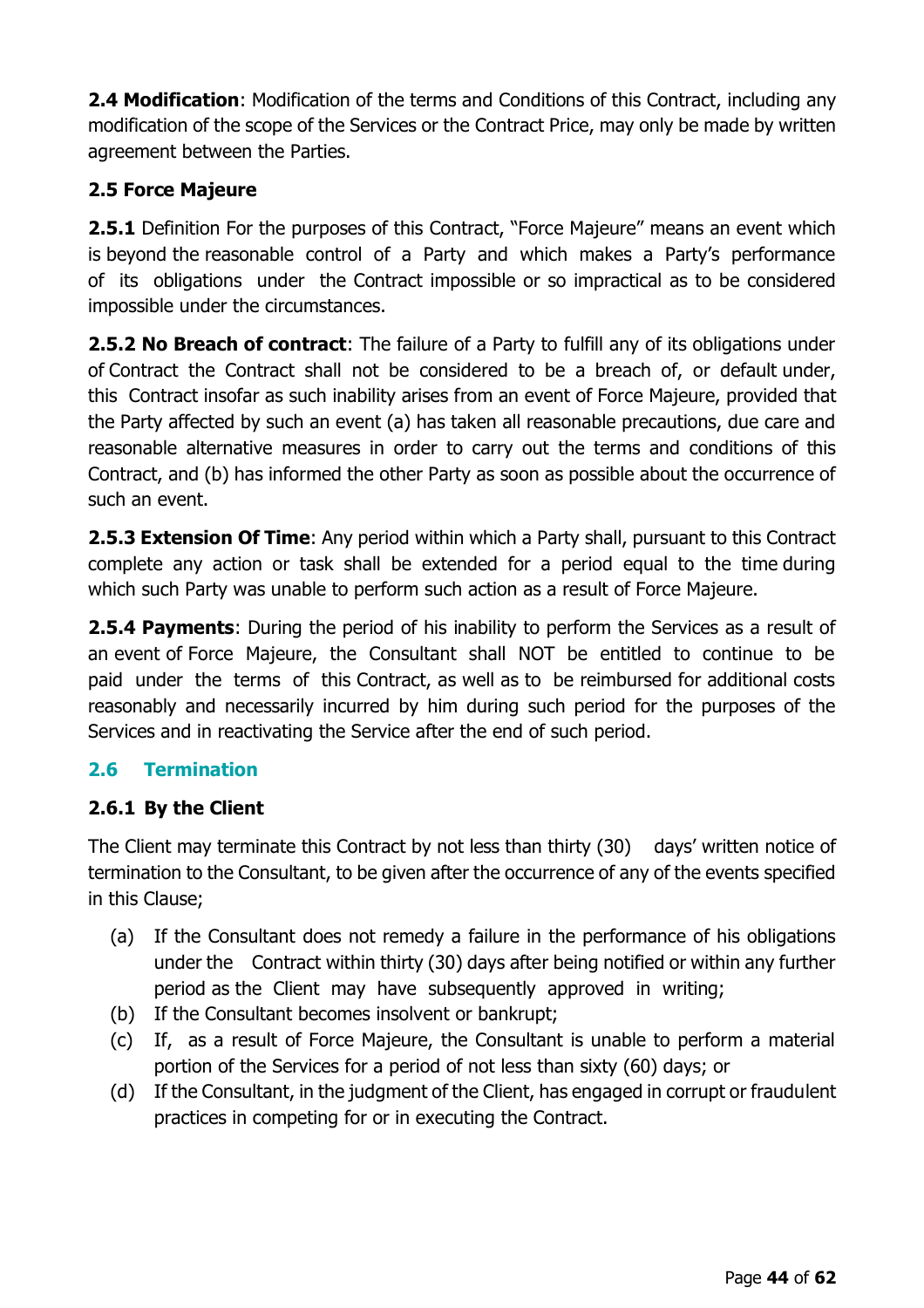For the purpose of this clause;

**"Corrupt practice"** means the offering, giving, receiving or soliciting of anything of value to influence the action of a public official in the selection process or in Contract execution.

**"fraudulent practice"** means a misrepresentation of facts in order to influence a selection process or the execution of Contract to the detriment of the Client, and includes collusive practice among consultants (prior to or after submission of proposals) designed to establish prices at artificial non-competitive levels and to deprive the Client of the benefits of free and open competition.

(e) If the Client in his sole discretion decides to terminate this Contract.

## **2.6.2 By the Consultant**

The Consultant may terminate this Contract by not less than thirty (30) days' written notice to the Client, such notice to be given after the occurrence of any of the following events;

- a) if the Client fails to pay any monies due to the Consultant pursuant to this Contract and not subject to dispute pursuant to Clause 7 within sixty (60) days after receiving written notice from the Consultant that such payment is overdue; or
- b) if, as a result of Force Majeure, the Consultant is unable to perform a material portion of the Services for a period of not less than sixty (60) days.

## **2.6.3 Payment**

Upon termination of this Contract pursuant to Clauses upon 2.6.1 or 2.6.2, the Client shall make the following termination payments to the Consultant:

- a) Remuneration pursuant to Clause 6 for Services satisfactorily performed prior to the effective date of termination;
- b) Except in the case of termination pursuant to paragraphs (a) and (b) of Clause 2.6.1, reimbursement of any reasonable costs incident to the prompt and orderly termination of the Contract.

## <span id="page-44-0"></span>**3. Obligations of the consultant**

## **3.1 General**

The Consultant shall perform the Services and carry out his obligations with all due diligence, efficiency and economy in accordance with generally accepted professional techniques and practices and shall observe sound management practices, and employ appropriate advanced technology and safe methods. The Consultant shall always act, in respect of any matter relating to this Contract or to the Services, as faithful adviser to the Client and shall at all times support and safeguard the Client's legitimate interests in any dealing with Sub Consultants or third parties.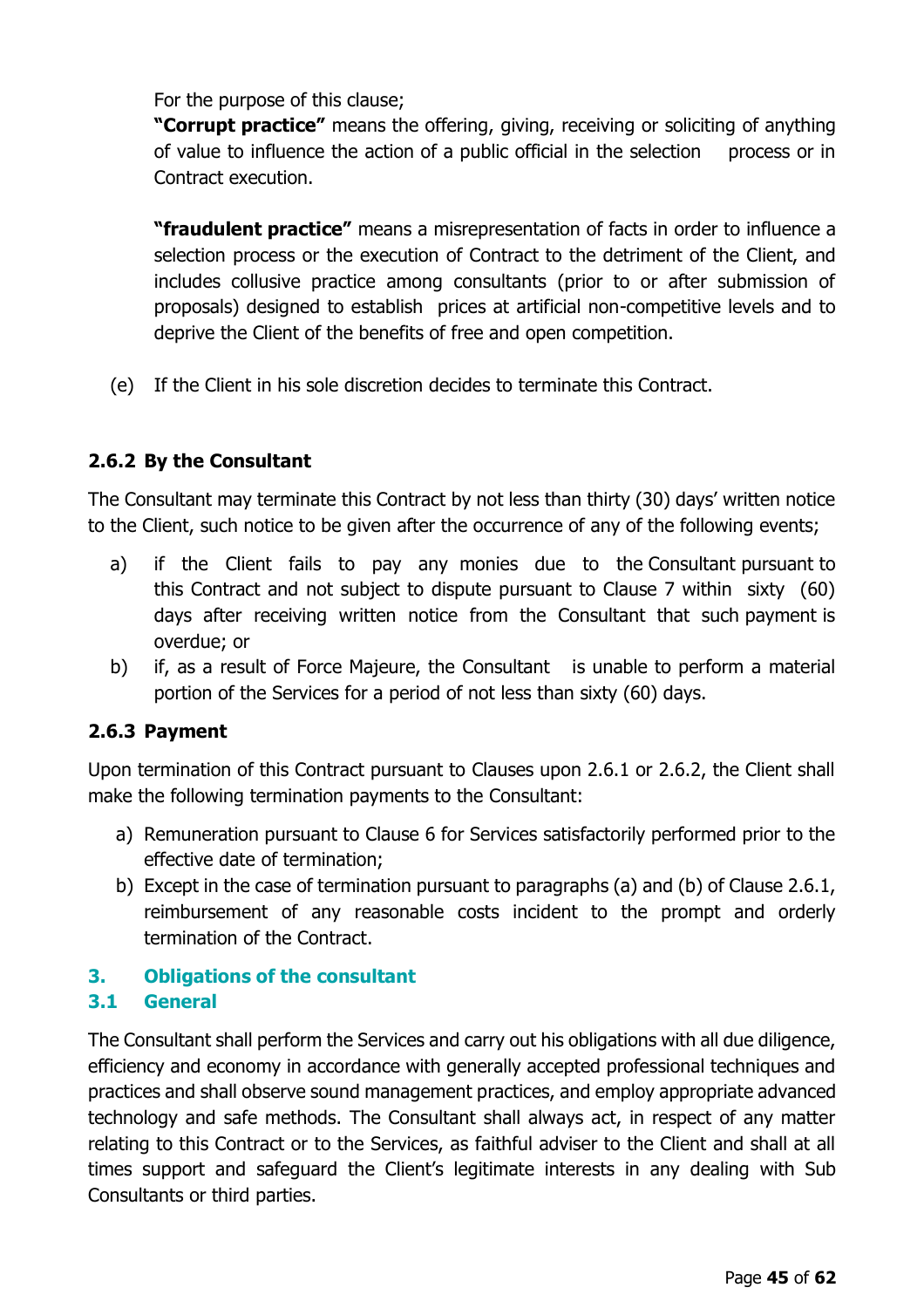## **3.2 Conflict of Interests**

#### **3.2.1 Consultant Not to Benefit from commissions, Discounts Etc.**

- (i) The remuneration of the Consultant pursuant to Clause 6 shall constitute the Consultant's sole remuneration in connection with this Contract or**,** the Services and the Consultant shall not accept for his own benefit any trade Commission, discount or similar payment in connection with activities pursuant to this Contract or to the Services or in the discharge of his obligations under the Contract and the Consultant shall use his best efforts to ensure that his personnel, any sub consultant[s] and agents of either of them similarly shall not receive any such additional remuneration.
- (ii) For a period of two years after the expiration of this Contract, the Consultant shall not engage and shall cause his personnel as well as his sub consultant[s] and his/their personnel not to engage in the activity of a purchaser (directly or indirectly) of the assets on which he advised the Client on this Contract nor shall he engage in the activity of an adviser (directly or indirectly) of potential purchasers of such assets.
- (iii) Where the Consultant as part of the Services has the responsibility of advising the Client on the procurement of goods, works or services, the Consultant will comply with any applicable procurement guidelines and shall at all times exercise such responsibility in the best interest of the Client. Any discounts or commissions obtained by the Consultant in the exercise of such procurement shall be for the account of the Client.

#### **3.2.2 Consultant and affiliates not to be otherwise interested in project**

The Consultant agrees that, during the term of this Contract and after its termination, the Consultant and his affiliates, as well as any Sub Consultant and any of his affiliates, shall be disqualified from providing goods, works or services (other than the Services and any continuation thereof) for any project resulting from or closely related to the service.

## **3.2.3 Prohibition of conflicting activities**

Neither the Consultant nor his sub Consultant[s] nor their personnel shall engage, either directly or indirectly in any of the following activities:

- a) during the term of this Contract, any business or professional activities in the Republic of Kenya which would conflict with the activities assigned to them under this Contract;
- b) or after the termination of this Contract, such other activities as may be specified in the SC.

#### **3.3 Confidentiality**

The Consultant, his sub consultant[s] and the personnel of either of them shall not, either during the term of this Contract or within two (2) years after the expiration of this Contract, disclose any proprietary or confidential information relating to the Project, the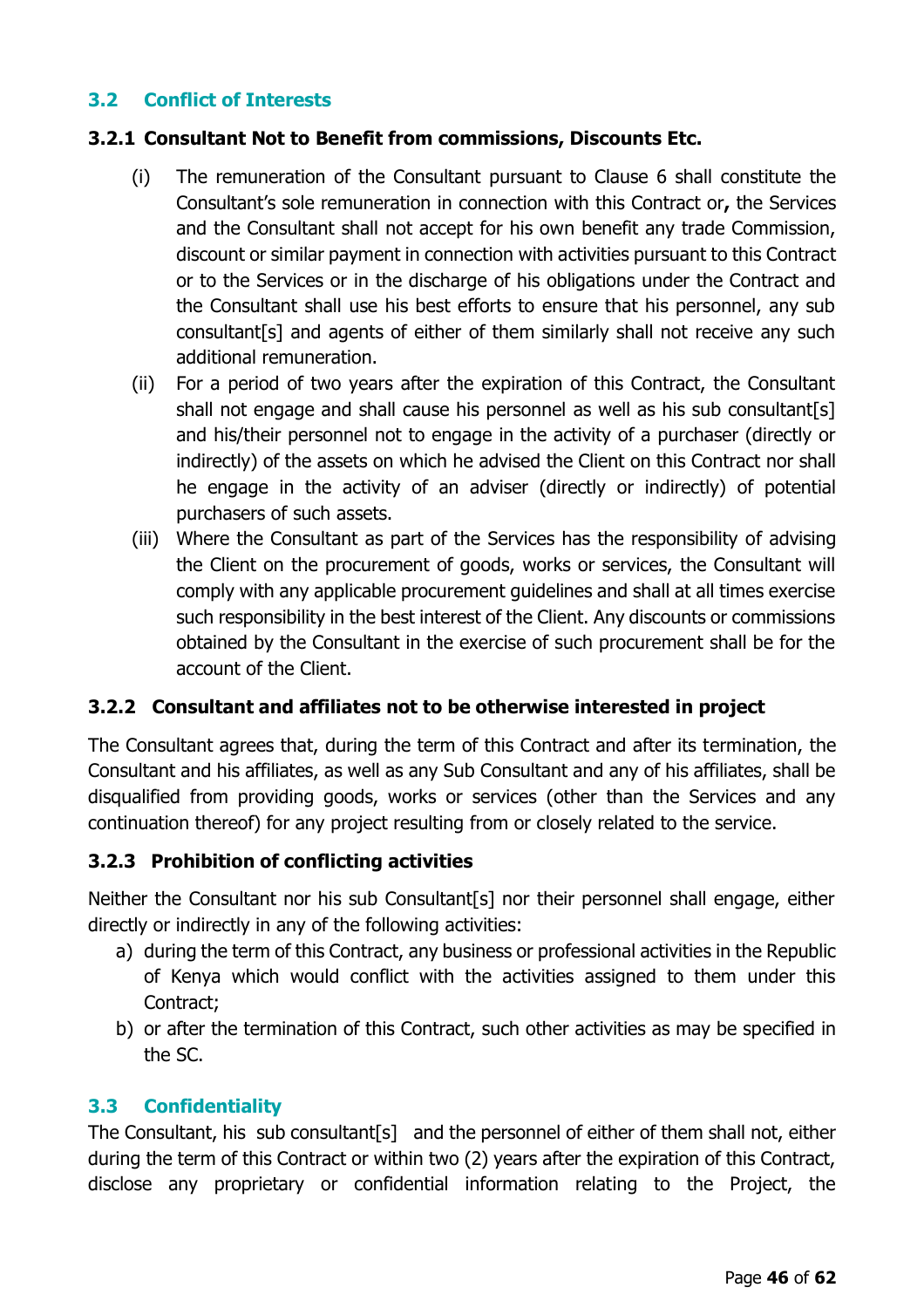Services, this Contract or the Client's business or operations without the prior written consent of the Client.

## **3.4 Insurance to be taken out by the Consultant and sub consultant[s]**

The Consultant (a) shall take out and maintain and shall cause any sub consultants' (as the case may be) to take out and maintain, at his own cost but on terms and conditions approved by the Client, insurance against the risks and for the coverage, as shall be specified in the SC; and (b) at the Client's request, shall provide evidence to the Client showing that such insurance has been taken out and maintained and that the current premiums have been paid.

## **3.5 Consultant's Client's Prior Approval**

The Consultant shall obtain the Client's prior actions requiring approval in writing before taking any of the following actions;

- a) Entering into a subcontract for the performance of any part of the Services,
- b) Appointing such members of the personnel not listed by name in Appendix C ("Key Personnel and Sub consultants").

## **3.6 Reporting Obligations and documents**

The Consultant shall submit to the Client the reports and documents specified in TORS, in the form, in the numbers and within the time periods set forth in the said Appendix.

## **3.7 Documents prepared by the consultant to be the property of the client**

All plans, drawings, specifications, designs, reports and other documents and software submitted by the Consultant in accordance with Clause 3.6 shall become and remain the property of the Client and the Consultant shall, not later than upon termination or expiration of this Contract, deliver all such documents and software to the Client together with a detailed inventory thereof. The Consultant may retain a copy of such documents and software. Neither Party shall use these documents for purposes unrelated to this Contract without the prior approval of the other Party.

## <span id="page-46-0"></span>**4. Consultants personnel**

## **4.1 Description of Personnel**

The titles, agreed job descriptions, minimum qualifications and estimated periods of engagement in the carrying out of the Services of the Consultant's Key Personnel are described in Appendix on Information to Tenderers- technical evaluation. The Key Personnel and Sub consultants listed by title as well as by name in Appendix Information to Tenderers are hereby approved by the Client.

## **4.2 Removal of Personnel**

a) Except as the Client may otherwise agree, no changes and/or shall be made in the Key Personnel. If for any reason Replacement beyond the reasonable control of the Consultant, it becomes necessary to replace any of the Key Personnel, the Consultant shall provide as a replacement a person of equivalent or better qualifications.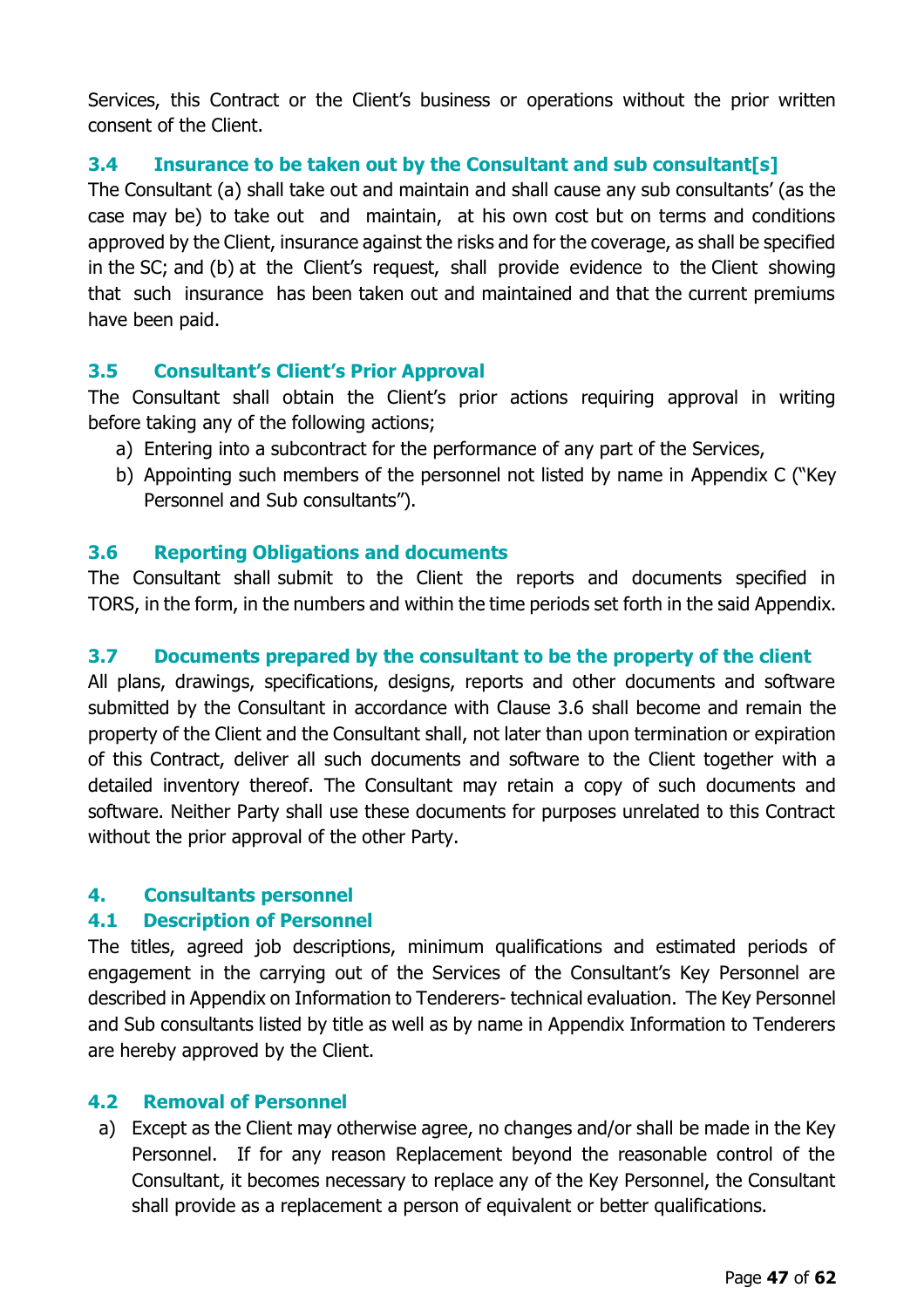- b) If the Client finds that any of the Personnel have (i) committed serious misconduct or have been charged with having committed a criminal action, or (ii) the Client has reasonable cause to be dissatisfied with the performance of any of the Personnel, then the Consultant shall, at the Client's written request specifying the grounds thereof, provide as a replacement a person with qualifications and experience acceptable to the Client.
- c) The Consultant shall have no claim for additional costs arising out of or incidental to any removal and/or replacement of Personnel.

## <span id="page-47-0"></span>**5. Obligations of the client**

#### **5.1 Assistance and Exemptions**

The Client shall use his best efforts to ensure that he provides the Consultant such assistance and exemptions as may be necessary for due performance of this Contract.

## **5.2 Change in the Applicable Law**

If after the date of this Contract, there is any change in the Laws of Kenya with respect to taxes and duties which increases or decreases the cost of the Services rendered by the Consultant, then the remuneration and reimbursable expenses otherwise payable to the Consultant under this Contract shall be increased or decreased accordingly by agreement between the Parties and corresponding adjustments shall be made to the amounts referred to in Clause 6.2 (a) or (b), as the case may be.

## **5.3 Services and Facilities**

The Client shall make available to the Consultant the Services and Facilities listed under Appendix F.

## <span id="page-47-1"></span>**6. Payments to the consultant**

#### **6.1 Lump-Sum Remuneration**

The Consultant's total remuneration shall not exceed the Contract Price and shall be a fixed lump-sum including all staff costs, Sub Consultants' costs, printing, communications, travel, accommodation and the like and all other costs incurred by the Consultant in carrying out the Services described in Appendix A. Except as provided in Clause 5.2, the Contract Price may only be increased above the amounts stated in Clause 6.2 if the Parties have agreed to additional payments in accordance with Clause 2.4.

## **6.2 Contract Price**

The contract price is fixed and is set forth in the SC. The contract price breakdown is provided in the Appendix information to Bidders.

#### **6.3 Payment for Additional Services**

For the purposes of determining the remuneration due for additional services as may be agreed under Clause 2.4, a breakdown of the lump-sum price is provided in Appendices D and E.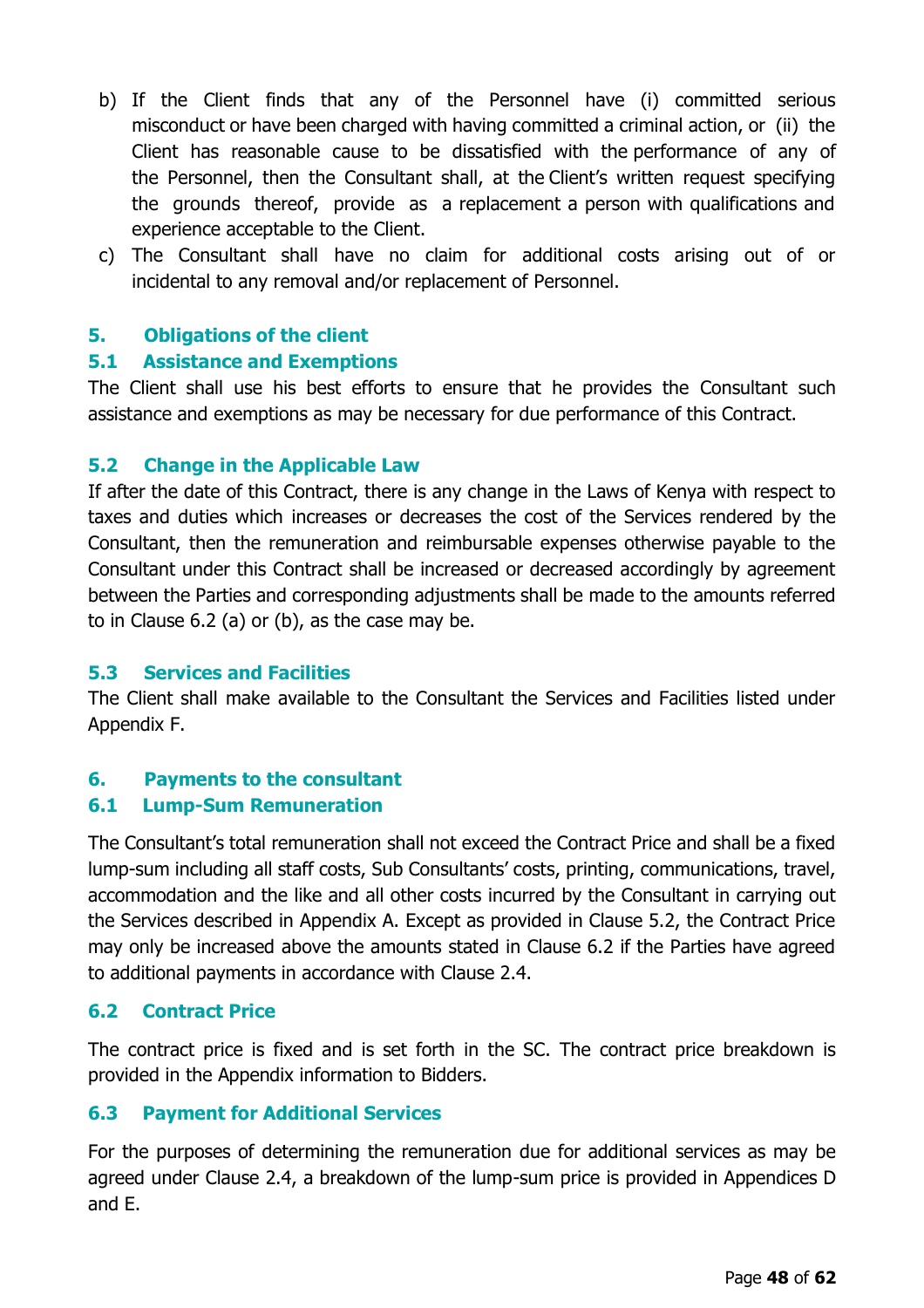## **6.4 Terms and Conditions of Payment**

Payments will be made to the account of the Consultant and according to the payment schedule stated in the SC. Unless otherwise stated in the SC, the first payment shall be made against the provision by the Consultant of a bank guarantee for the same amount and shall be valid for the period stated in the SC. Any other payment shall be made after the conditions listed in the SC for such payment have been met and the Consultant has submitted an invoice to the Client specifying the amount due.

#### **6.5 Interest on Delayed Payment**

Payment shall be made within thirty (30) days of receipt of invoice and the relevant documents specified in Clause 6.4. If the Client has delayed payments beyond thirty (30) days after the due date hereof, simple interest may be paid to the Consultant for each day of delay at a rate three percentage points above the prevailing Central Bank of Kenya's average rate for base lending. – However, the client will endeavor to pay within the required period unless when the cause of delay is beyond the client's control.

#### <span id="page-48-0"></span>**7. Settlement of disputes**

## **7.1 Amicable Settlement**

The Parties shall use their best efforts to settle amicably all disputes arising out of or in connection with this Contract or its interpretation.

#### **7.2 Settlement of Disputes**

Any dispute between the Parties as to matters arising pursuant to this Contract that cannot be settled amicably within thirty (30) days after receipt by one Party of the other Party's request for such amicable settlement may be referred by either Party to the arbitration and final decision of a person to be agreed between the Parties. Failing agreement to concur in the appointment of an Arbitrator, the Arbitrator shall be appointed by the Chairman of the Chartered Institute of Arbitrators, Kenya Branch, on the request of the applying party.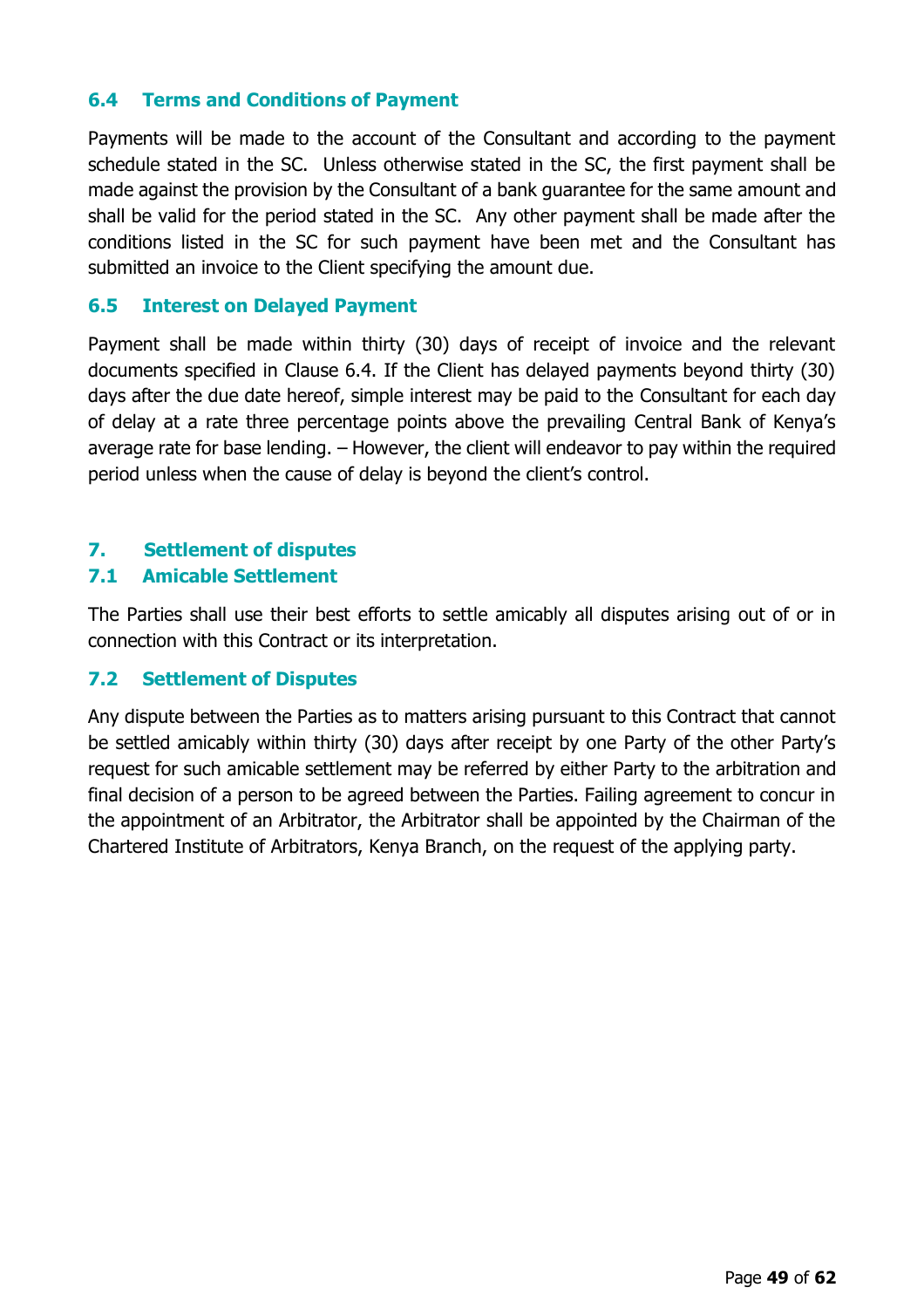# <span id="page-49-0"></span>**III. Special conditions of contract**

|                           | Number of GC Clause: Amendments of and Supplements to Clauses in the<br><b>General Conditions of Contract</b>                                                                                                                                                                               |          |
|---------------------------|---------------------------------------------------------------------------------------------------------------------------------------------------------------------------------------------------------------------------------------------------------------------------------------------|----------|
| 1.1<br>member)            | (i) the member in charge is $\frac{1}{2}$ = $\frac{1}{2}$ = $\frac{1}{2}$ = $\frac{1}{2}$ = $\frac{1}{2}$ = $\frac{1}{2}$ = $\frac{1}{2}$ = $\frac{1}{2}$ = $\frac{1}{2}$ = $\frac{1}{2}$ = $\frac{1}{2}$ = $\frac{1}{2}$ = $\frac{1}{2}$ = $\frac{1}{2}$ = $\frac{1}{2}$ = $\frac{1}{2}$ = | (name of |
| The addresses are:<br>1.4 |                                                                                                                                                                                                                                                                                             |          |
| Client:                   |                                                                                                                                                                                                                                                                                             |          |
| Attention:                |                                                                                                                                                                                                                                                                                             |          |
| Telephone:                |                                                                                                                                                                                                                                                                                             |          |
| Telex;                    | <u> 1989 - Johann Stoff, amerikansk politiker (d. 1989)</u>                                                                                                                                                                                                                                 |          |
| Facsimile:                |                                                                                                                                                                                                                                                                                             |          |
| Consultant:               | <u> 1990 - Jan James James James James James James James James James James James James James James James James J</u>                                                                                                                                                                        |          |
| Attention:                | and the control of the control of the control of the control of the control of the control of the control of the                                                                                                                                                                            |          |
| Telephone;                |                                                                                                                                                                                                                                                                                             |          |
| Telex:                    |                                                                                                                                                                                                                                                                                             |          |
| Facsimile:                |                                                                                                                                                                                                                                                                                             |          |
| 1.6                       | The Authorized Representatives are:                                                                                                                                                                                                                                                         |          |
|                           | For the Client:                                                                                                                                                                                                                                                                             |          |
|                           |                                                                                                                                                                                                                                                                                             |          |
| 2.1                       | The date on which this Contract shall come into effect is<br>$\_$ [date]                                                                                                                                                                                                                    |          |
|                           | <b>Note:</b> The date may be specified by reference to conditions of                                                                                                                                                                                                                        |          |
|                           | effectiveness of the Contract, such as receipt by Consultants of                                                                                                                                                                                                                            |          |
|                           | advance payment and by Client of bank guarantee                                                                                                                                                                                                                                             |          |
| 2.2                       |                                                                                                                                                                                                                                                                                             |          |
| 2.3                       |                                                                                                                                                                                                                                                                                             |          |
|                           | <b>Note:</b> Fill in the period, eg, twenty-four (24) months or such other<br>period as the parties may agree in writing.                                                                                                                                                                   |          |

3.4 The risks and coverage shall be: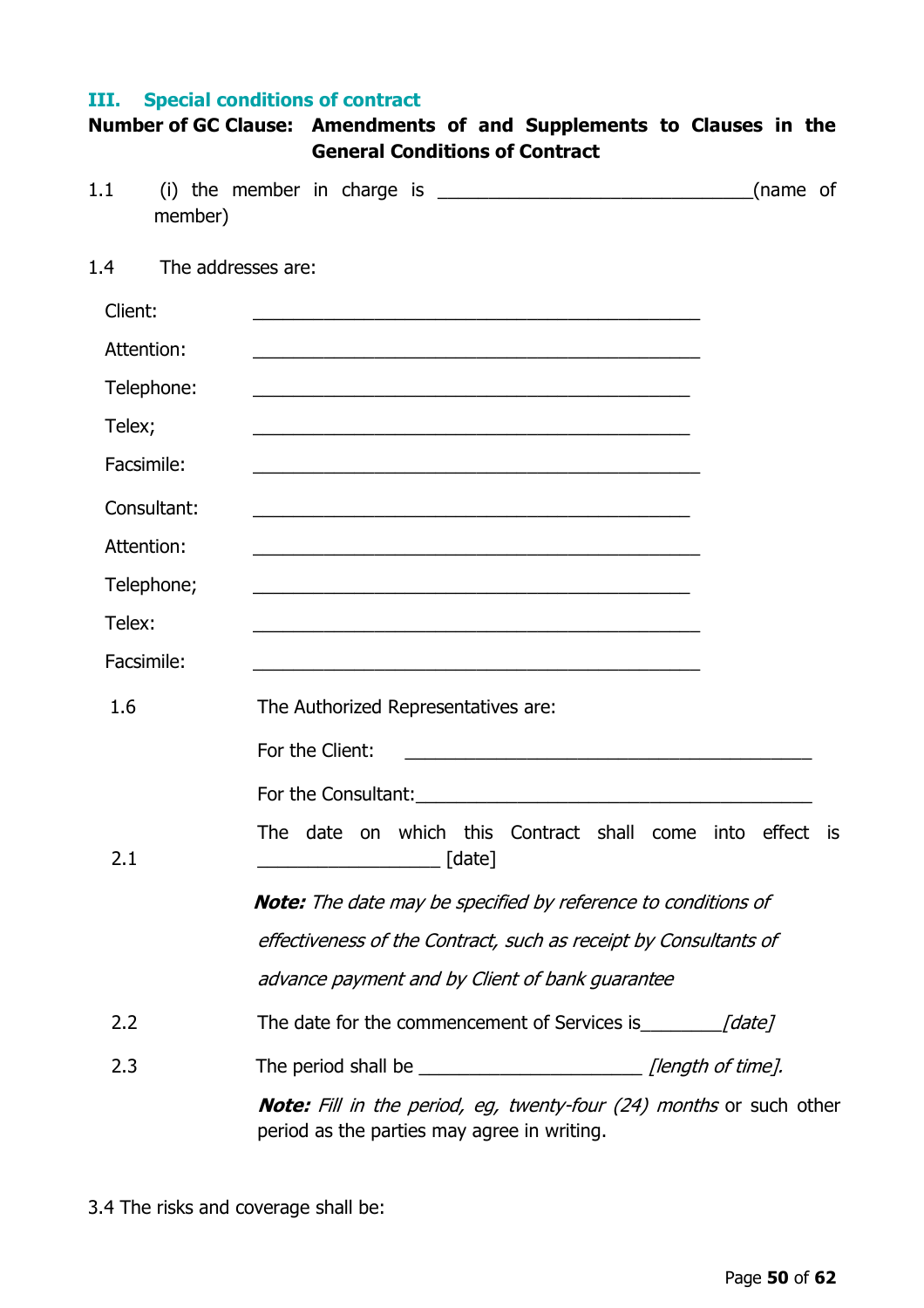- i. Professional Liability \_\_\_\_\_\_\_\_\_\_\_\_\_\_\_\_\_\_\_\_\_\_\_\_\_\_\_\_\_\_\_\_\_\_\_ ii. Loss of or damage to equipment and property \_\_\_\_\_\_\_\_\_\_\_\_\_\_
- 6.2(b) The amount in local Currency is\_\_\_\_\_\_\_\_\_\_\_\_\_\_\_\_\_\_\_\_\_\_\_\_ [Insert amount]
- 6.4 Payments shall be made according to the following schedule: Policy document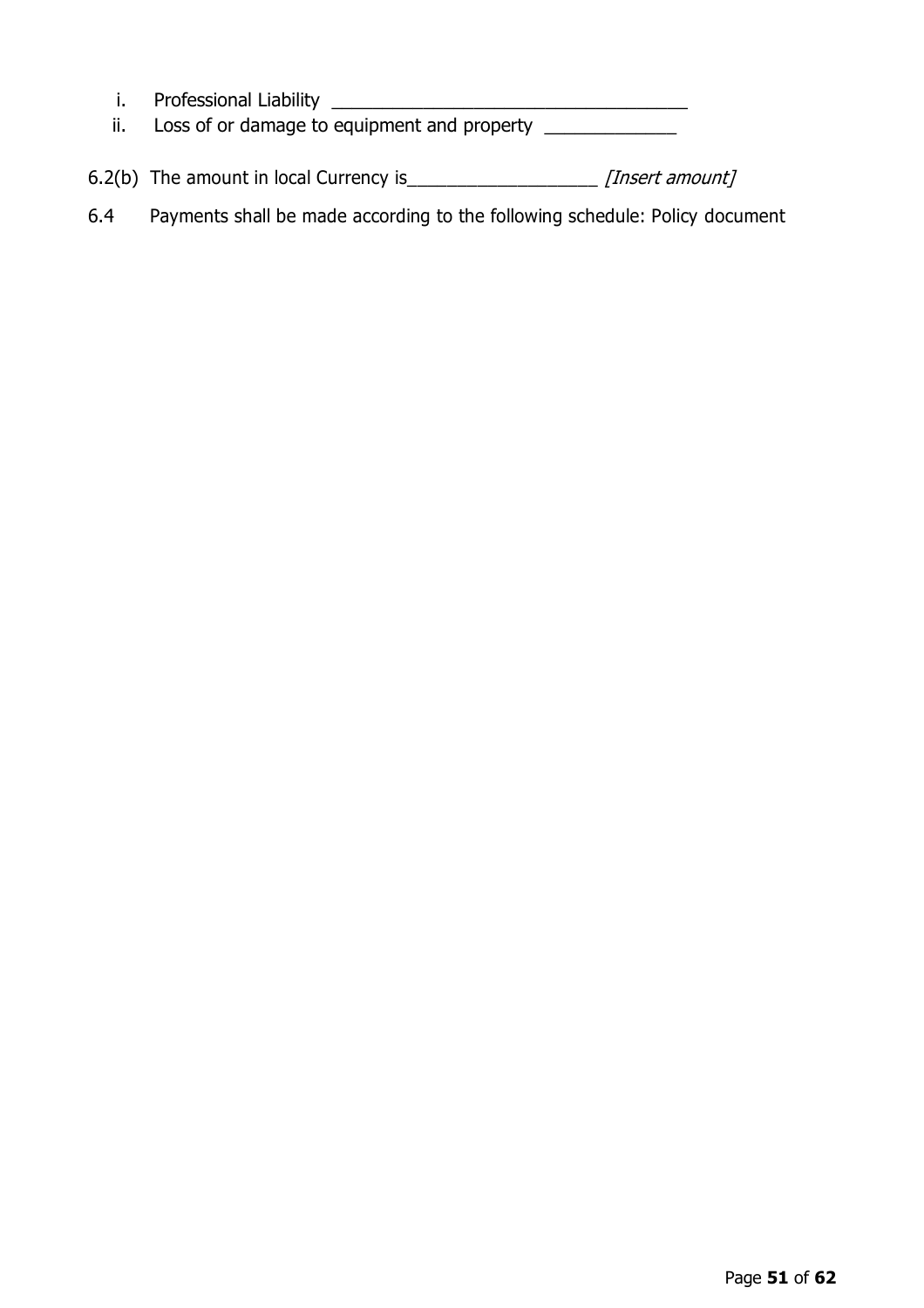## <span id="page-51-0"></span>**IV. Appendices**

#### **APPENDIX A – DESCRIPTION OF THE SERVICES**

Give detailed descriptions of the Services to be provided, dates for completion of various tasks, place of performance for different tasks, specific tasks to be approved by Client, etc.

#### **APPENDIX B – REPORTING REQUIREMENTS**

List format, frequency, and contents of reports; persons to receive them; dates of submission; etc. If no reports are to be submitted, state here "Not applicable."

#### **APPENDIX C– KEY PERSONNEL AND SUBCONSULTANTS**

- List under: C-1 Titles [and names, if already available], detailed job descriptions and minimum qualifications of Personnel and staff-months for each.
	- C-2 List of approved Sub Consultants (if already available); same information with respect to their Personnel as in C-1.

#### **APPENDIX D – SERVICES AND FACILITIES PROVIDED BY THE CLIENT**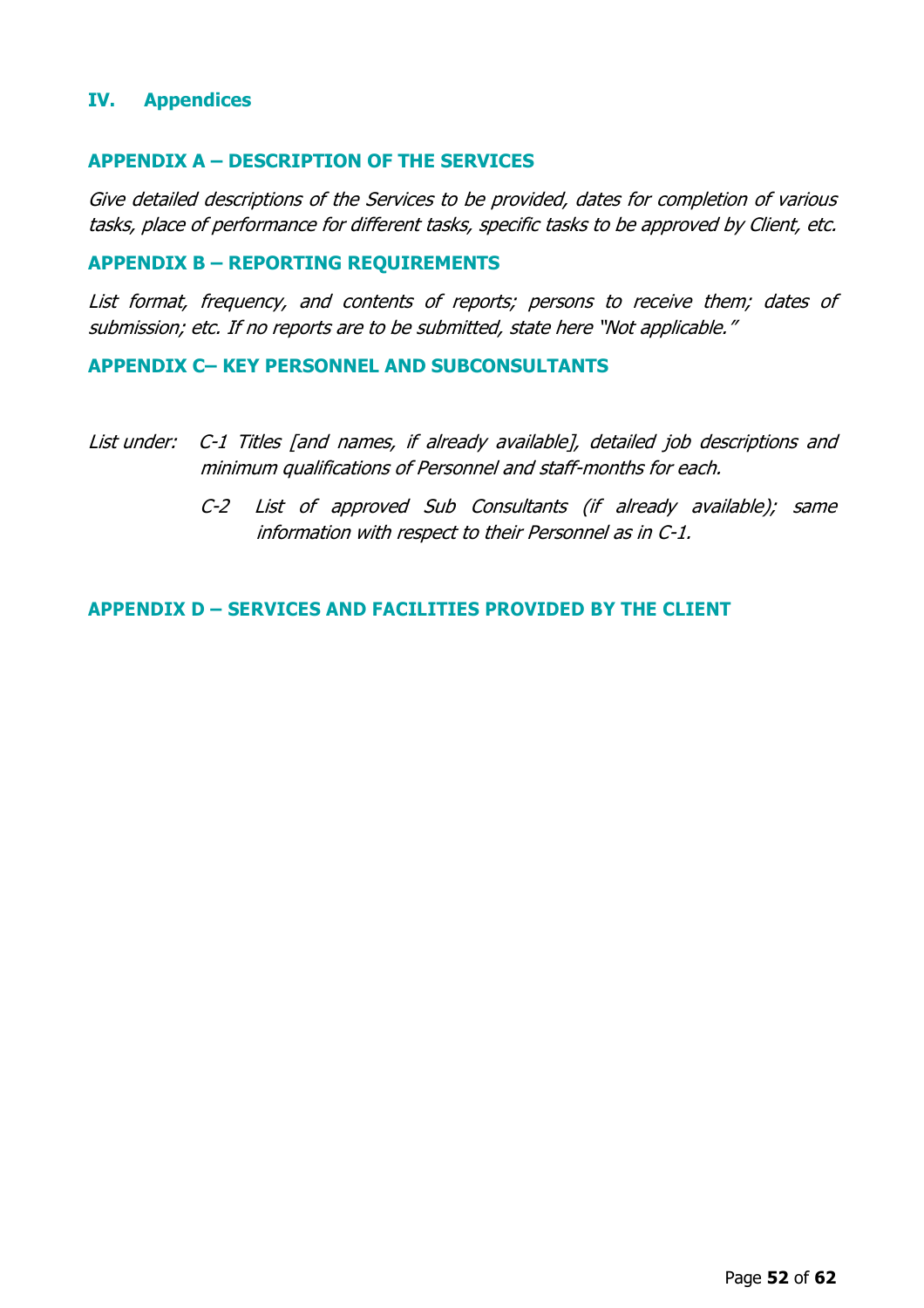## **ANNEX III**

## **SAMPLE CONTRACT FOR CONSULTING SERVICES**

**Small Assignments**

Lump-sum payments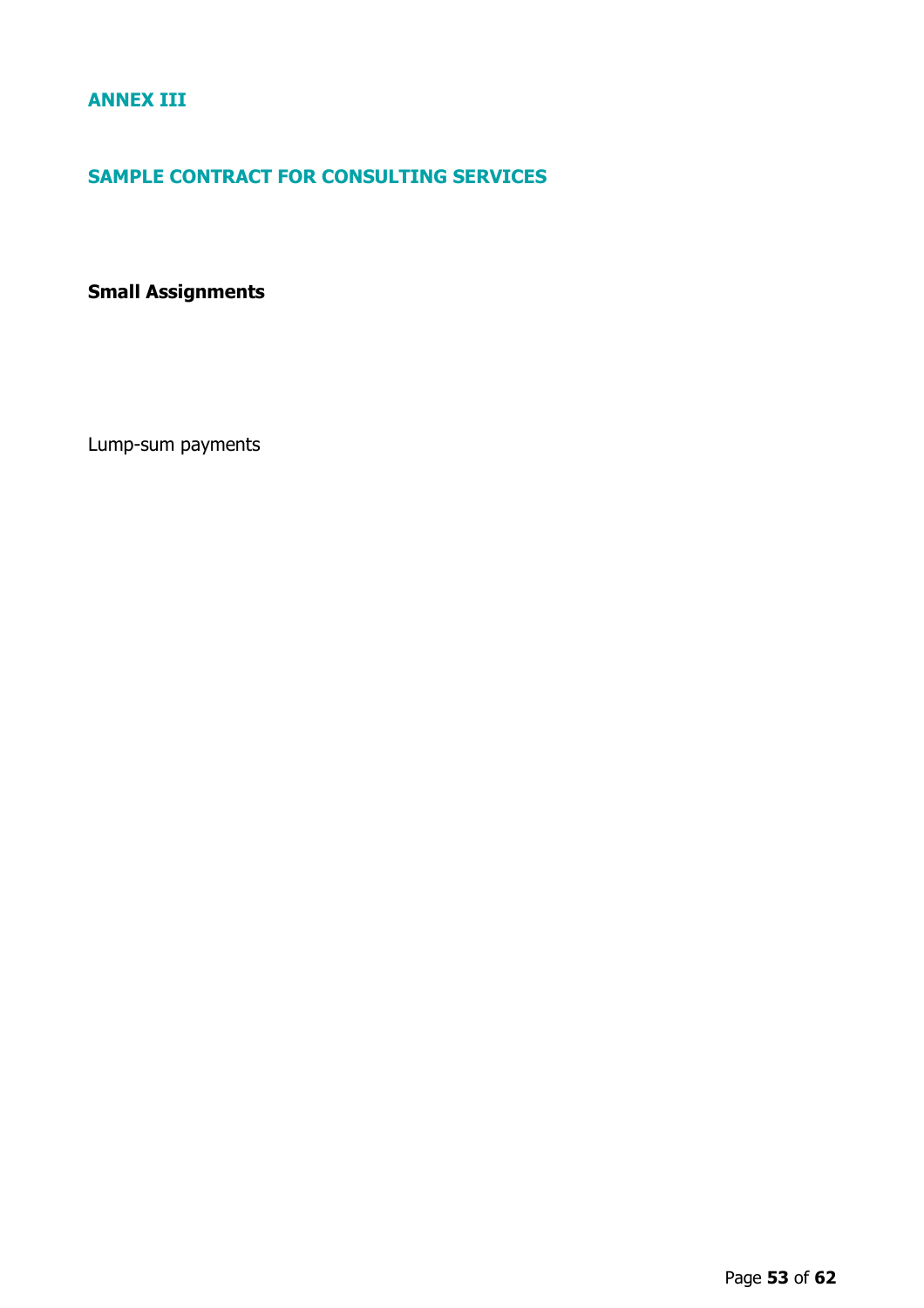## <span id="page-53-0"></span>**SAMPLE CONTRACT FOR CONSULTING SERVICES SMALL ASSIGNMENTS LUMP-SUM PAYMENTS**

## **CONTRACT**

This Agreement, [hereinafter called "the Contract") is entered into this [Insert starting date of assignment], by and between [Insert Client's name] of [or whose registered office is situated at] at a controlled the controller controller the controller client's address] (hereinafter called "the Client") of the one part AND \_ [Insert bidder's name] of [or whose registered office is situated at] \_\_\_\_\_\_\_\_\_\_\_\_\_\_\_\_\_\_\_\_\_\_\_\_\_\_\_\_\_\_\_\_\_\_\_\_\_ [insert bidder's address](hereinafter called

"the bidder") of the other part.

WHEREAS the Client wishes to have the Consultant perform the services [hereinafter referred to as "the Services", and WHEREAS the Consultant is willing to perform the said Services, NOW THEREFORE THE PARTIES hereby agree as follows:

## **1. Services**

- i. The bidder shall perform the Services specified in Appendix A, "Terms of Reference and Scope of Services," which is made an integral part of this Contract. The
- ii. Consultant shall provide the personnel listed in Appendix B, "bidder's Personnel," to perform the Services.
- iii. The bidder shall submit to the Client the reports in the form and within the time periods specified in Appendix C, "bidder's Reporting Obligations."

## **2. Term**

The bidder shall perform the Services during the period commencing on [Insert starting date] and continuing through to\_\_\_\_\_\_\_\_\_\_\_\_\_ [Insert completion date], or any other period(s) as may be subsequently agreed by the parties in writing.

## **3. Payment**

## **A. Ceiling**

For Services rendered pursuant to Appendix A, the Client shall pay the Consultant an amount not to exceed\_\_\_\_\_\_\_\_\_\_\_\_\_\_\_\_ [Insert amount].This amount has been established based on the understanding that it includes all of the Consultant's costs and profits as well as any tax obligation that may be imposed on the bidder.

## **B. Payment Condition**

Payment shall be made in Kenya Shillings unless otherwise specified not later than thirty [30] days following submission by the Consultant of invoices in duplicate to the Coordinator designated in Clause 4 here below. If the Client has delayed payments beyond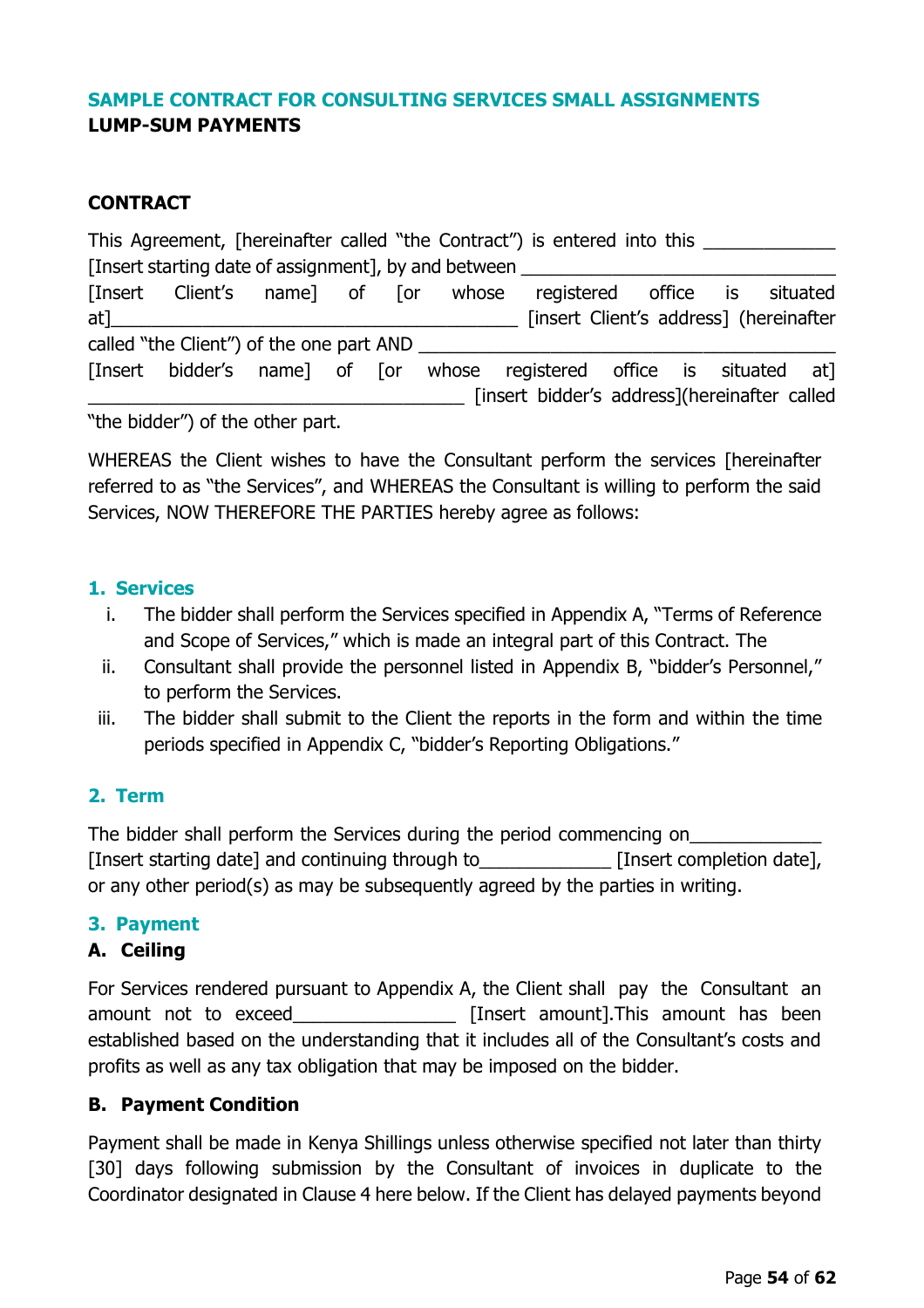thirty (30) days after the due date hereof, simple interest may be paid to the Consultant for each day of delay at a rate three percentage points above the prevailing Central Bank of Kenya's average rate for base lending.

## **4. Project administration**

## **A. Coordinator**

The Client designates The Client designates and the Client's Coordinator; the Coordinator will be responsible for the coordination of activities under this Contract, for acceptance and approval of the reports and of other deliverables by the Client and for receiving and approving invoices for payment.

## **B. Reports**

The reports listed in Appendix C, "Consultant's Reporting Obligations," shall be submitted in the course of the assignment and will constitute the basis for the payments to be made under paragraph 3.

## **5. Performance standards**

The bidder undertakes to perform the Services with the highest standards of professional and ethical competence and integrity. The Consultant shall promptly replace any employees assigned under this Contract that the Client considers unsatisfactory.

## **6. Confidentiality**

The bidder shall not, during the term of this Contract and within two years after its expiration, disclose any proprietary or confidential information relating to the Services, this Contract or the Client's business or operations without the prior written consent of the Client.

## **7. Ownership of material**

Any studies, reports or other material, graphic, software or otherwise prepared by the Consultant for the Client under the Contract shall belong to and remain the property of the Client. The Consultant may retain a copy of such documents and software.

## **8. Consultant not to be engaged in certain activities**

The bidder agrees that during the term of this to be Engaged Contract and after its termination the Consultant and any entity affiliated with the Consultant shall be disqualified from providing goods, works or services (other than the Services and any continuation thereof) for any project resulting from or closely related to the Services.

## **4. Insurance**

The bidder will be responsible for taking out any appropriate insurance coverage.

## **5. Assignment**

The bidder shall not assign this Contract or sub-contract any portion of it without the Client's prior written consent.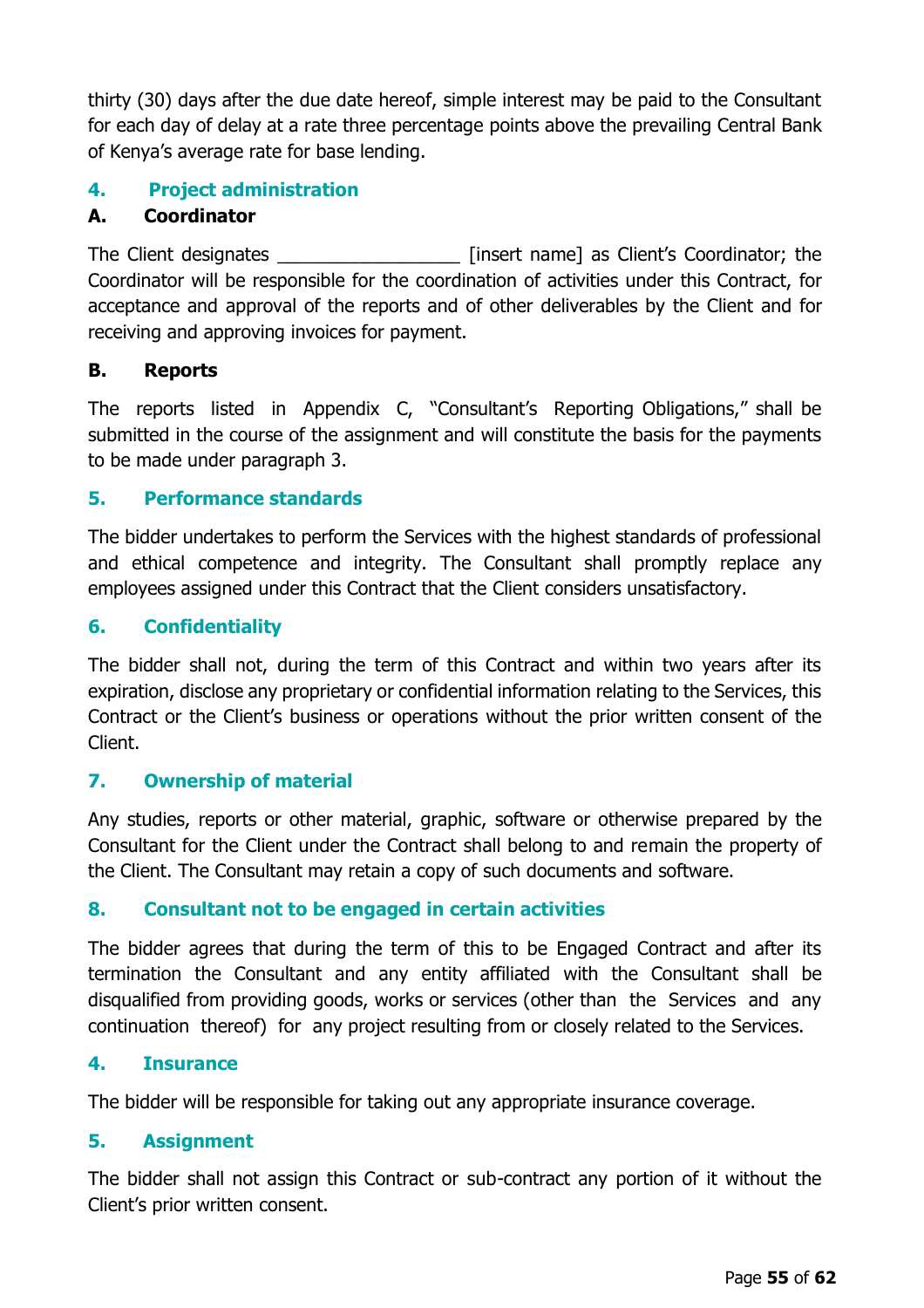## **6. Laws governing contract and language**

The Contract shall be governed by the laws of Kenya and the language of the Contract shall be English Language.

#### **7. Dispute resolution**

Any dispute arising out of the Contract which cannot be amicably settled between the parties shall be referred by either party to the arbitration and final decision of a person to be agreed between the parties. Failing agreement to concur in the appointment of an Arbitrator, the Arbitrator shall be appointed by the chairman of the Chartered Institute of Arbitrators, Kenya branch, on the request of the applying party.

| FOR THE CLIENT                          | FOR THE CONSULTANT |
|-----------------------------------------|--------------------|
| Full Name _____________________________ |                    |
|                                         |                    |
|                                         |                    |
|                                         |                    |

#### **List of appendices**

Appendix A: Terms of Reference and Scope of Services

Appendix B: Consultant's Personnel

Appendix C: Consultant's reporting Obligations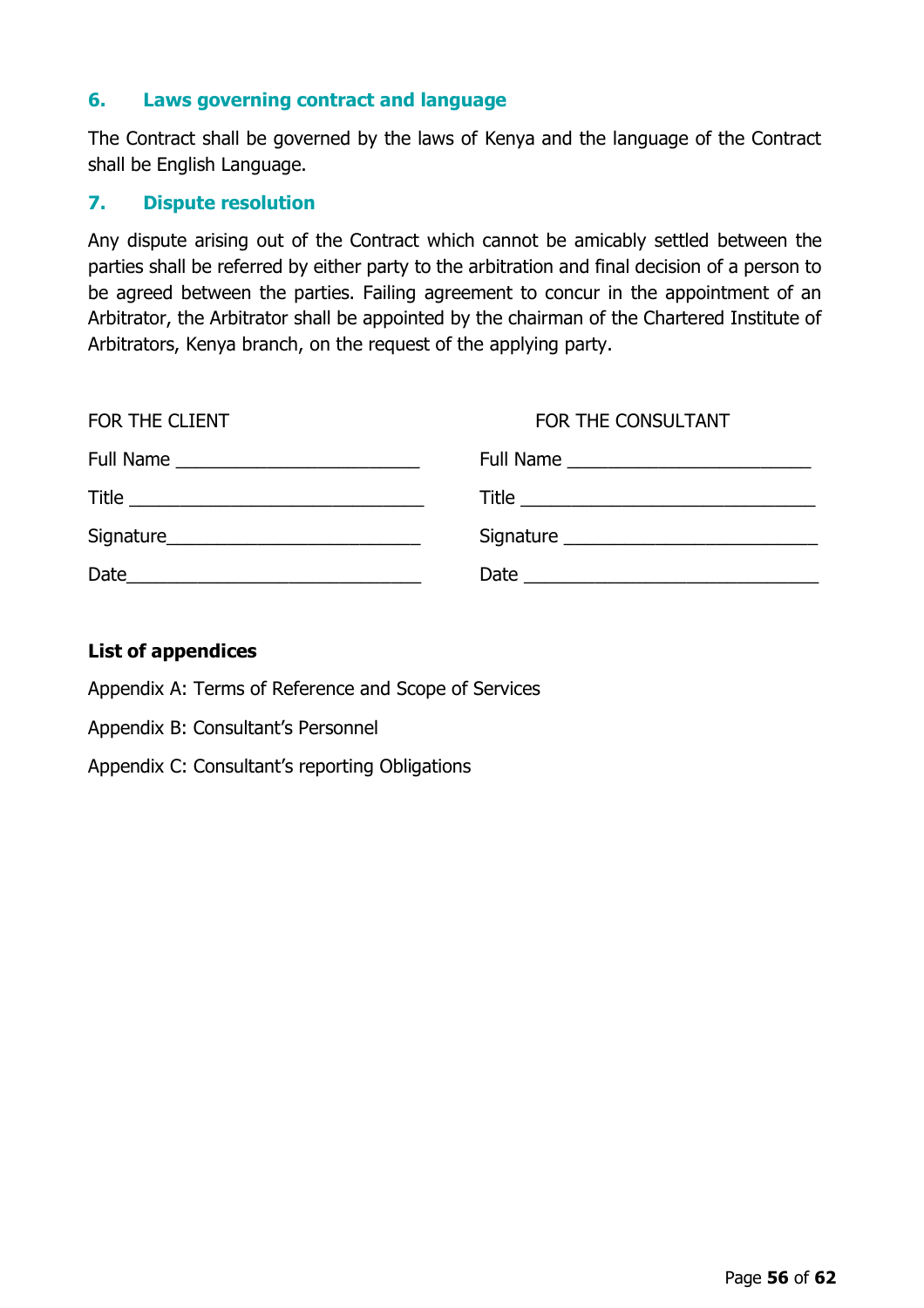## <span id="page-56-0"></span>**II. LETTER OF NOTIFICATION OF AWARD**

Address of procuring entity

\_\_\_\_\_\_\_\_\_\_\_\_\_\_\_\_\_\_\_\_\_\_\_\_\_\_

\_\_\_\_\_\_\_\_\_\_\_\_\_\_\_\_\_\_\_\_\_\_\_\_\_\_

To: \_\_\_\_\_\_\_\_\_\_\_\_\_\_\_\_\_\_\_\_\_\_

\_\_\_\_\_\_\_\_\_\_\_\_\_\_\_\_\_\_\_\_\_\_\_\_\_\_

\_\_\_\_\_\_\_\_\_\_\_\_\_\_\_\_\_\_\_\_\_\_\_\_\_\_

**\_\_\_\_\_\_\_\_\_\_\_\_\_\_\_\_\_\_\_\_\_\_\_\_\_\_\_\_\_**

## **RE: TENDER NO. IPOA RFP/01/2019/2020: TENDER NAME:**

This is to notify that the contract/s stated below under the above mentioned tender have been awarded to you.

- 1. Please acknowledge receipt of this letter of notification signifying your acceptance.
- 2. The contract/contracts shall be signed by the parties within 30 days of the date of this letter but not earlier than 14 days from the date of the letter.
- 3. You may contact the officer(s) whose particulars appear below on the subject matter of this letter of notification of award.

FULL PARTICULARS

SIGNED FOR ACCOUNTING OFFICER

\_\_\_\_\_\_\_\_\_\_\_\_\_\_\_\_\_\_\_\_\_\_\_\_\_\_\_\_

\_\_\_\_\_\_\_\_\_\_\_\_\_\_\_\_\_\_\_\_\_\_\_\_\_\_\_\_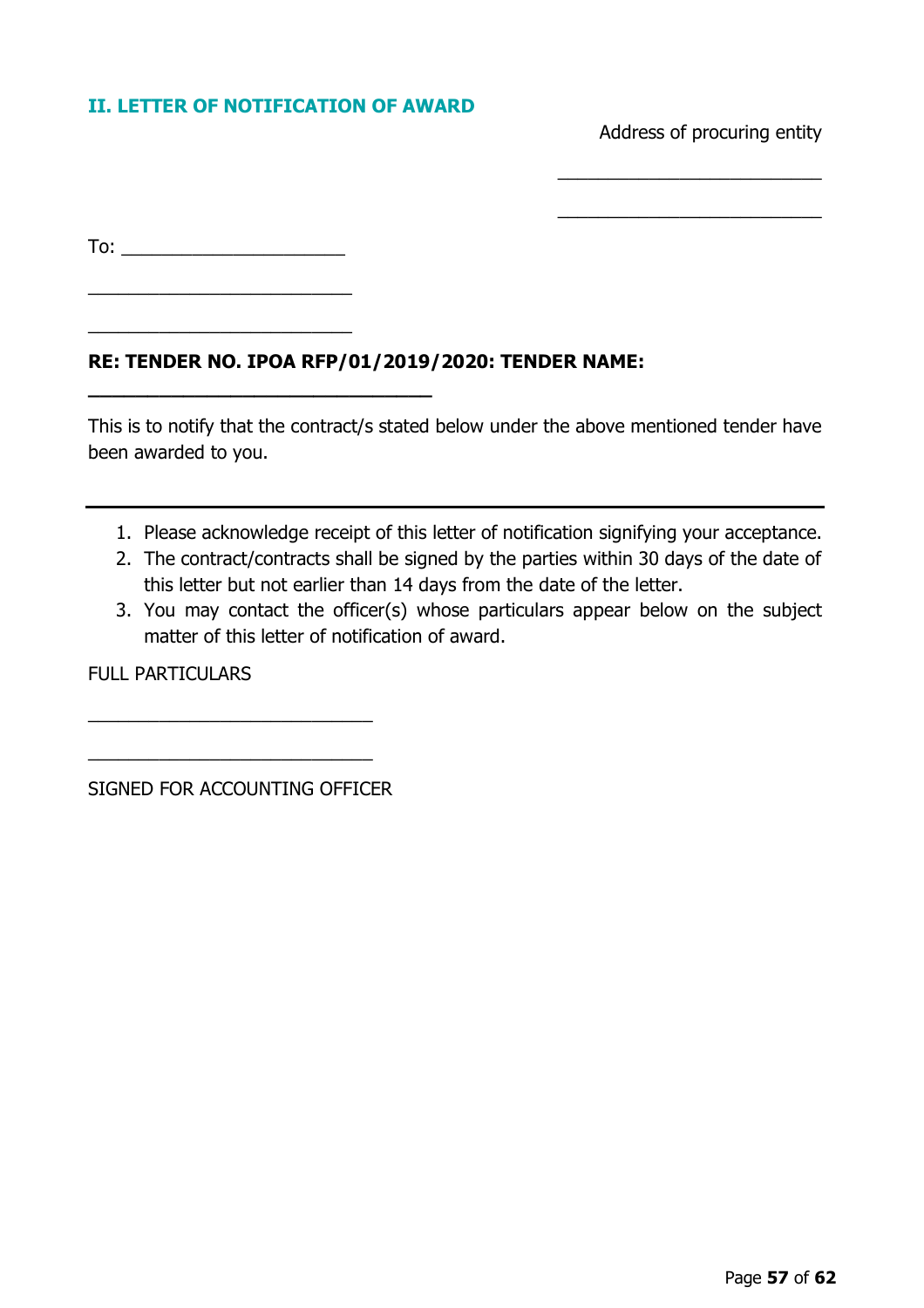#### **REPUBLIC OF KENYA**

#### <span id="page-57-0"></span>**PUBLIC PROCUREMENT ADMINISTRATIVE REVIEW BOARD**

**APPLICATION NO. …………….. OF ……… 20……...**

#### **BETWEEN**

**……………………………………………………………………………… APPLICANT**

#### **AND**

**…………………………………………………………… RESPONDENT (Procuring entity)**

Request for review of the decision of the ................... (Name of the Procuring Entity)of ……………dated the……day of …………. 20…… in the matter of Tender No ………..…of ………….. 20…

#### **REQUEST FOR REVIEW**

I/We ……………………………, the above named Applicant(s), of address: Physical address…………………. Fax No…… Tel. No…….…. Email……………, hereby request the Public Procurement Administrative Review Board to review the whole/part of the above mentioned decision on the following grounds , namely:-

1.

2.

By this memorandum, the Applicant requests the Board for an order/orders that: -

1.

2.

SIGNED ………………………….(Applicant)

Dated on…………….day of ……………/…20……

## **FOR OFFICIAL USE ONLY**

Lodged with the Secretary Public Procurement Administrative Review Board on………… day of………....20….………

SIGNED

**Board Secretary**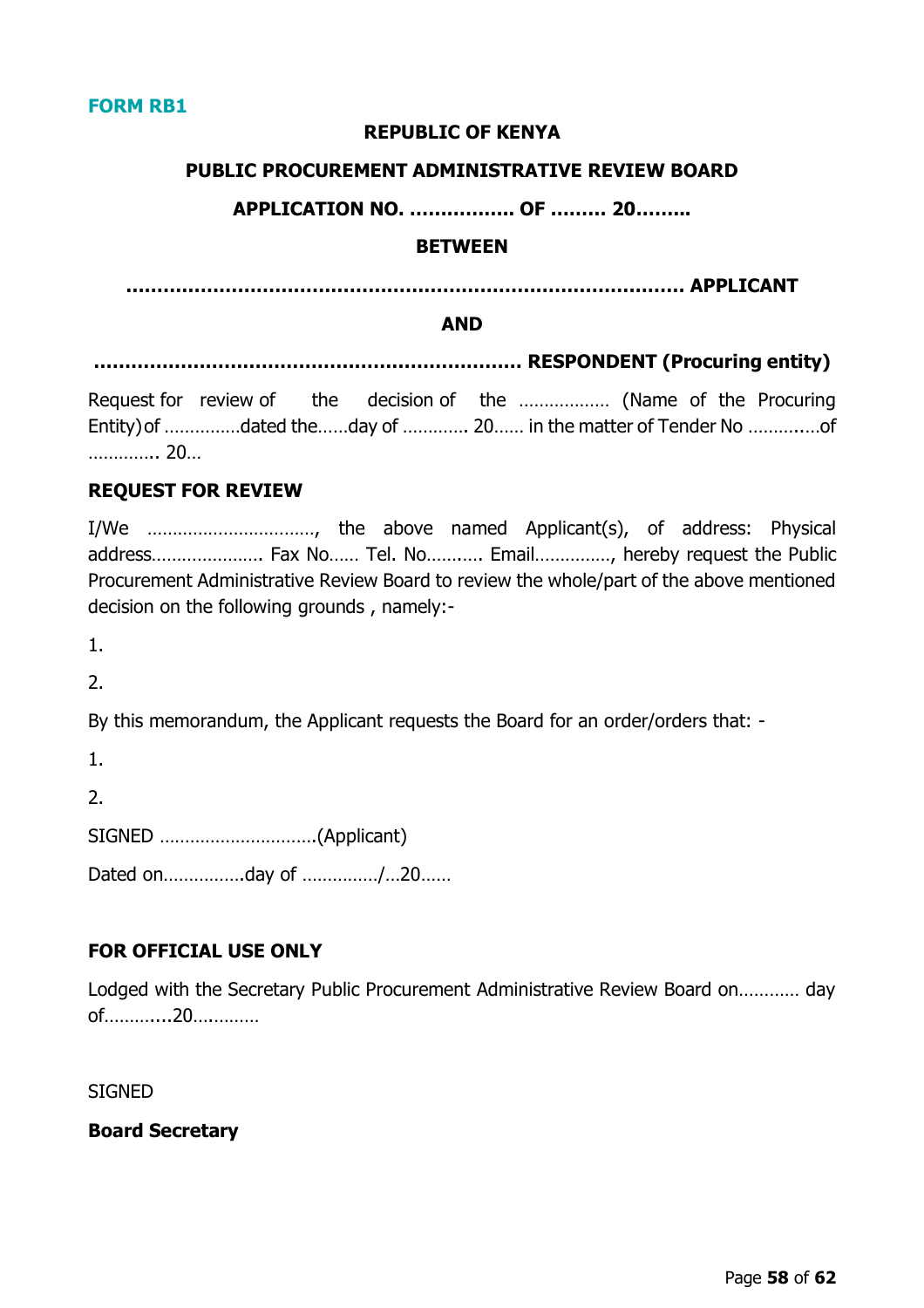## <span id="page-58-0"></span>**CONFIDENTIAL BUSINESS QUESTIONNAIRE (Mandatory)**

You are requested to give the particulars indicated in Part 1 and either Part 2(a), 2(b), or 2(c) Which ever applies to your type of business.

You are advised that it is a serious offence to give false information on this Form.

## **Part 1- General:**

|    |                              |                                     | Maximum value of business which you can handle at any one time Kshs. |               |
|----|------------------------------|-------------------------------------|----------------------------------------------------------------------|---------------|
|    |                              |                                     |                                                                      |               |
|    | Part 2(a) - Sole Proprietor: |                                     |                                                                      |               |
|    |                              |                                     |                                                                      |               |
|    |                              |                                     |                                                                      |               |
|    |                              |                                     |                                                                      |               |
|    | Party 2(b) - Partnership     |                                     |                                                                      |               |
|    |                              | Give details of partners as follows |                                                                      |               |
|    | Name                         | Nationality                         | Citizenship Details                                                  | <b>Shares</b> |
| 1. |                              |                                     |                                                                      |               |
| 2. |                              |                                     |                                                                      |               |
| 3. |                              |                                     |                                                                      |               |
| 4. |                              |                                     |                                                                      |               |
| 5. |                              |                                     |                                                                      |               |

## **Part 2(c) – Registered Company:**

Private or public …………………………………………………….……………………………

State the nominal and issued capital of the company –

Nominal Kshs……………………………………………...

Issued Kshs………………………………………………….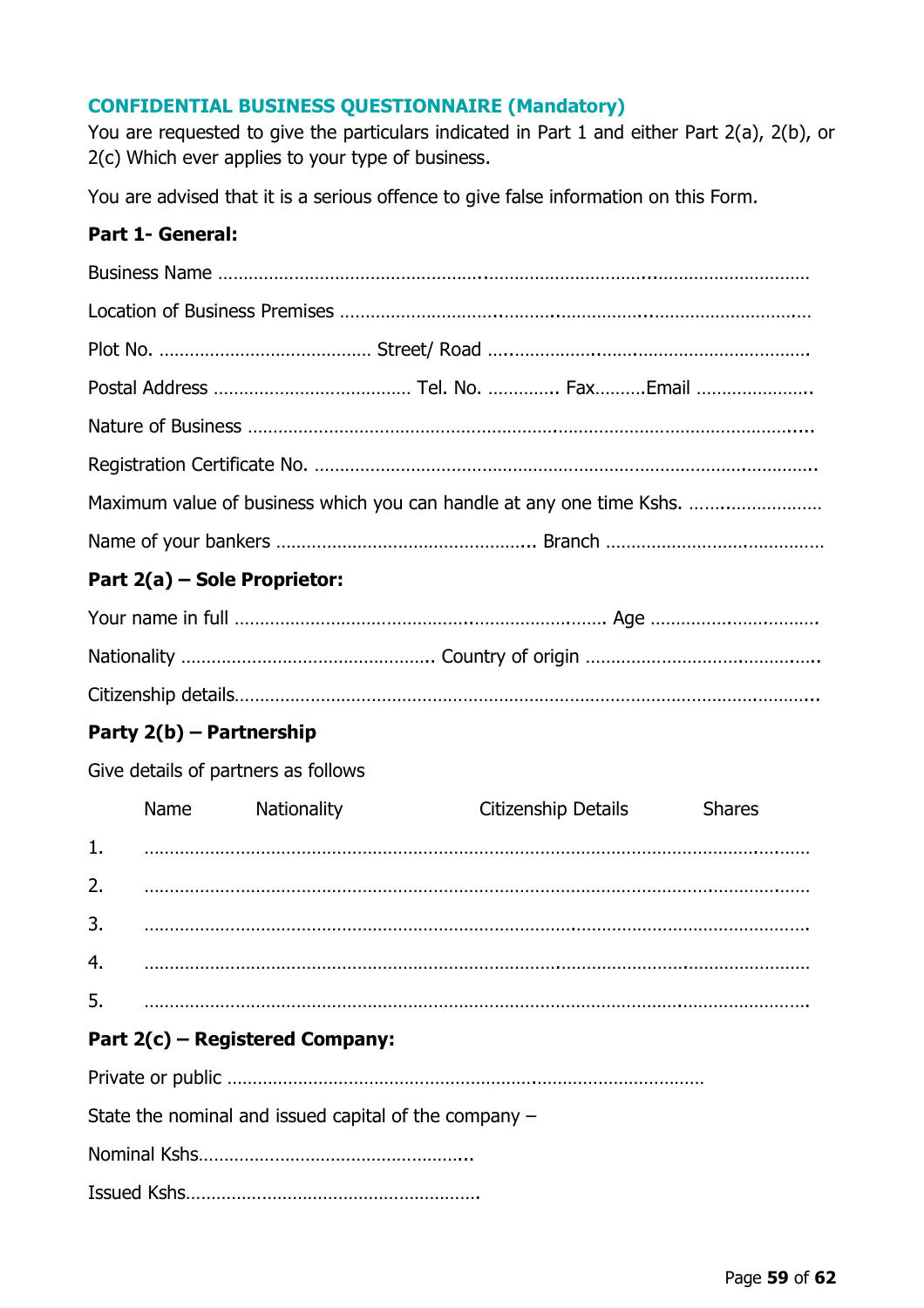Give details of all directors as follows:

|    | Name | Nationality | Citizenship Details | <b>Shares</b> |
|----|------|-------------|---------------------|---------------|
| 1. |      |             |                     |               |
| 2. |      |             |                     |               |
| 3. |      |             |                     |               |
| 4. |      |             |                     |               |
| 5. |      |             |                     |               |
|    |      |             |                     |               |
|    |      |             |                     |               |

If a citizen, indicate under "Citizenship Details" whether by Birth, Naturalization or Registration.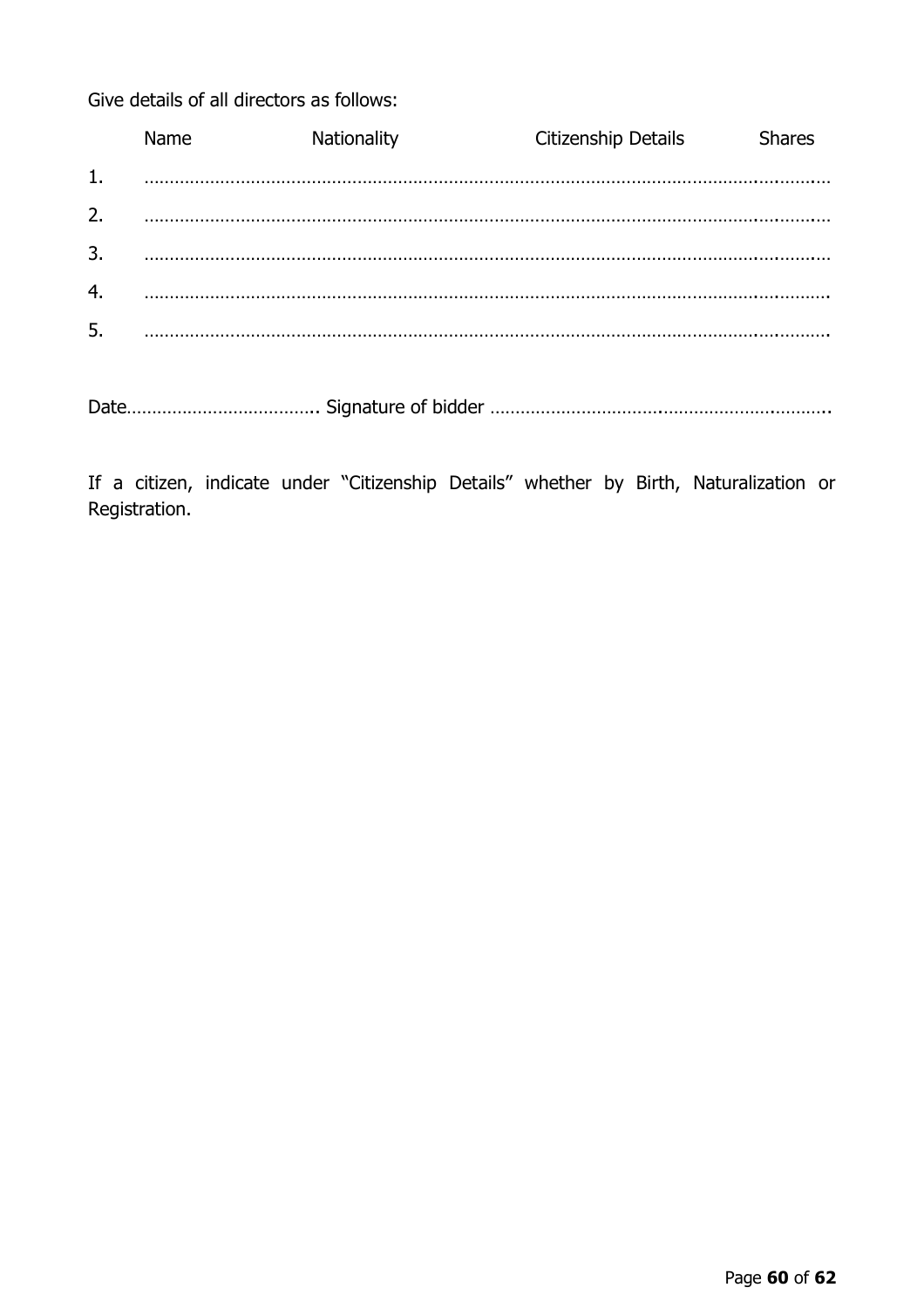## <span id="page-60-0"></span>**SELF DECLARATION FORM (CORRUPTION) (Mandatory)**

## **PUBLIC PROCUREMENT REGULATORY AUTHORITY (PPRA)**

## **SELF DECLARATION THAT THE PERSON/TENDERER WILL NOT ENGAGE IN ANY CORRUPT OR FRAUDULENT PRACTICE.**

I, ……………………………………………. of P.O. Box ……………………..…………. being a resident of ………………………………..……………….. in the Republic of …………………. do hereby make a statement as follows:-

THAT I am the Chief Executive/Managing Director/Principal Officer/Director of ………....……………………………….. (Insert name of the Company) who is a Bidder in respect of **Tender No**. ………………….. for ………………………………. (insert tender title/description) for …………………….. (insert name of the Procuring entity) and duly authorized and competent to make this statement.

- **1.** THAT the aforesaid Bidder, its servants and/or agents /subcontractors will not engage in any corrupt or fraudulent practice and has not been requested to pay any inducement to any member of the Board, Management, Staff and/or employees and/or agents of …………………….…….. (insert name of the Procuring entity) which is the procuring entity.
- **2.** THAT the aforesaid Bidder, its servants and/or agents /subcontractors have not offered any inducement to any member of the Board, Management, Staff and/or employees and/or agents of ……………..……………….. (name of the procuring entity).
- **3.** THAT the aforesaid Bidder will not engage /has not engaged in any corrosive practice with other bidders participating in the subject tender.
- **4.** THAT what is deponed to hereinabove is true to the best of my knowledge information and belief.

………………………..………. ………………….…………… ……………….……………

(Title) (Signature) (Date)

Bidder's Official Stamp